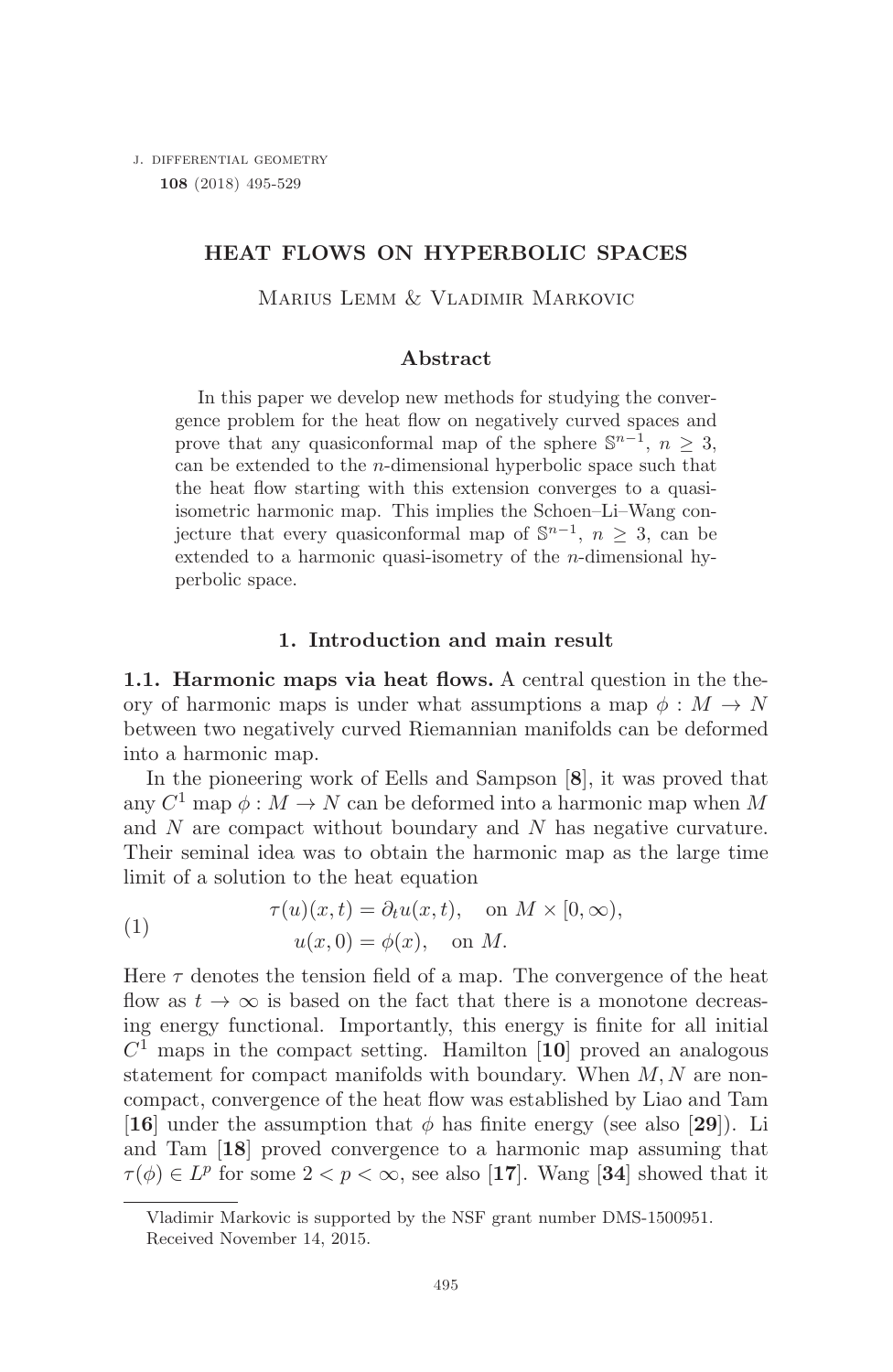is enough to assume that  $|\tau(\phi)|$  tends to zero uniformly near the boundary to make sure that the heat flow converges. We refer the reader to [**18**, **22**, **34**] for further background on the heat equation on Riemannian manifolds. We note that the existence of harmonic maps can also be proved without using the heat equation, see, e.g., [**29**].

**1.2. The Schoen–Li–Wang conjecture.** Of particular interest is the case where  $M = N = \mathbb{H}^n$  is the *n*-dimensional hyperbolic space. The homotopy class of a map  $\phi : \mathbb{H}^n \to \mathbb{H}^n$  corresponds to its action on the "boundary", which we identify as usual with  $\mathbb{S}^{n-1}$ . The main conjecture is that any quasiconformal boundary map gives rise to a harmonic map of hyperbolic space.

**Conjecture 1.1** (Schoen, Li and Wang). Let  $n \geq 2$ . For every quasiconformal map  $f : \mathbb{S}^{n-1} \to \mathbb{S}^{n-1}$ , there exists a unique harmonic and quasi-isometric extension  $\mathcal{H}(f) : \mathbb{H}^n \to \mathbb{H}^n$ .

The precise definitions will be given later. Schoen [**28**] conjectured this for  $n = 2$  and the generalization to all  $n \geq 2$  is due to Li and Wang [**21**]. The uniqueness part of the conjecture was established by Li and Tam [20] for  $n = 2$  and by Li and Wang [21] for all n. The existence part remained an open problem for all  $n \geq 2$ , with several partial and related results [**19**, **33**, **11**, **34**, **4**]. Recently, existence was proved in  $n = 3$  [24] (without using the heat flow). The proof of existence in the  $n = 2$  case was recently published in [25].

Many of the convergence results for the heat equation that we discussed above were motivated by versions of Conjecture 1.1. The idea is that starting from a quasiconformal boundary map  $f : \mathbb{S}^{n-1} \to \mathbb{S}^{n-1}$ , one defines an appropriate extension to hyperbolic space  $\mathbb{H}^n$ . If the extension is sufficiently regular (e.g., it has tension field in  $L^p$  for some  $2 < p < \infty$ , one can run a heat flow with it as the initial map, which then converges to a harmonic map. Since the heat flow will be a quasiisometry with uniformly bounded distance from the initial map, it is also an extension of  $f$ . This yields the existence of a harmonic extension if one has a sufficiently regular extension of the quasiconformal boundary map.

The limitations of previous works with regards to the general Conjecture 1.1 lie in the fact that in order to get sufficient regularity of the extension, one needs much stronger regularity of the boundary map  $f: \mathbb{S}^{n-1} \to \mathbb{S}^{n-1}$  than just quasiconformality (it is required that f is  $C<sup>1</sup>$ ). For this reason, the heat flow method has not been successful in proving Conjecture 1.1 so far.

**1.3. Main result.** In this paper, we prove that any quasiconformal map has a "good extension" such that the heat flow starting with this extension converges to a harmonic quasi-isometry. Moreover, the reg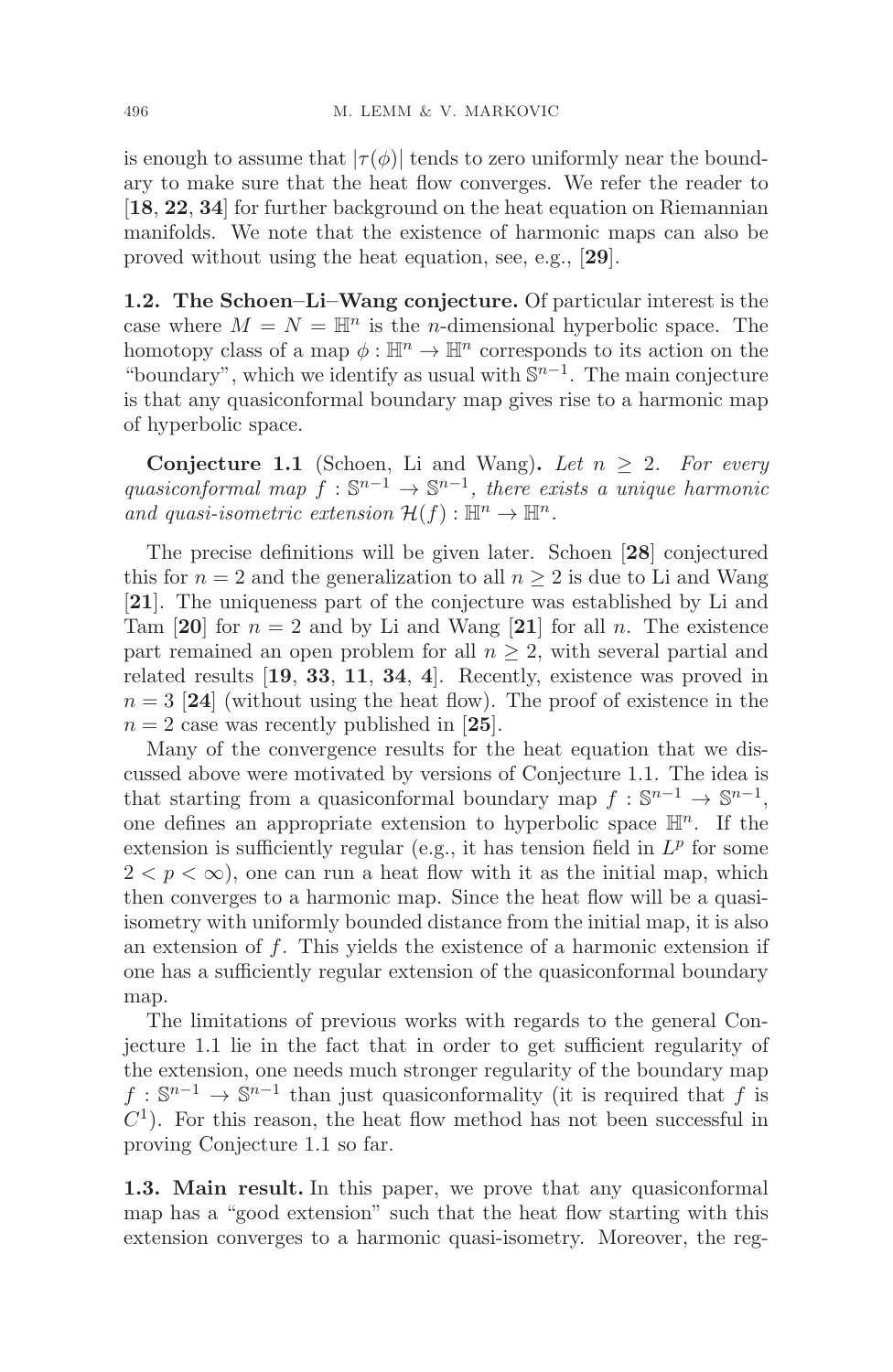ularity of the harmonic map depends only on the distortion  $K$  of the quasiconformal map.

**Theorem 1.2.** Let  $n \geq 3$  and  $K \geq 1$ . Let  $f : \mathbb{S}^{n-1} \to \mathbb{S}^{n-1}$  be a K-quasiconformal map. Then, there exists a quasi-isometric extension of f,  $\mathcal{E}(f) : \mathbb{H}^n \to \mathbb{H}^n$ , such that the solution u to (1) with the choice  $\phi \equiv \mathcal{E}(f)$  converges to a harmonic quasi-isometry  $\mathcal{H}(f)$  as  $t \to \infty$ . The convergence holds pointwise in  $\mathbb{H}^n$  and is uniform on compacts.

Moreover, there exist  $L = L(K) > 0$  and  $A = A(K) \geq 0$  such that  $\mathcal{E}(f)$  and  $\mathcal{H}(f)$  are  $(L, A)$ -quasi-isometries.

**Remark 1.3.** Throughout the paper we write  $C = C(K_1, K_2, \ldots)$ to say that the constant C depends only on  $K_1, K_2, \ldots$  The constant C may also implicitly depend on the dimension  $n$ .

The extension  $\mathcal E$  is a higher-dimensional generalization of the "good" extension" constructed recently in [**24**], see Section 5 for the details. We note

**Corollary 1.4.** Let  $n \geq 3$ . For every quasiconformal map f:  $\mathbb{S}^{n-1} \to \mathbb{S}^{n-1}$ , there exists a harmonic and quasi-isometric extension  $\mathcal{H}(f): \mathbb{H}^n \to \mathbb{H}^n$ .

Together with the uniqueness result of [**21**], this proves Conjecture 1.1 when  $n \geq 3$ .

**1.4.** A sketch of the proof. Let  $a \in \mathbb{S}^{n-1}$  and write  $\mathcal{G}_a(f)$  for the good extension of a K-quasiconformal map  $f : \mathbb{S}^{n-1} \to \mathbb{S}^{n-1}$  for which  $f(a) = a$  (see Section 5 for details). Most importantly, the construction is such that  $|\tau(\mathcal{G}_a(f))|$  is small at a "random" point in hyperbolic space (i.e., the fraction of points on any geodesic sphere where the tension field is greater than  $\epsilon$  goes to zero as the geodesic distance increases, for every  $\epsilon > 0$ ).

We write  $u_{a,f}(x,t)$  for the solution to the heat Equation (1) with initial map  $\phi \equiv \mathcal{G}_a(f)$ . (It follows from standard results about the heat equation that  $u_{a,f}(x,t)$  exists for all times and is unique, see Proposition 2.2.) The proof of **Theorem 1.2** is based on the following two key results.

For a function g defined on  $\mathbb{H}^n$ , we write

$$
||g|| = \sup_{x \in \mathbb{H}^n} |g(x)|.
$$

- (I) In **Theorem 3.1**, we prove  $\lim_{t\to\infty} ||\tau(u_{a,f})(\cdot,t)|| = 0.$
- (II) In **Theorem 3.2**, we show that there exist  $\epsilon_0 = \epsilon_0(K) > 0$  and  $D_0 = D_0(K, a)$  such that

$$
\|\mathrm{d}_{\mathbb{H}^n}\left(\mathcal{G}_a(f),\psi\right)\|\leq D_0
$$

holds for all  $C^2$  maps  $\psi : \mathbb{H}^n \to \mathbb{H}^n$  which extend f and satisfy  $\|\tau(\psi)\| < \epsilon_0.$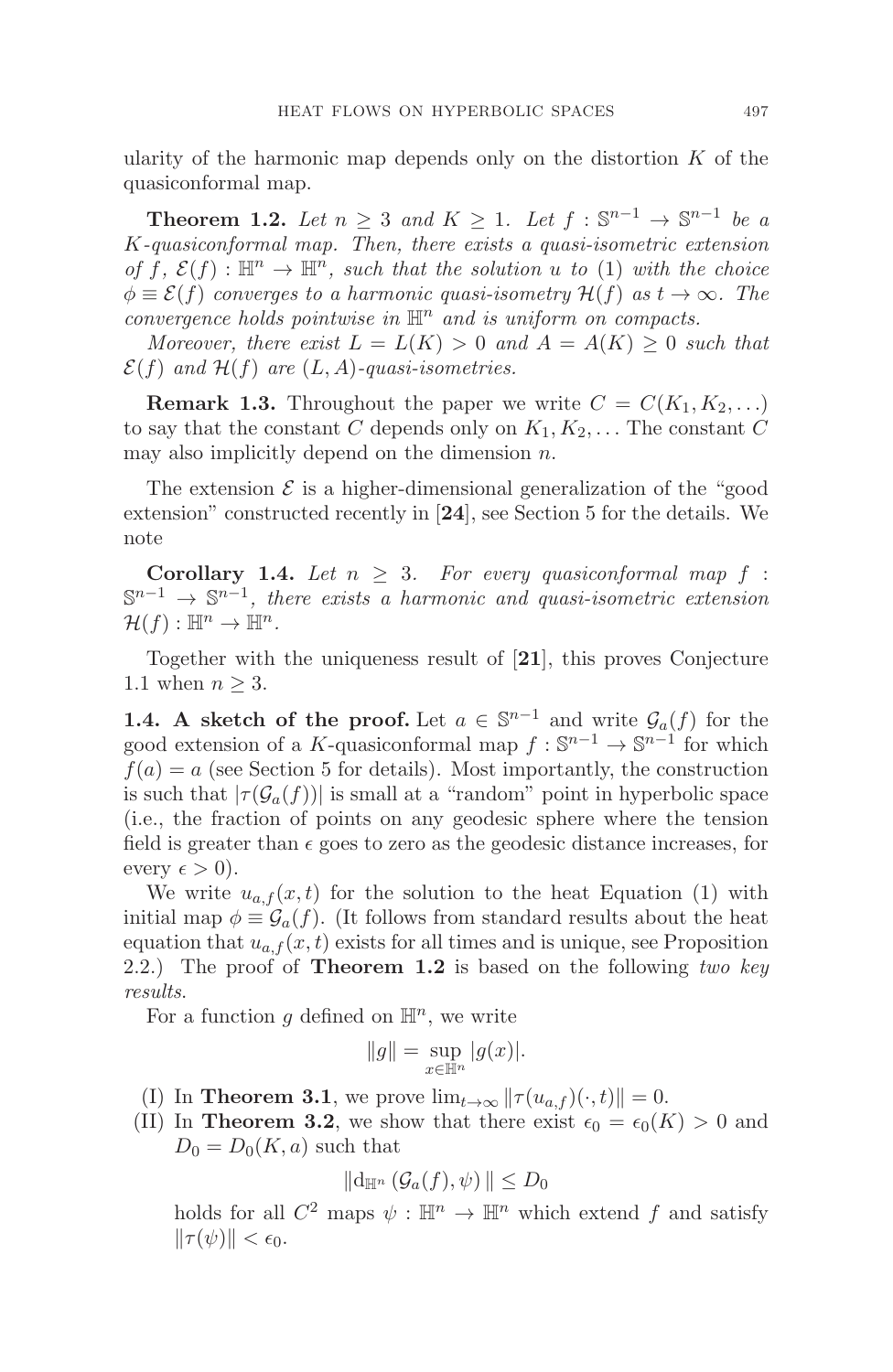Together, Theorems 3.1 and 3.2 readily imply Corollary 1.4. We will give the complete proof in the next section. Here we just note that by combining them one gets

$$
\sup_{t>0} ||d_{\mathbb{H}^n} (u_{a,f}(\cdot,t),\mathcal{G}_a(f))|| < \infty,
$$

which by Arzela–Ascoli and Theorem 3.1 implies that  $u_{a,f}$  converges to a harmonic map along a subsequence of times  $t_i \rightarrow \infty$ . The limit is still an extension of  $f$  because it is a quasi-isometry which is at finite distance from the quasi-isometry  $\mathcal{G}_a(f)$  extending f. Uniqueness of the limit then gives convergence for all  $t \to \infty$ .

While Theorem 3.2, will follow by essentially a straightforward generalization of the arguments in [**24**], Theorem 3.1 requires more work. It is based on three ingredients: (a) Hamilton's parabolic maximum principle (6) for subsolutions of the heat equation, (b) the diffusion of heat in hyperbolic space (see Appendix A) and (c) the new Sector Lemma 4.3 for the good extension.

**1.5. Discussion.** The theory of good extensions of quasiconformal maps was initiated in [**24**]. The most important property of any good extension is that it is "almost harmonic" (i.e., it has small tension field at "most" points). However, in this paper we have to develop a broader and more detailed theory of the good extension than the one defined in [24]. We introduce a family of good extensions  $\{\mathcal{G}_a\}_a$  indexed by boundary points at which they are "anchored", see Definition 5.4. We extend the theory of good extensions by the new notion of "partial conformal naturality". It is important to relate different members of the family  $\{\mathcal{G}_a\}_a$ . Indeed, it says that for two points  $a, b \in \mathbb{S}^{n-1}$  and  $I, J \in \text{Isom}(\mathbb{H}^n)$  with  $I(b) = J(b) = a$ , the good extension "anchored" at a and b are related by

$$
I \circ \mathcal{G}_b(f) \circ J^{-1} = \mathcal{G}_a(I \circ f \circ J^{-1}),
$$

for every  $f \in \mathbf{QC}_b(\mathbb{S}^{n-1})$ . In particular, this implies that the good extension  $\mathcal{G}_a$  is continuous in a. We refer to Section 5 for a detailed discussion of the good extension.

We conclude the introduction with some remarks.

The recent work [**24**], which proves the existence part of Conjecture 1.1 when  $n = 3$ , does not use the heat flow method and instead follows a different approach. There, the main work lies in establishing that the set of K-quasiconformal maps which admit a harmonic quasi-isometric extension is closed under pointwise convergence. The claim then follows from the existence result of [**19**] for diffeomorphisms and the fact that every quasiconformal map of  $\mathbb{S}^2$  is a limit of uniformly quasiconformal diffeomorphisms. However, the analogue of the latter statement is not known for any higher-dimensional unit sphere and so we cannot use the same approach when  $n \geq 4$ . Nonetheless, there is some overlap with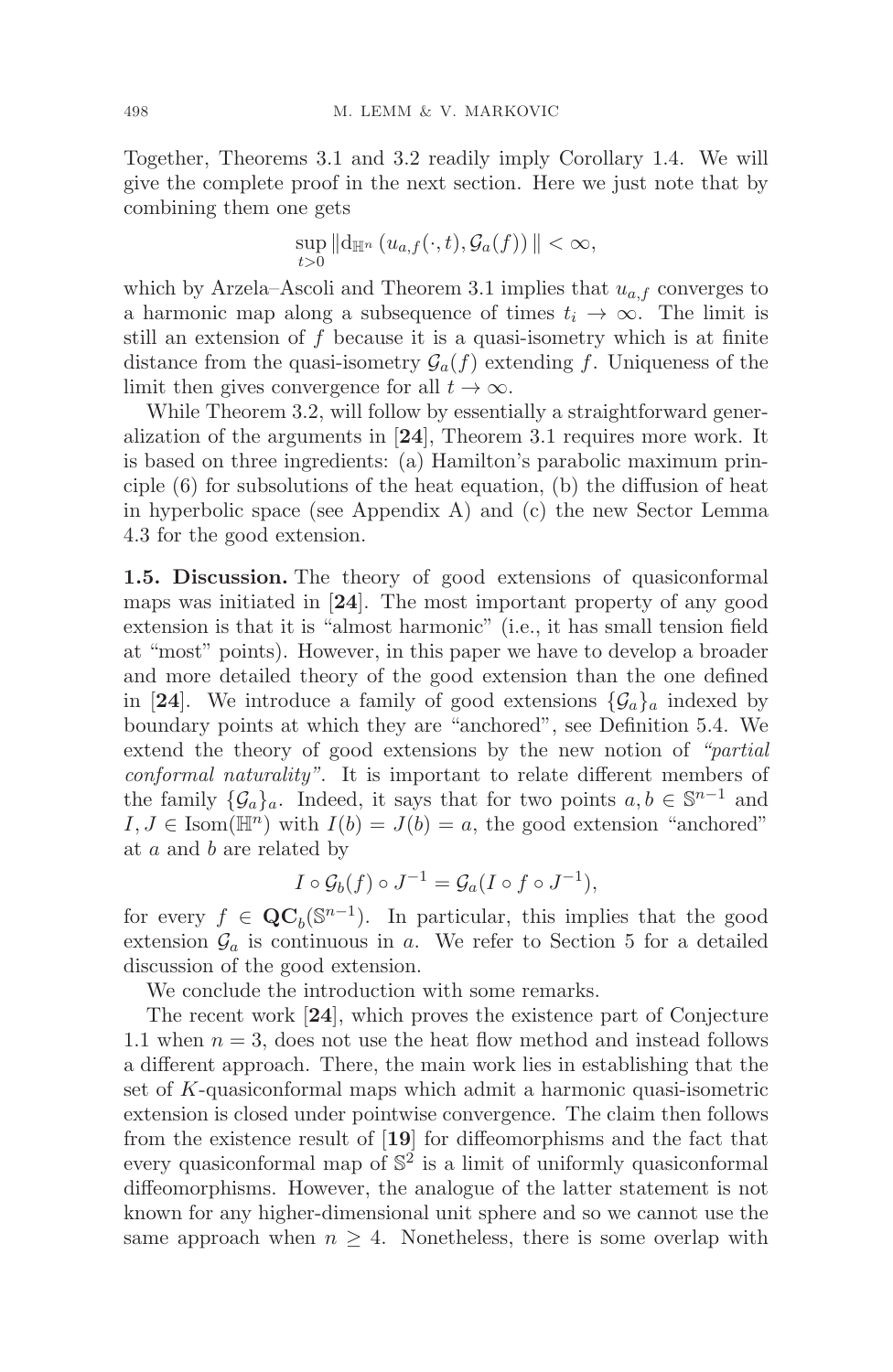the methods used in [**24**]. First and foremost, the good extension from Section 5 is a higher-dimensional analogue of the good extension from [**24**]. Second, as already mentioned, Theorem 3.2 follows essentially from ideas in that paper.

What drives our proof behind the scenes is the quasiconformal Mostow rigidity which holds in the hyperbolic space of dimension  $\geq 3$ . More precisely, in order to prove that the good extension is almost harmonic at most points, see Proposition 5.3, we heavily use the fact that every quasiconformal map of  $\mathbb{S}^{n-1}$  with  $n \geq 3$  is differentiable almost everywhere (and the derivative has maximal rank). It is known that Mostow rigidity fails for  $n = 2$  and, consequently, the existence proof in that case [**25**] is very different from the ones in [**24**] and here.

After our preprint had appeared, Benoist and Hulin [**2**] showed that the methods from [**25**] can be generalized to give a proof of Conjecture 1.1 for all  $n \geq 2$ . They do not prove the convergence of the heat flow, however.

### **2. Preliminaries**

We recall the following definitions.

**2.1. Quasi-isometries and quasiconformal maps.** Let  $F: X \rightarrow Y$ be a map between two metric spaces  $(X, d_X)$  and  $(Y, d_Y)$ .

We say that F is an  $(L, A)$ -quasi-isometry if there are constants  $L > 0$ and  $A \geq 0$ , such that

$$
\frac{1}{L}d_Y(F(x), F(y)) - A \le d_X(x, y) \le Ld_Y(F(x), F(y)) + A,
$$

for every  $x, y \in X$ . An  $(L, 0)$ -quasi-isometry is also called an L-Bi-Lipschitz map.

We define the distortion function as

$$
\mathbf{K}(F)(x) = \limsup_{t \to 0} \frac{\max_{d_X(x,y)=t} d_Y(F(x), F(y))}{\min_{d_X(x,y)=t} d_Y(F(x), F(y))}.
$$

If  $\mathbf{K}(F)(x) \leq K$  on some set  $U \subset X$ , we say that F is locally Kquasiconformal on U. If F is a global homeomorphism and  $\mathbf{K}(F)(x) \leq$ K for every  $x \in X$ , then we say that F is K-quasiconformal (or K-qc for short).

We recall that every quasi-isometry  $F : \mathbb{H}^n \to \mathbb{H}^n$  extends continuously to a quasiconformal map on  $\partial \mathbb{H}^n \equiv \mathbb{S}^{n-1}$ . Two quasi-isometries F, G have the same qc extension if their distance  $d_{\mathbb{H}^n}(F(x), G(x))$  is uniformly bounded on  $\mathbb{H}^n$ , see Proposition 1.6 in [21].

**Definition 2.1.** Let  $a \in X$ . We write  $\mathbf{QC}_a(X)$  for the set of quasiconformal maps  $F: X \to X$  which fix a, i.e., for which  $F(a) = a$ .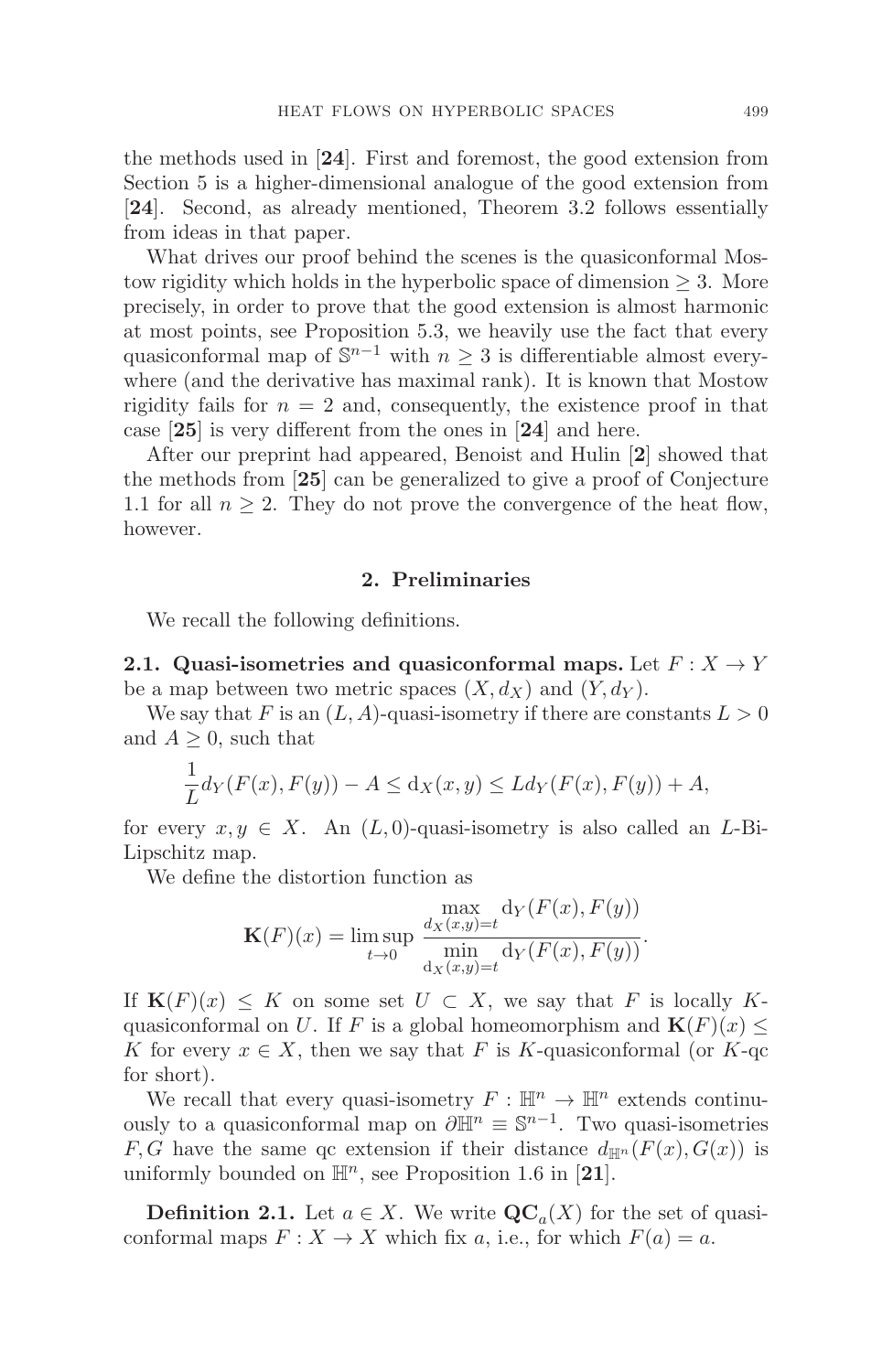For further background on quasi-isometries and qc maps, see [**21**, **33**, **26**].

**2.2. Energy, tension field and harmonic maps.** Let  $(M, g)$ ,  $(N, h)$ be Riemannian manifolds and let  $F : M \to N$  be a  $C^2$  map. The energy density of F at a point  $x \in M$  is defined as

$$
\mathbf{e}(F) = \frac{1}{2}|dF|^2,
$$

where  $|dF|^2$  is the squared norm of the differential of F, taken with respect to the induced metric on the bundle  $T^*M \times F^{-1}TN$ . Equivalently,

$$
\mathbf{e}(F) = \frac{1}{2} \text{trace}_g F^* h,
$$

and, therefore, in local coordinates

$$
\mathbf{e}(F) = \frac{1}{2}g^{ij}h_{\alpha\beta}\frac{\partial F^{\alpha}}{\partial x^{i}}\frac{\partial F^{\beta}}{\partial x^{j}}.
$$

The tension field of  $F$  is given by

$$
\tau(F) = \text{trace}_g \nabla dF,
$$

where  $\nabla$  is the connection on the vector bundle  $T^*M \times F^{-1}TN$  induced by the Levi-Civita connections on M and N.

F is called *harmonic* if  $\tau(F) \equiv 0$ . For background on harmonic maps see [**31**, **22**].

**2.3. The heat equation.** Recall the heat equation with initial map  $\phi: \mathbb{H}^n \to \mathbb{H}^n$ ,

(2) 
$$
\tau(u)(x,t) = \partial_t u(x,t), \text{ on } \mathbb{H}^n \times [0,\infty),
$$

$$
u(x,0) = \phi(x), \text{ on } \mathbb{H}^n.
$$

We quote a result which guarantees global in time existence and uniqueness of solutions to the heat equation for sufficiently nice initial maps φ. It follows by combining Corollary 3.5 and Lemma 2.6 in [**34**].

**Proposition 2.2** (Global in time existence and uniqueness). Let  $\phi$ :  $\mathbb{H}^n \to \mathbb{H}^n$  be a  $C^2$ -map with  $\|\tau(\phi)\| \leq T$  for some  $T > 0$ . Then, there exists a unique solution  $u : \mathbb{H}^n \times [0, \infty) \to \mathbb{H}^n$  to the heat equation (1) with initial map  $\phi$ .

### **3. Statement of two key results and proof of main result**

**3.1.** Uniform convergence of the tension. For  $f \in \mathbf{QC}_a(\mathbb{S}^{n-1})$ , let  $\mathcal{G}_a(f)$  be the good extension defined in Section 5. Since  $\mathcal{G}_a(f)$  is a  $C^2$ map with uniformly bounded tension (see Definition 5.7 (ii)), Proposition 2.2 implies that the heat equation with initial map  $\phi \equiv \mathcal{G}_a(f)$  has a unique solution for all times, call it  $u_{a,f}(x,t)$ .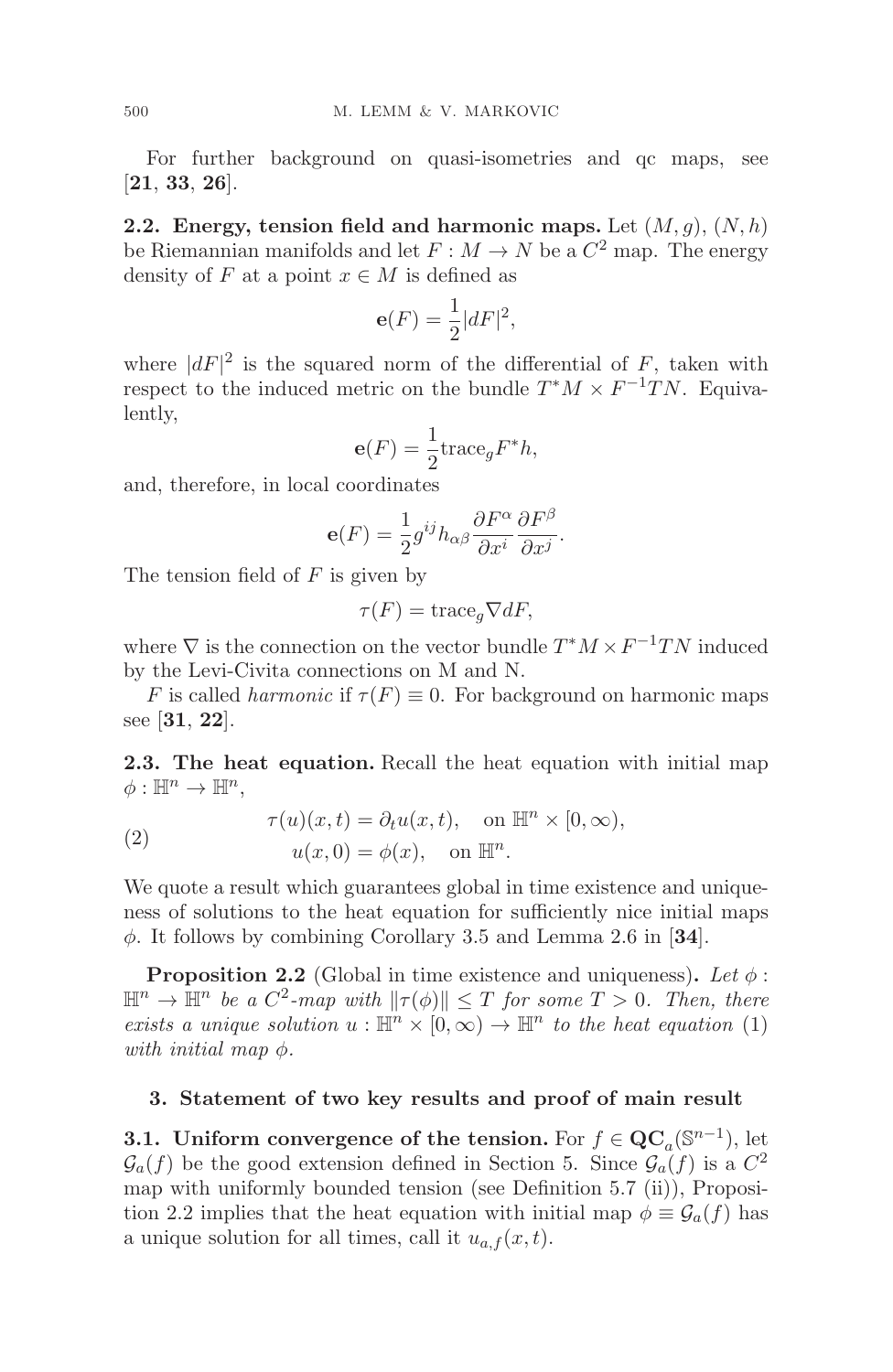The following theorem is the first key result. It says that the tension field of  $u_{a,f}(x,t)$  converges to zero, uniformly in space, as time goes to infinity.

**Theorem 3.1.** Let  $n \geq 3$ . For every  $\epsilon > 0$ , there exists  $t_0 = t_0(K, \epsilon)$ such that for all  $t \geq t_0$ , we have

(3) 
$$
\|\tau(u_{a,f})(\cdot,t)\| < \epsilon,
$$

for every  $a \in \mathbb{S}^{n-1}$  and every  $K$ -qc map  $f \in \mathbf{QC}_a(\mathbb{S}^{n-1})$ .

The proof of Theorem 3.1 is based on Hamilton's parabolic maximum principle and the new Sector Lemma 4.3. Here is a brief discussion of the ideas in the proof.

• By Hamilton's parabolic maximum principle [**10**], we have

$$
|\tau(u_{a,f})(x,t)|^2 \leq \int_{\mathbb{H}^n} H(x,y,t)|\tau(\mathcal{G}_a(f))(y)|^2 d\lambda(y),
$$

where  $d\lambda$  denotes the volume measure for the hyperbolic metric and  $H(x, y, t)$  is the standard heat kernel of hyperbolic space.

- We evaluate the integral in geodesic polar coordinates centered at x. We then use the diffusion of heat in hyperbolic space. Namely, we use that the heat kernel times the hyperbolic volume measure is effectively supported on a certain "main annulus" which travels to infinity as  $t \to \infty$ . (We derive the main annulus in Appendix A, see Figure 3 for a picture.)
- Since the tension field of the good extension  $\mathcal{G}_a(f)$  is small at a random point, we expect that  $|\tau(\mathcal{G}_a(f))|$  becomes small on average on the main annulus. To prove the claim (3), though, we need this convergence to be uniform in  $x$  (or, equivalently, uniform in  $f$ ). This creates a problem since the heat dissipates in the hyperbolic space as the time goes to infinity.
- The solution to this is to cover the main annulus by "good" sectors on which  $|\tau(\mathcal{G}_a(f))|$  is small on average by the crucial Sector Lemma 4.3. Importantly, the good sectors have sizes which are bounded uniformly in  $x$ . As usual, uniformity is proved by appealing to the compactness of subsets of K-qc maps fixing certain points via Arzela–Ascoli.
- To prove the Sector Lemma 4.3, it is helpful to work in a certain upper half space model of hyperbolic space. When choosing the upper half space model, other restrictions prevent us from also choosing which boundary point is mapped to infinity. Therefore, it is important for us that the good extensions at different boundary points are related via the partial conformal naturality already mentioned in the introduction (see also Definition 5.5).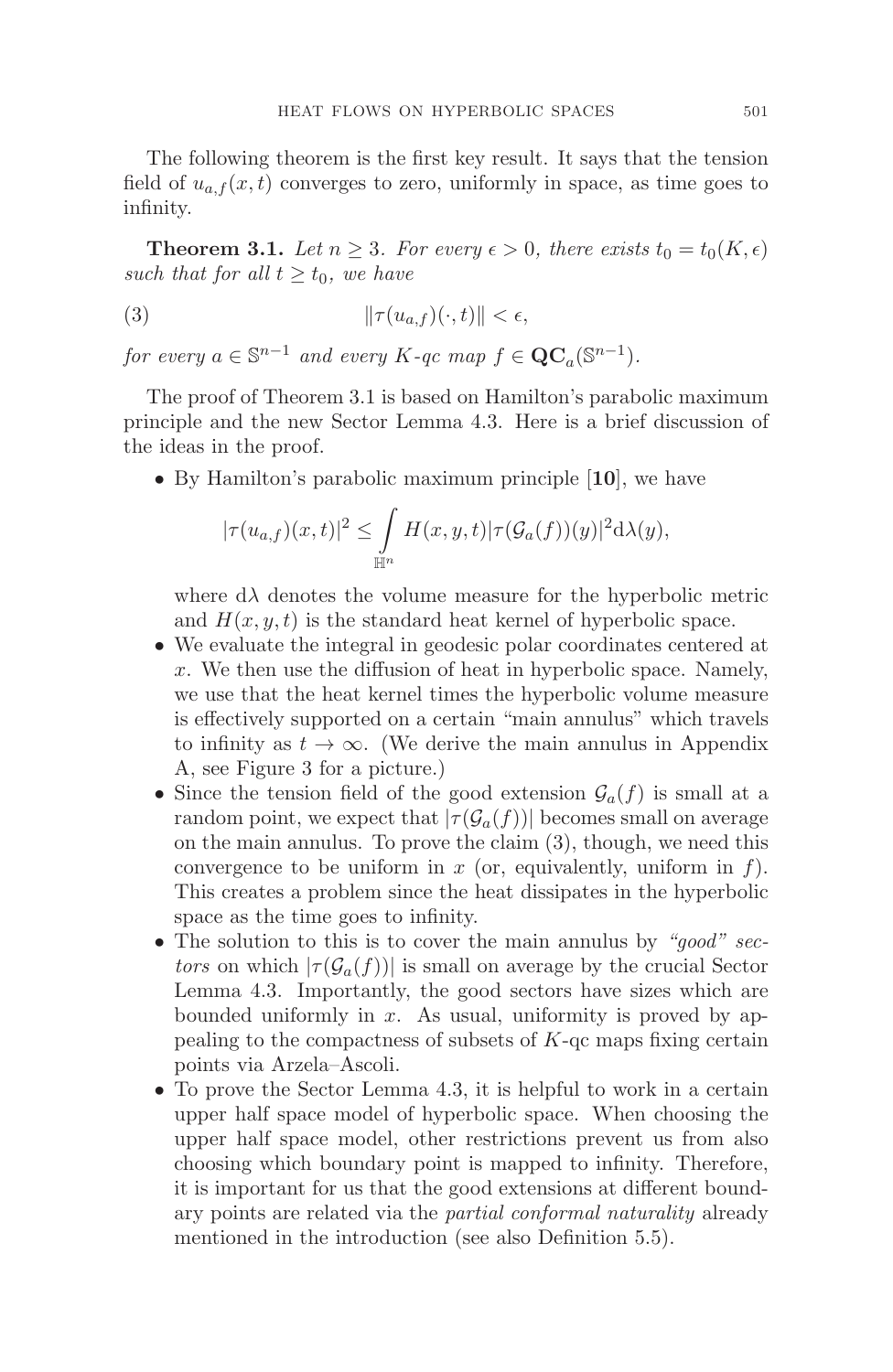**3.2. Every almost harmonic extension is close to the good extension.** The second key result is

**Theorem 3.2.** Let  $K \geq 1$  and  $a \in \mathbb{S}^{n-1}$ . There exists  $\epsilon_0 = \epsilon_0(K) > 0$ and  $D_0 = D_0(K, a)$  such that for all K-qc maps  $f \in \mathbf{QC}_a(S^{n-1}),$ 

$$
||d_{\mathbb{H}^n}(\mathcal{G}_a(f),\psi)|| \leq D_0
$$

holds for all  $C^2$  quasi-isometries  $\psi : \mathbb{H}^n \to \mathbb{H}^n$  which extend f and satisfy  $\|\tau(\psi)\| < \epsilon_0$ .

The statement of Theorem 3.2 with  $\epsilon_0 = 0$  was proved in [24]. The proof of Theorem 3.2 is word by word the same as the proof of the corresponding statement from [**24**], modulo their obvious generalization to higher dimensions and the observation that they provide sufficient "wiggle room" to allow for the presence of the  $\epsilon_0$ . There are two places where very minor changes have to be made to the argument from [**24**] and we will describe these below.

Here is a very brief description of the proof of Theorem 3.2. One uses the Green identity on a punctured ball to lower bound the maximum of

$$
\mathbf{d}^2 \equiv d_{\mathbb{H}^n} \left( \mathcal{G}_a(f), \psi \right)^2,
$$

by the integral of its Laplacian times the Green's function. Then, one applies the usual lower bound on the Laplacian of the distance [**30**, **13**] to get a lower bound on this integral in terms of the maximum of **d**<sup>2</sup> times a constant which depends on the radius of the ball. This constant can be made large by increasing the radius of the ball and one concludes that  $\mathbf{d}^2$  is bounded.

**Remark 3.3.** In fact, with a little extra work the constant  $D_0$  in Theorem 3.2 can be chosen independently of  $a \in \mathbb{S}^{n-1}$ . To see this, one follows the same proof except that one replaces the compactness argument of Lemma 3.2 in [**24**] with the slightly more elaborate one used in the proof of the Sector Lemma 4.3 (i.e., essentially compactness of  $\mathbb{S}^{n-1}$  and continuity of the good extension  $\mathcal{G}_a$  in a).

### **3.3. Proof of main result.**

Proof of Theorem 1.2 and Corollary 1.4. We assume Theorems 3.1 and 3.2 hold. By conjugation with appropriate isometries and the conformal naturality of harmonic maps, it suffices to prove the claim for all K-qc  $f \in \mathbf{QC}_a(\mathbb{S}^{n-1})$  with  $a \in \mathbb{S}^{n-1}$  and  $K \geq 1$  fixed.

By Proposition 5.8, the good extension  $\mathcal{G}_a(f)$  is admissible in the sense of Definition 5.7. First, it is an  $(L, A)$ -quasi-isometry for some  $L = L(K)$  and  $A = A(K)$ . Second, its tension is uniformly bounded,  $|| \tau(\mathcal{G}_a(f)) || \leq T = T(K)$ . From Hamilton's parabolic maximum prin-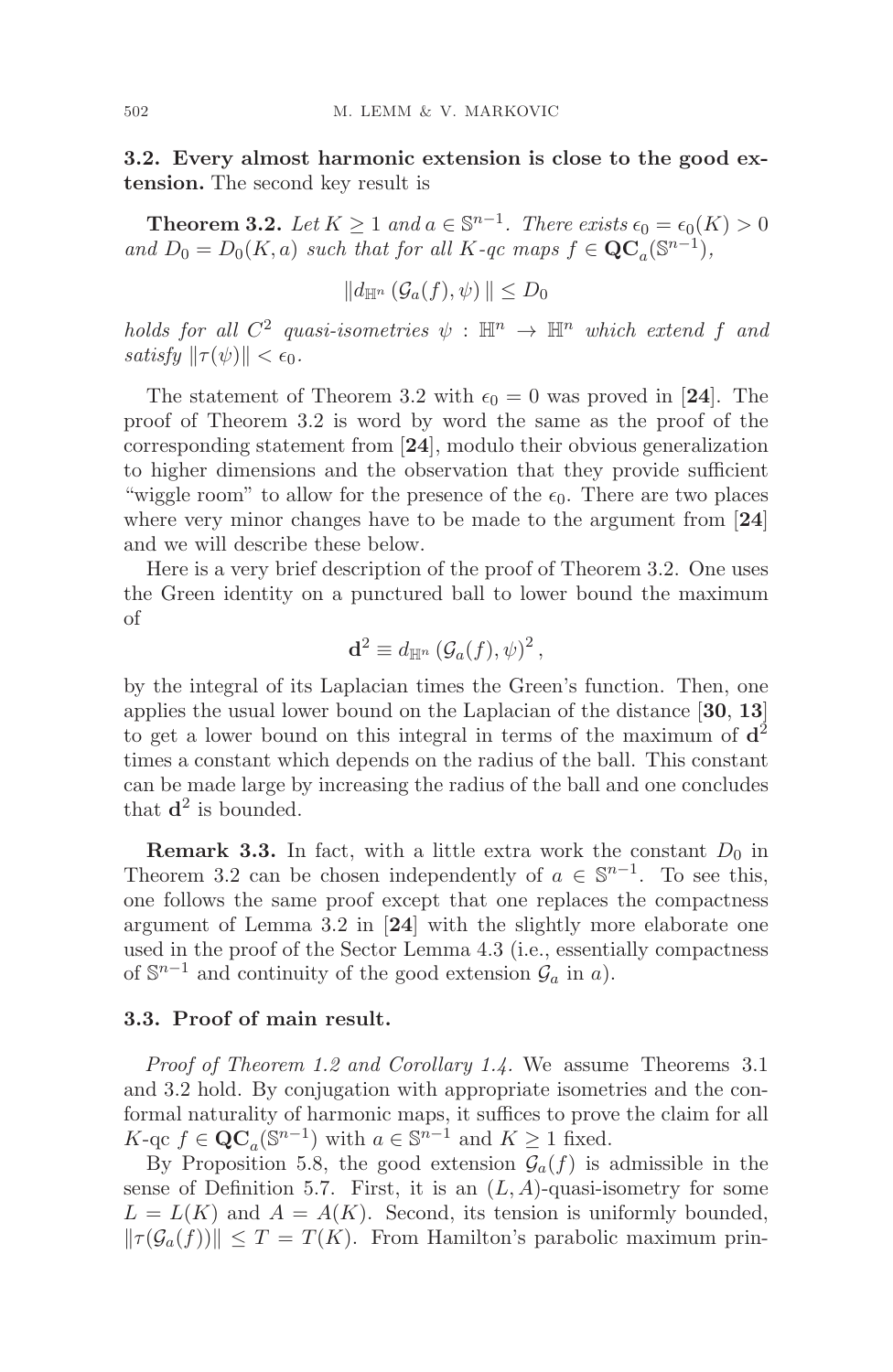ciple (see (6) below and recall that the integral of the heat kernel is normalized to one) we find that

$$
\|\tau(u_{a,f})(\cdot,t)\| \le T,
$$

for all  $t \geq 0$ . Since  $u_{a,f}$  solves the heat equation, this implies that  $\|d_{\mathbb{H}^n}(\mathcal{G}_a(f), u_{a,f}(\cdot, t))\|$  is bounded for every finite time t (with a bound depending only on  $t$  and  $K$ ). By combining Theorems 3.1 and 3.2, the distance is also bounded for all  $t \geq t_0(K)$ . This proves the important intermediate result

(4) 
$$
\sup_{t>0} ||d_{\mathbb{H}^n} (\mathcal{G}_a(f), u_{a,f}(\cdot, t))|| \leq C,
$$

for some constant  $C = C(K) > 0$ . By a standard application of Cheng's Lemma [**5**] (see also [**17**, **34**]), this gives a bound on the energy density of  $u_{a,f}(\cdot,t)$  which is uniform in t. Together with regularity results for the heat equation, this implies that there exists a sequence  $t_i \to \infty$  such that  $u_{a,f}(\cdot, t_i)$  and its derivatives converge pointwise (and uniformly on compacts) to a smooth map

$$
\mathcal{H}(f): \mathbb{H}^n \to \mathbb{H}^n,
$$

which is then harmonic by Theorem 3.1. Recall that  $\mathcal{G}_a(f)$  is an  $(L, A)$ quasi-isometry and that by (4), its distance to  $\mathcal{H}(f)$  is bounded by  $C = C(K)$ . From this, we conclude that there exist  $L_1 = L_1(K) > 0$  and  $A_1 = A_1(K) \geq 0$  such that  $\mathcal{H}(f)$  is an  $(L_1, A_1)$ -quasi-isometry, see, e.g., [**14**]. Finally, any two quasi-isometries which are at finite distance from each other have the same quasiconformal boundary map and, therefore,  $\mathcal{H}(f)$  is an extension of f as well. This proves Corollary 1.4. Finally, by the uniqueness of the harmonic extension of a quasiconformal map [**21**], we can lift the subsequential convergence to convergence for all  $t \to \infty$ .<br>This proves Theorem 1.2. q.e.d. This proves Theorem 1.2.

# **4. Proof of Theorem 3.1**

The proof is based on Hamilton's parabolic maximum principle, the ballistic diffusion of heat discussed in hyperbolic space (see Appendix A) and the Sector Lemma 4.3. The first two facts are relatively well known. The Sector Lemma is at the heart of our argument, its proof is deferred to the next section.

**4.1. Hamilton's parabolic maximum principle and geodesic polar coordinates.** Fix  $a \in \mathbb{S}^{n-1}$ . Since  $\mathbb{H}^n$  has negative curvature, it was observed by Hamilton [**10**] that

(5) 
$$
(\Delta - \partial_t)|\tau(u_{a,f})(x,t)|^2 \geq 0,
$$

for all  $(x, t) \in \mathbb{H}^n \times [0, \infty)$ . Hence, the parabolic maximum principle in the form of Theorem 3.1 in [**34**] implies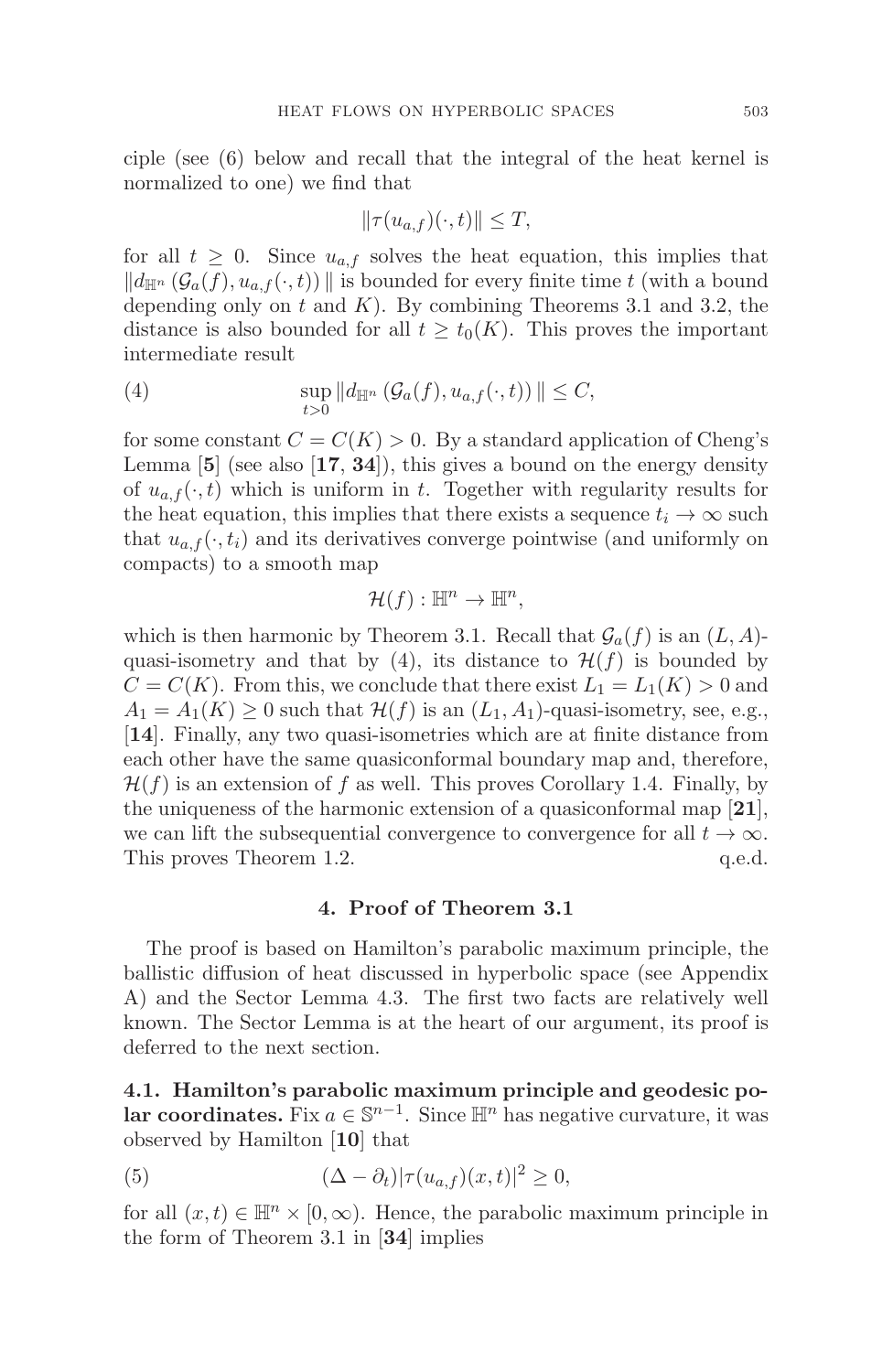(6)  

$$
|\tau(u_{a,f})(x,t)|^2 \leq \int_{\mathbb{H}^n} H(x,y,t)|\tau(u_{a,f})(y,0)|^2 d\lambda(y)
$$

$$
= \int_{\mathbb{H}^n} H(x,y,t)|\tau(\mathcal{G}_a(f))(y)|^2 d\lambda(y),
$$

for all  $(x, t) \in \mathbb{H}^n \times [0, \infty)$ . We recall that  $H(x, y, t)$  denotes the standard heat kernel of hyperbolic space.

The geodesic polar coordinates on  $\mathbb{H}^n$ , centered at  $x \in \mathbb{H}^n$ , are given as follows. For  $y \in \mathbb{H}^n$ , we write

$$
y = (\rho, \zeta)
$$
 with  $\rho = d_{\mathbb{H}^n}(x, y), \zeta \in \mathbb{S}^{n-1}$ ,

where  $\zeta$  is the unit vector at x that is tangent to the geodesic ray that starts at  $x$  and contains  $y$ . Using the standard identification between the unit tangent space at x and the sphere  $\mathbb{S}^{n-1}$ , we write  $\zeta \in \mathbb{S}^{n-1}$ .

For a given  $x \in \mathbb{H}^n$ , we will compute the integral on the right-hand side of  $(6)$  in the geodesic polar coordinates centered at x. The volume element in the geodesic polar coordinates is

$$
\sinh^{n-1}(\rho) d\rho d\zeta,
$$

with  $d\zeta$  the Lebesgue measure on  $\mathbb{S}^{n-1}$ . Since the heat kernel is a radial function (which we denote by  $H(\rho, t)$ ), we have

$$
\int_{\mathbb{H}^n} H(x, y, t) |\tau(\mathcal{G}_a(f))(y)|^2 d\lambda(y)
$$
\n
$$
(7) \qquad = \int_0^\infty H(\rho, t) \sinh^{n-1}(\rho) \left( \int_{\mathbb{S}^{n-1}} |\tau(\mathcal{G}_a(f))(\rho, \zeta)|^2 d\zeta \right) d\rho.
$$

Next we will use the fact that heat travels approximately ballistically in the hyperbolic space (see Appendix  $A$ ) to conclude that the radial integral in (7) can be effectively restricted to a certain (t-dependent) "main annulus".

**4.2. Reduction to the main annulus.** Let  $a \in \mathbb{S}^{n-1}$  and let  $f \in$  $\mathbf{QC}_a(\mathbb{S}^{n-1})$  be a K-qc map. For all  $x \in \mathbb{H}^n$ , define the radial function

(8) 
$$
\Phi(\rho) := \int\limits_{\mathbb{S}^{n-1}} |\tau(\mathcal{G}_a(f))(\rho,\zeta)|^2 d\zeta,
$$

and recall that  $\rho$  denotes hyperbolic distance from x. By Proposition 5.8,  $\{\mathcal{G}_a\}_a$  is an admissible family of extensions in the sense of Definition 5.7. In particular,  $\|\tau(\mathcal{G}_a(f))\| \leq T(K) \equiv T$ . This implies that  $\Phi$  is bounded and, therefore, it satisfies the assumption in Proposition  $A.1$  (iii).

We combine (6), (7) and Proposition A.1 (iii), which quantifies the extent to which the heat flow (more precisely the function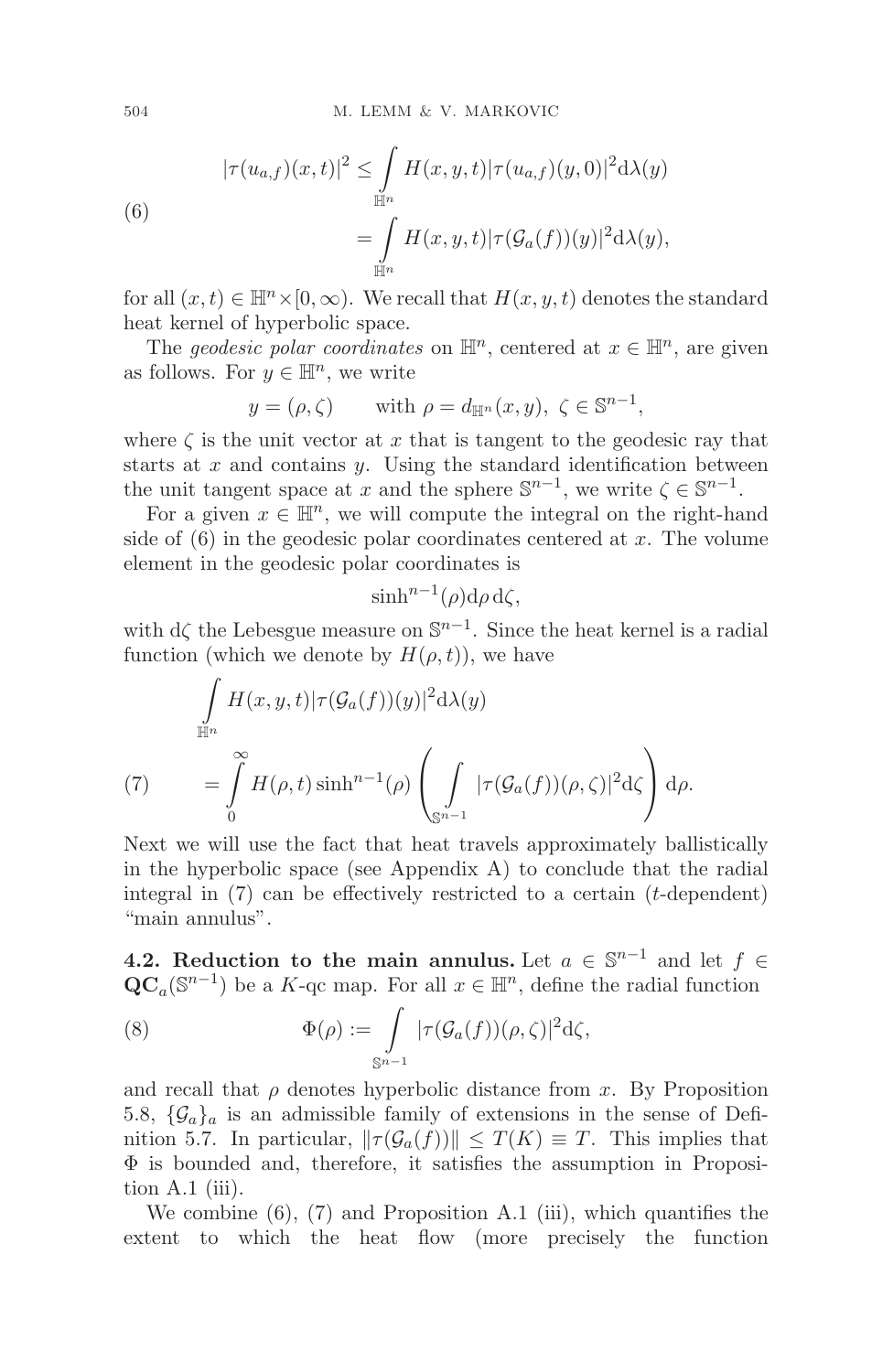$H(\rho, t)$  sinh<sup>n-1</sup>( $\rho$ )) is concentrated on the main annulus. We express this as follows. Let  $\epsilon' > 0$ . We find

(9) 
$$
|\tau(u_{a,f})(x,t)|^2 \leq \frac{C'_n}{\sqrt{t}} \int_{R_{\text{in}}}^{R_{\text{out}}} \Phi(\rho) d\rho + \epsilon',
$$

for all  $x \in \mathbb{H}^n$  and for all  $t \ge t_0 = t_0(K, \epsilon')$ . Here  $C'_n$  is a universal (dimension dependent) constant and we introduced the inner and the outer radius of the main annulus

(10) 
$$
R_{\text{in}} := (n-1)t - l(\epsilon')\sqrt{t}, \quad R_{\text{out}} := (n-1)t + l(\epsilon')\sqrt{t}.
$$

(We have  $l(\epsilon') = \sqrt{8 \log\left(\frac{C_n}{\epsilon'}\right)}$  where  $C_n > 0$  is another universal constant, but we will only need this formula in the final step of the proof.)

**4.3. Admissible sectors, good sectors and the Sector Lemma.** Recall that we write  $(\rho, \zeta)$  for geodesic polar coordinates which are centered at  $x \in \mathbb{H}^n$ . By a sector we mean a set of the form

(11) 
$$
S(x, \rho_{\min}, r, \Omega) := \{ (\rho, \zeta) \in \mathbb{H}^n : \rho_{\min} \le \rho \le \rho_{\min} + r, \zeta \in \Omega \},
$$

where  $\rho_{\min}, r > 0$  and  $\Omega \subset \mathbb{S}^{n-1}$  (whenever we can, we write  $S \equiv$  $S(x, \rho_{\min}, r, \Omega)$ ).

We will only consider the following class of *admissible* sectors. Intuitively, a sector is admissible if the set  $\Omega$  (of its "angles") has "bounded geometry", and if the diameter of  $\Omega$  is comparable to  $e^{-\rho_{\min}}$  (in particular, note that admissibility is independent of the choices of  $x \in \mathbb{H}^n$  and  $r > 0$  in the above definition (11) of a sector).

**Definition 4.1** (Admissible sectors). Let  $\alpha \geq 1$ . We say that a sector  $S = S(x, \rho_{\min}, r, \Omega)$  is  $\alpha$ -admissible if there exists a disk  $D_{\text{in}} \subset \mathbb{S}^{n-1}$  of radius at least  $\alpha^{-1}e^{-\rho_{\min}}$  and a disk  $D_{\text{out}} \subset \mathbb{S}^{n-1}$  of radius at most  $\alpha e^{-\rho_{\min}}$  (both in  $\mathbb{S}^{n-1}$  distance) such that

$$
(12) \t\t Din \subset \Omega \subset Dout.
$$

In this case, it will be convenient to call  $\Omega$  an  $(\alpha, \rho_{\min})$ -admissible subset of  $\mathbb{S}^{n-1}$ .

The only example of a 1-admissible sector is when the corresponding set  $\Omega \subset \mathbb{S}^{n-1}$  is a disk of radius  $e^{-\rho_{\min}}$  in  $\mathbb{S}^{n-1}$  distance (i.e., a small spherical cap). Generalizing this example to  $\alpha$ -admissible sectors will give us extra flexibility when we apply the Sector Lemma in the next section (it is easier to "stack" admissible sectors if the  $\Omega$  do not have to be exactly disks).

The Sector Lemma 4.3 below is at the heart of our proof. It says that for a given  $\alpha \geq 1$ , and when  $\rho_{\min}$  is sufficiently large, there exists  $r_1 > 0$ such that every  $\alpha$ -admissible sector  $S = S(x, \rho_{\min}, r_1, \Omega)$  is "good" in the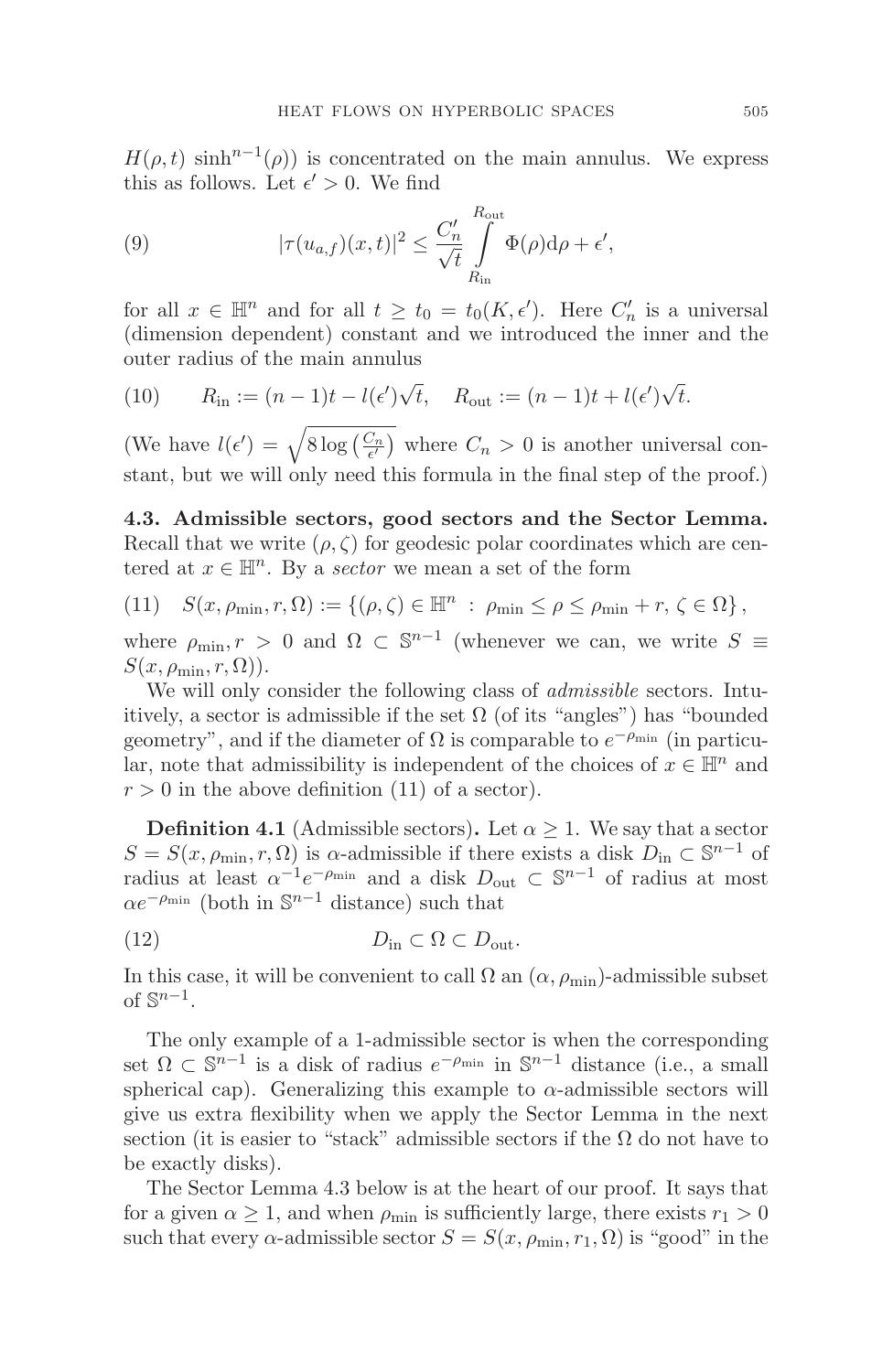sense that the tension field (of the good extension) is small on average on S. We first define a good sector.

**Definition 4.2** (Good sectors). Let  $\delta > 0$ ,  $a \in \mathbb{S}^{n-1}$  and let  $f \in$  $\mathbf{QC}_a(\mathbb{S}^{n-1})$  be a K-qc map. We say that a sector S (as defined by (11)) is  $\delta$ -good (or just good if  $\delta$  is understood), if

(13) 
$$
\int_{S} |\tau(\mathcal{G}_a(f))(\rho,\zeta)|^2 d\rho d\zeta < \delta \int_{S} 1 d\rho d\zeta.
$$

Next, we state the Sector Lemma. But before we do that, recall that the notion of admissibility of a sector  $S(x, \rho_{\min}, r, \Omega)$  does not depend on the choice of  $r > 0$  (it also does not depend on the choice of  $x \in \mathbb{H}^n$ but we will not use this here). In other words, given  $r, r' > 0$ , we have that the sector  $S(x, \rho_{\min}, r, \Omega)$  is  $\alpha$ -admissible if and only if the sector  $S(x, \rho_{\min}, r', \Omega)$  is  $\alpha$ -admissible. By  $\{S(x, \rho_{\min}, r, \Omega)\}_r$  we denote the family of sectors when r varies over  $(0, \infty)$ , and we say that this family of sectors is  $\alpha$ -admissible if all of the sectors (or equivalently one of them) are  $\alpha$ -admissible.

**Lemma 4.3** (Sector Lemma). Let  $\alpha, K \geq 1$  and  $\delta > 0$ . There exist constants  $r_0 = r_0(K, \alpha, \delta) > 1$  and  $\rho_0 = \rho_0(K, \alpha, \delta) > 0$  such that for all  $x \in \mathbb{H}^n$ ,  $a \in \mathbb{S}^{n-1}$  and for all  $K$ -qc maps  $f \in \mathbf{QC}_a(\mathbb{S}^{n-1})$ the following holds. Every  $\alpha$ -admissible family  $\{S(x, \rho_{\min}, r, \Omega)\}_r$  which satisfies  $\rho_{\min} > \rho_0$ , contains a δ-good sector  $S(x, \rho_{\min}, r_1, \Omega)$ , where  $1 \leq r_1 \leq r_0$ .

The Sector Lemma will be proved later, see Section 6. For now, we continue with the proof of Theorem 3.1.

Before we go on with this, we remark why the factor  $e^{-\rho_{\min}}$  appears in Definition 4.1 of an admissible sector.

**Remark 4.4.** The factor  $e^{-\rho_{\min}}$  in Definition 4.1 is important in the proof of the Sector Lemma 4.3, which is given in Section 6. The proof seeks to get a contradiction to the existence of a sequence of "bad" sectors which will have to "run off" to the boundary of hyperbolic space (i.e.,  $\rho_{\min} \rightarrow \infty$ ). Going to appropriate boundary coordinates leads to the angular variable being rescaled by a factor proportional to  $e^{\rho_{\min}}$ . To get a contradiction, we need the sequence of bad sectors to yield a limiting set which has diameter of order one and this is only possible if we initially scale down the angular variable by  $e^{-\rho_{\min}}$ .

**4.4. Covering the main annulus with good sectors.** Recall that  $\epsilon'$  is a fixed positive quantity, which we will eventually let go to zero. Our goal is to estimate the right hand side in (9), i.e., the average of  $|\tau(\mathcal{G}_a(f))|^2$  over the main annulus, by the small quantity  $\epsilon'$ .

We will achieve this by covering the main annulus with  $\epsilon'$ -good sectors (i.e., sectors on which  $|\tau(\mathcal{G}_a(f))|$  is small on average, see Definition 4.2).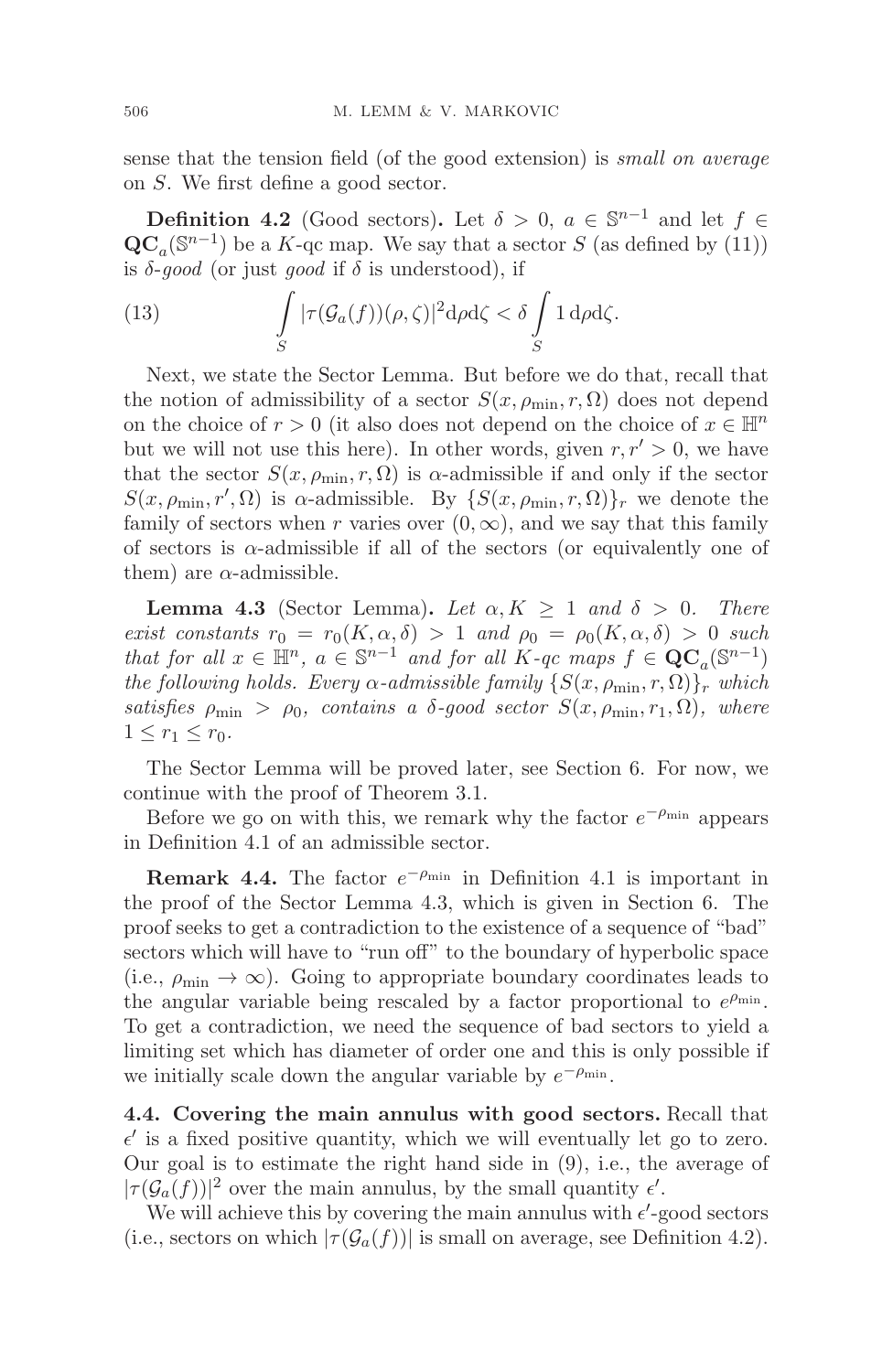Such  $\epsilon'$ -good sectors exist by the Sector Lemma 4.3 (in the following we will just speak of "good" sectors,  $\epsilon'$  is understood).

We cover the main annulus with good sectors in two steps. In step 1, we cover the main annulus by cylinders (in geodesic polar coordinates) which do not overlap too much. In step 2, we partition each cylinder (up to a small region near its top) into good sectors. This partitioning is most conveniently performed when the cylinders are mapped to Euclidean cuboids and our notion of an admissible sector is flexible enough to allow for this.

**4.5. Step 1: Covering the main annulus by cylinders.** We first note that one can of course cover the sphere efficiently by small disks.

**Proposition 4.5.** There exists a universal constant  $\beta_n > 0$  (the universal constant from the Besicovitch covering theorem in  $\mathbb{R}^n$ ) such that the following holds. For every  $R > 0$ , there is a finite covering  ${D_i}_{1 \leq i \leq M}$  (M is some finite integer) of  $\mathbb{S}^{n-1}$  by disks  $D_i \subset \mathbb{S}^{n-1}$  of radius  $e^{-R/2}$  (in  $\mathbb{S}^{n-1}$  distance) such that every point of  $\mathbb{S}^{n-1}$  is contained in at most  $\beta_n$  of the disks.

*Proof.* We cover  $\mathbb{S}^{n-1}$  by taking a disk of radius  $e^{-R/2}$  (in  $\mathbb{S}^{n-1}$ distance) around every point. By compactness, we can pass to a finite subcover. By the Besicovitch covering theorem, there exists a universal constant  $\beta_n$  and yet another finite subcover, call it  $\{D_i\}_{1\leq i\leq M}$  such that every point on the sphere is contained in at most  $\beta_n$  of the  $D_i$ . (Formally, one first takes the finite subcover which exists by compactness and extends the disks to get a finite covering of  $\mathbb{S}^{n-1}$  by n dimensional balls, with centers on  $\mathbb{S}^{n-1}$ . One then applies the Besicovitch covering theorem in  $\mathbb{R}^n$  to these balls and replaces them by the corresponding disks again.) q.e.d.

We recall that the main annulus from Proposition A.1 is of the form (in geodesic polar coordinates)

(14) 
$$
[R_{\rm in}, R_{\rm out}] \times \mathbb{S}^{n-1},
$$

where the inner and the outer radius are given by (10).

We now apply Proposition 4.5 with the choice  $R = R_{\text{in}}$ . This yields a covering of  $\mathbb{S}^{n-1}$  by disks

$$
\{D_i\}_{1\leq i\leq M},
$$

of radius  $e^{-R_{\text{in}}}/2$  (in  $\mathbb{S}^{n-1}$  distance) such that every point in  $\mathbb{S}^{n-1}$  is contained in at most  $\beta_n$  of the disks. For every  $1 \leq i \leq M$ , we define the cylinder (in geodesic polar coordinates)

(15) 
$$
\mathcal{C}_i := [R_{\text{in}}, R_{\text{out}}] \times D_i.
$$

Each cylinder  $\mathcal{C}_i$  covers the portion of the main annulus which has "an-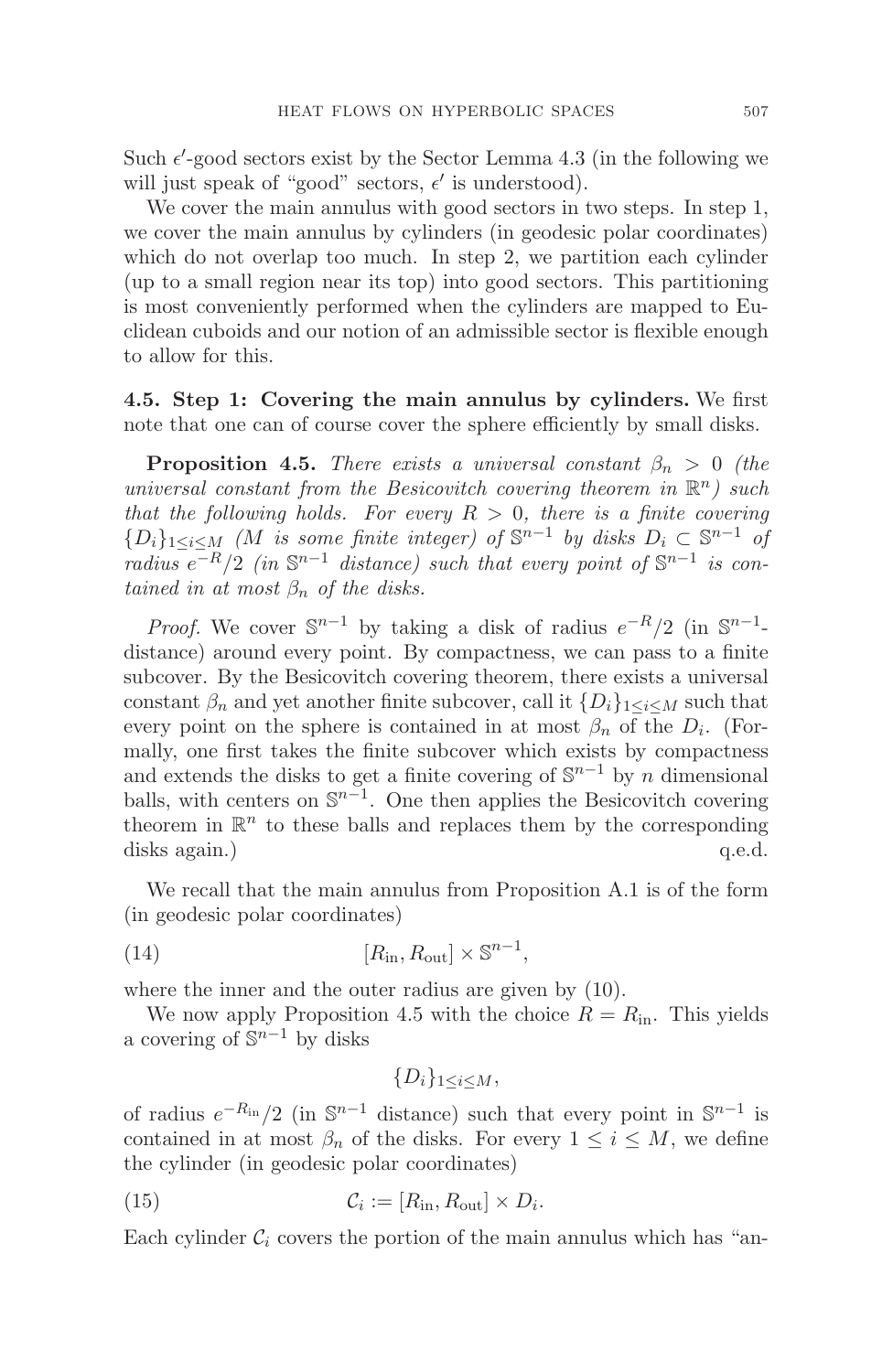gle"  $\zeta \in D_i$ . Notice that each point in the main annulus lies in at most  $\beta_n$  of the cylinders  $\mathcal{C}_i$  (because the same holds true for the disks  $D_i$ ).

**4.6. Step 2: Partitioning the cylinders into good sectors.** In step 2, we shall partition each cylinder  $\mathcal{C}_i$  into good sectors (excluding a small region near the top of the cylinder). Good sectors exist by the Sector Lemma 4.3.

The idea is to apply the Sector Lemma 4.3 iteratively. That is, starting at  $\rho_{\min} = R_{\text{in}}$ , we stack good sectors on top of each other until we (almost) reach  $R_{\text{out}}$ . The process is as follows. Once we have added a good sector to the partition of  $\mathcal{C}_i$ , we then partition the top of this sector into admissible domains (the last sentence in Definition 4.1), and then erect a good sector above each admissible domains. We then partition the top of each new sector and so on. We stop adding good sectors when the total height of a stack gets close to  $R_{\text{out}}$ , so as not to overshoot.

It is important that each new admissible sector is  $\alpha$ -admissible, where  $\alpha$  is some universal constant. Therefore, at each inductive step we are required to partition an admissible domain into admissible domains of an appropriate (smaller) diameter so that the new domains have uniformly bounded geometry. This is easily achievable when the domain we want to partition is a Euclidean cube, see Figure 1.

Thus, it is most convenient to stack the good sectors on top of each other when their base (originally a subset of the sphere) can be viewed as a Euclidean cube in  $\mathbb{R}^{n-1}$ . We achieve this by mapping each cylinder  $C_i = [R_{\text{in}}, R_{\text{out}}] \times D_i$  using a uniformly Bi-Lipschitz map onto the Euclidean cuboid  $[R_{\rm in}, R_{\rm out}] \times E(R_{\rm in}),$  where  $E(R_{\rm in}) \subset \mathbb{R}^{n-1}$  is the Euclidean cube of diameter  $e^{-R_{\text{in}}}$  and centered at the origin. We then perform the partition in the cuboid model and return it back to  $C_i$  with the Bi-Lipschitz map.

The upshot is (recall that  $\epsilon' > 0$  is fixed)

**Lemma 4.6.** Let  $1 \leq i \leq M$  and  $x \in \mathbb{H}^n$ . There exists  $t_0 = t_0(K, \epsilon)$ such that for all  $t \geq t_0$ , there exists a finite collection  $\{S_j^{(i)}\}_{1 \leq j \leq J}$  of disjoint sectors (a sector is a set of the form (11)) that is contained in  $\mathcal{C}_i$  and almost covers  $\mathcal{C}_i$ , *i.e.*,

(16) 
$$
\int_{C_i \setminus \bigsqcup_{1 \leq j \leq J} S_j^{(i)}} 1 \, \mathrm{d}\rho \mathrm{d}\zeta < r_0(K, \epsilon') \int_{D_i} 1 \, \mathrm{d}\zeta,
$$

where  $r_0$  is defined by the Sector Lemma 4.3. Moreover, the sectors are  $\epsilon'$ -good in the sense of Definition 4.2, i.e.,

(17) 
$$
\int_{S_j^{(i)}} |\tau(\mathcal{G}_a)(f)(\rho,\zeta)|^2 d\rho d\zeta < \epsilon' \int_{S_j^{(i)}} 1 d\rho d\zeta.
$$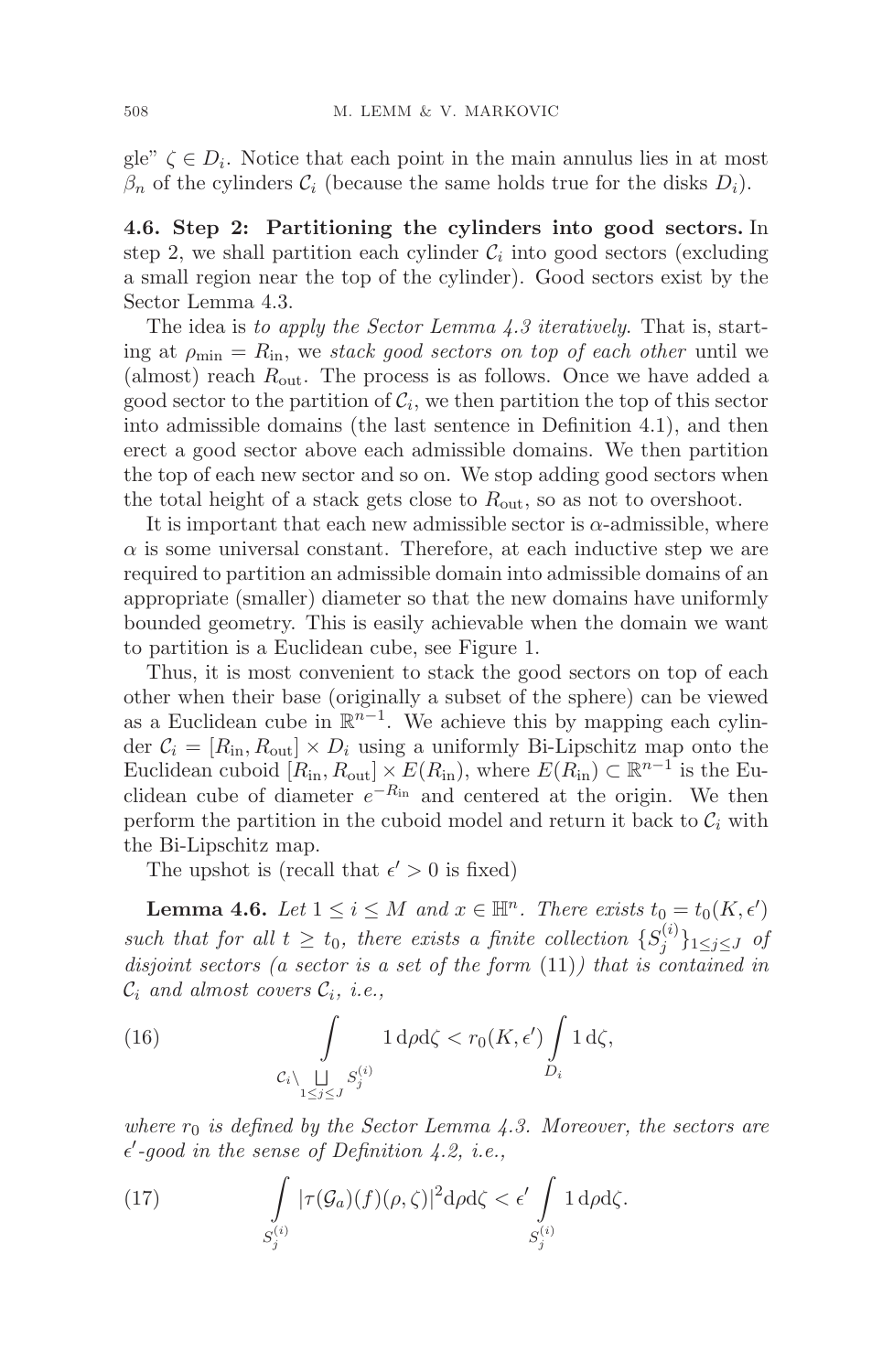**Remark 4.7.** In fact, we will see in the proof below that the sectors  $\{S_j^{(i)}\}_{1\leq j\leq J}$  are  $\alpha$ -admissible for some universal constant  $\alpha > 1$ , and this is why we drop the dependence of  $r_0$  on the constant  $\alpha$  characterizing the admissibility of the good sector from Sector Lemma 4.3.

We now give formal proofs following the ideas sketched above.

*Proof of Lemma 4.6.* Fix  $1 \leq i \leq M$  and  $x \in \mathbb{H}^n$ . For simplicity we let  $C_i = C$  and  $D_i = D$ . Let  $E(R_{\text{in}}) \subset \mathbb{R}^{n-1}$  denote the Euclidean cube of sidelength  $e^{-R_{\text{in}}}$  centered at the origin of  $\mathbb{R}^{n-1}$ . There exists a Bi-Lipschitz map

$$
B: E(R_{\rm in}) \to D,
$$

with a Bi-Lipschitz constant bounded by a universal (dimension dependent) constant  $L_0 > 1$ . (This holds because the disk and the cube both have diameters which are proportional to  $e^{-R_{in}}$  up to a universal dimension dependent factor. Note also that this diameter is small, so that the disk  $D \subset \mathbb{S}^{n-1}$  is almost flat.)

We now define the partition of the cylinder  $\mathcal C$  into good sectors by apply the Sector Lemma 4.3 inductively. In every application of the Sector Lemma, we shall choose  $\delta = \epsilon'$  (which was fixed before) and  $\alpha = \sqrt{n}L_0 > 1$ . Since  $L_0$  is a universal constant, the quantities  $r_0(K, L_0, \epsilon') > 1$  and  $\rho_0(K, L_0, \epsilon') > 0$  provided by the Sector Lemma only depend on  $K, \epsilon'$ . By choosing  $t \ge t_0$  with  $t_0 = t_0(K, \epsilon')$  sufficiently large, we can ensure that

$$
R_{\rm in} := (n-1)t - l(\epsilon')\sqrt{t} \ge \rho_0(K, \epsilon')
$$

holds for all  $t \geq t_0$  (this is important because we want to choose  $\rho_{\min} =$  $R_{\rm in}$  next).

The inductive base case is the following. We apply the Sector Lemma 4.3 with  $\rho_{\min} = R_{\text{in}}$  and  $\Omega = D$ , which we note is  $(1, R_{\text{in}})$ -admissible in the sense of Definition 4.1 because  $D \subset \mathbb{S}^{n-1}$  is a disk of radius  $e^{-R_{in}}$ . The Sector Lemma then says that the sector  $S_1 \equiv S(x, R_{\text{in}}, r_1, D)$  is  $\epsilon'$ -good for some  $1 \leq r_1 \leq r_0(K, \epsilon')$  (here we use that  $\Omega = D$  is, in particular,  $(\sqrt{n}L_0, R_{\rm in})$ -admissible in the sense of Definition 4.1 so that we can apply the Sector Lemma with the corresponding  $r_0 = r_0(K, \epsilon')$ defined above). The sector  $S_1$  is  $\epsilon'$ -good in the sense of Definition 4.2 and thus it satisfies (17). Equivalently, this sector can be written as

$$
S_1 = [R_{\rm in}, R_{\rm in} + r_1] \times D,
$$

which is the first layer of the required partition of the cylinder  $\mathcal{C}$ . But most importantly from the point of view of our induction process, we note that one can also write

$$
S_1 = [R_{\rm in}, R_{\rm in} + r_1] \times B(E(R_{\rm in})),
$$

where we recall that  $E(R_{\text{in}})$  is the cube whose side length is  $e^{-R_{\text{in}}}$ .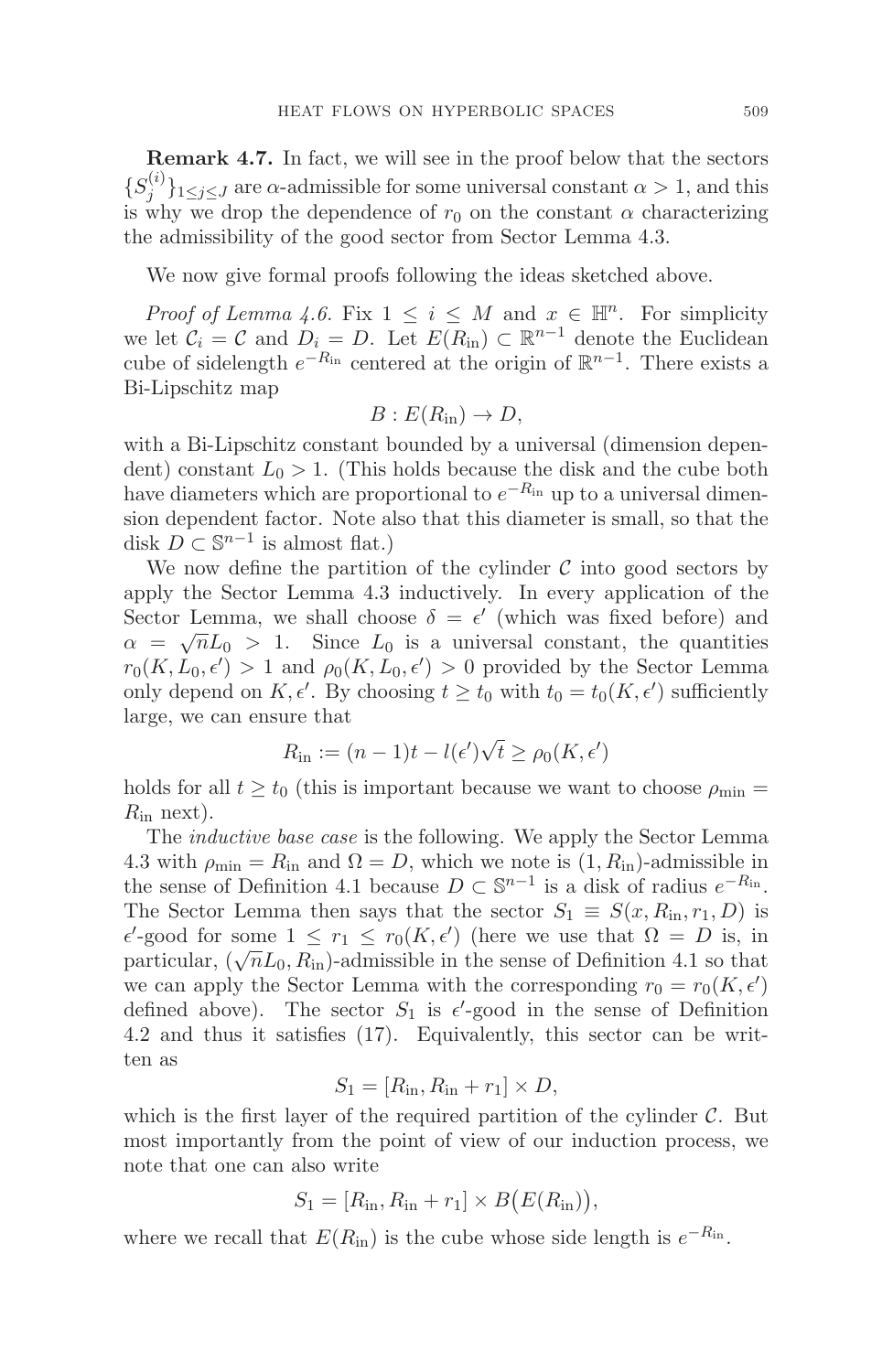

**Figure 1.** This picture shows one step in our inductive partitioning of the cylinder  $\mathcal{C}_i$  into good sectors. We partition the top face of a given cuboid  $[R, R + r] \times Q$ and erect a new cuboid on top of each subface  $Q_i$ . The new cuboid has the height  $r_1(j)$  determined by the Sector Lemma. To obtain the new good sectors, each Euclidean cube  $Q_j$  is mapped to some  $B(Q_j) \subset \mathbb{S}^{n-1}$  by a uniformly Bi-Lipschitz map B. Notice that each  $B(Q_i)$  will be admissible (see Definition 4.1) in the right way, because it is the Bi-Lipschitz image of a cube  $Q_j$  with the correct sidelength  $\approx e^{-(R+r)}$  (here  $\approx$  means equality up to a factor of two).

For what follows, the reader may find it helpful to consider Figure 1. The inductive hypothesis is the following. Suppose that an  $\epsilon'$ -good sector  $S \equiv S(x, R, r, \Omega)$  is included in the partition of the cylinder C. Here we assume that  $R_{\text{in}} \leq R$  and  $1 < r \leq R_{\text{out}} - R$ , and that

$$
S = [R, R + r] \times B(Q),
$$

where  $Q \subset E(R_{\text{in}})$  is a cube of side length between  $e^{-R}$  and  $2e^{-R}$  (note that it follows from these induction hypotheses that such a sector is  $\sqrt{n}L_0$ -admissible since B is  $L_0$  Bi-Lipschitz and since the sidelength of  $Q$  belongs to the interval  $[e^{-R}, 2e^{-R}]$ ).

The *inductive step* is as follows. If  $R + r > R_{\text{out}} - r_0(K, \epsilon')$  we stop. If not, we partition Q into Euclidean cubes  $Q_1, Q_2, ..., Q_N$ , which all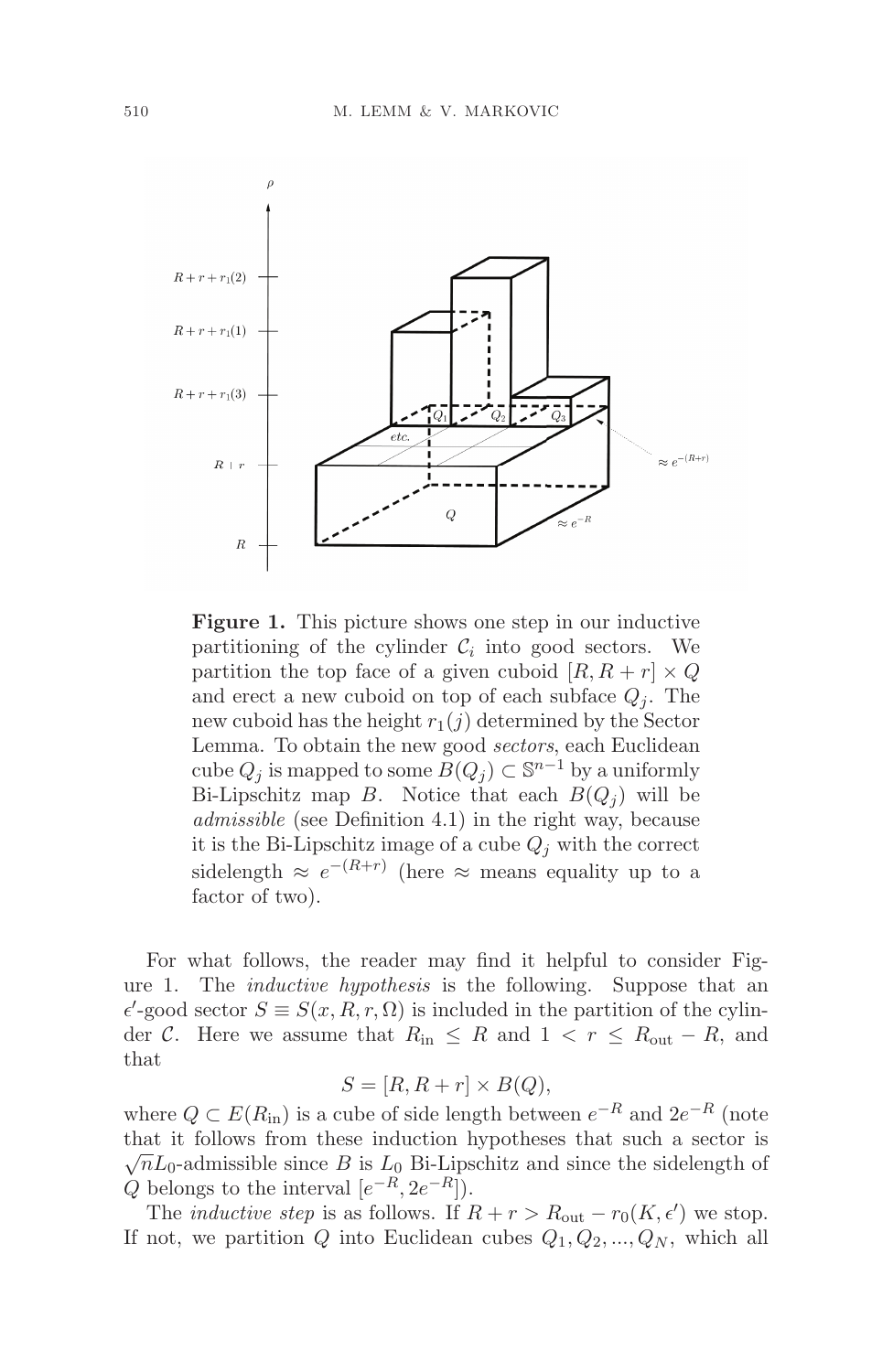have the same sidelength that lives in the interval  $[e^{-(R+r)}, 2e^{-(R+r)}]$ (it is elementary to see that such a partition of  $Q$  always exists when  $r \geq 1$ ).

We include the following new sectors into the partition of  $\mathcal{C}$ . For  $1 \leq j \leq N$ , we let  $S_j \equiv S(x, R+r, r_1(j), B(Q_j))$ , where  $1 \leq r_1(j) \leq$  $r_0(K, \epsilon')$  is given by the Sector Lemma so that  $S_j$  is an  $\epsilon'$ -good sector. Note that  $S_j$  is  $\sqrt{n}L_0$ -admissible since B is  $L_0$  Bi-Lipschitz and since the sidelength of  $Q_j$  belongs to the interval  $[e^{-(R+r)}, 2e^{-(R+r)}]$ , and so we can apply the Sector Lemma with the corresponding  $r_0 = r_0(K, \epsilon')$ defined above.

The new sectors  $S_j$  satisfy the inductive hypothesis and we continue the induction until we have that  $R + r > R_{\text{out}} - r_0(K, \epsilon')$  for a sector  $S \equiv S(x, R, r, \Omega)$  that is in the partition. Since each time when we add a new sector we increase the height by at least 1 (recall that  $r_1$ ) from the Sector Lemma is at least 1), we will stop adding new sectors after finitely many steps. Since the sectors that partition  $\mathcal C$  were all chosen to be  $\epsilon'$ -good in the sense of Definition 4.2 the relation (17) is immediate.  $q.e.d.$ 

**4.7. Conclusion.** We will now use the covering of the main annulus by good sectors to estimate (9), i.e., the integral of the tension field of the good extension over the main annulus. This is the last step in proving Theorem 3.1.

Proof of Theorem 3.1. Recall (9), i.e.,

(18) 
$$
|\tau(u_{a,f})(x,t)|^2 \leq \frac{C'_n}{\sqrt{t}} \int_{R_{\text{in}}}^{R_{\text{out}}} \Phi(\rho) d\rho + \epsilon',
$$

where we used the notation defined in (10). Recall that  $\Phi(\rho)$  is defined in (8) as the spherical average of the function  $|\tau(\mathcal{G}_a(f))|^2$ . Since this function is non-negative, we can estimate the integral over the main annulus by the integral over its covering  $\cup_{i=1}^M C_i$ , where the cylinders  $C_i$ are defined in (15). This gives

(19) 
$$
\frac{1}{\sqrt{t}} \int_{R_{\text{in}}}^{R_{\text{out}}} \Phi(\rho) d\rho \leq \frac{1}{\sqrt{t}} \sum_{i=1}^{M} \int_{C_i} |\tau(\mathcal{G}_a(f))(\rho, \zeta)|^2 d\rho d\zeta.
$$

We now estimate this using Lemma 4.6. We first apply (16), i.e., we estimate the integral over each cylinder  $C_i$  by the integral over the finite disjoint union of good sectors  $\Box$  $1\leq j\leq J$  $S_j^{(i)}$ , up to a small region on which we bound the tension field by  $T$ . Then, we use that the sectors are  $\epsilon'$ -good, i.e., the average of the tension field is small on them, see (17).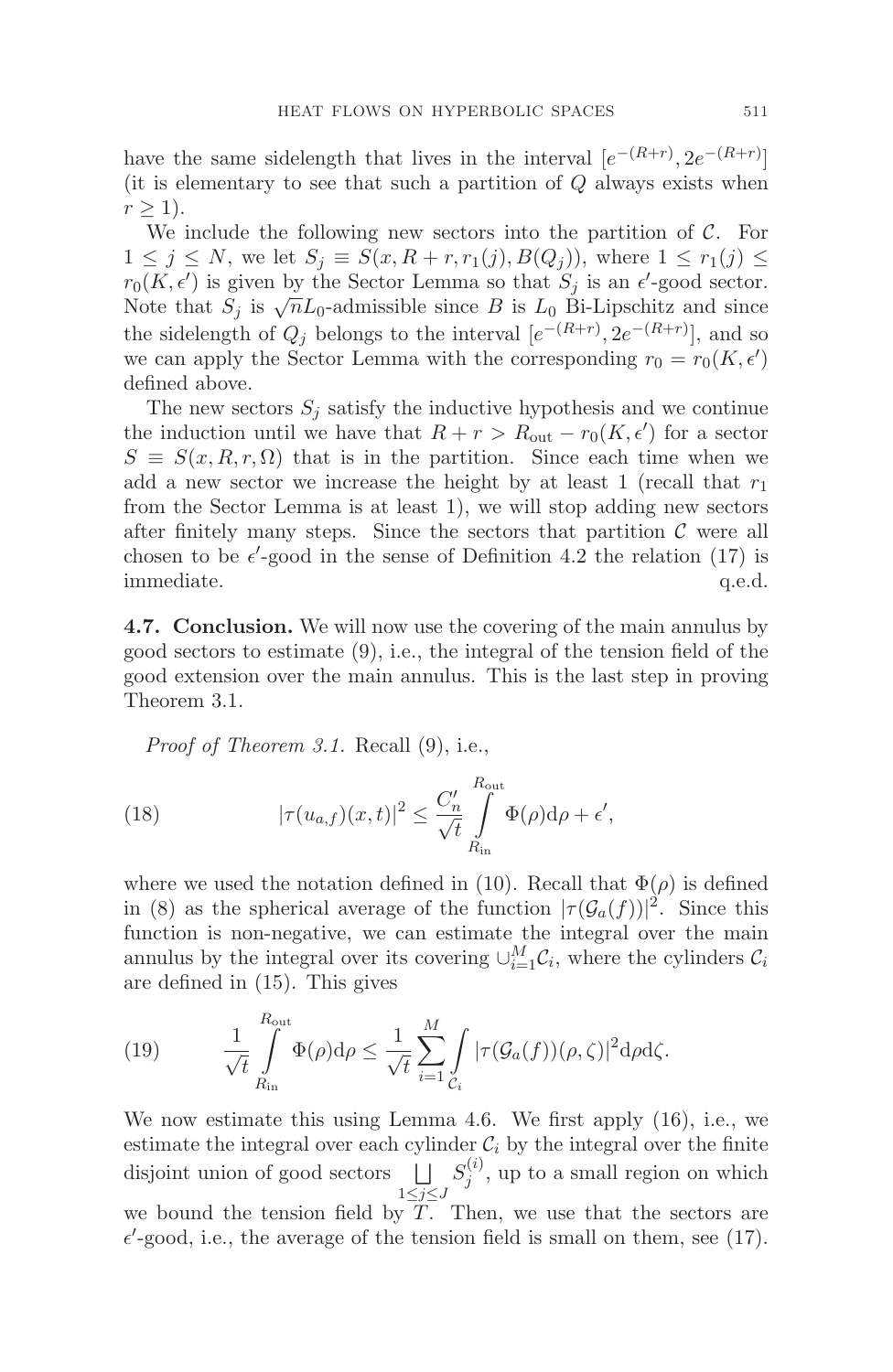We get

$$
\frac{1}{\sqrt{t}} \sum_{i=1}^{M} \int_{C_i} |\tau(\mathcal{G}_a(f))(\rho,\zeta)|^2 d\rho d\zeta
$$
\n
$$
(20) \leq \frac{1}{\sqrt{t}} \sum_{i=1}^{M} \left( \int_{\substack{\bigsqcup_{1 \leq j \leq J} S_j^{(i)} \\ 1 \leq j \leq J}} |\tau(\mathcal{G}_a(f))(\rho,\zeta)|^2 d\rho d\zeta + r_0 T^2 \int_{D_i} 1 d\zeta \right)
$$
\n
$$
\leq \frac{1}{\sqrt{t}} \sum_{i=1}^{M} \left( \epsilon' \sum_{1 \leq j \leq J} \int_{S_j^{(i)}} 1 d\rho d\zeta + r_0 T^2 \int_{D_i} 1 d\zeta \right).
$$

Recall from Proposition 4.5 that the disks do not overlap too much: For every point in  $\mathbb{S}^{n-1}$  is contained in at most  $\beta_n$  of the disks  $D_i$  (and  $\beta_n$ ) is a universal constant). First, this gives

$$
\frac{r_0 T^2}{\sqrt{t}} \sum_{i=1}^M \int_{D_i} 1 \, d\zeta \le \frac{r_0 T^2}{\sqrt{t}} \beta_n |\mathbb{S}^{n-1}|,
$$

where  $|\cdot|$  denotes the Lebesgue measure. Moreover, we recall that the good sectors are contained in the cylinder

$$
\bigsqcup_{1 \le j \le J} S_j^{(i)} \subset \mathcal{C}_i \equiv [R_{\text{in}}, R_{\text{out}}] \times D_i,
$$

and then we use that every point in  $\mathbb{S}^{n-1}$  is also contained in at most  $\beta_n$  of the cylinders  $\mathcal{C}_i$  to get

$$
\frac{\epsilon'}{\sqrt{t}} \sum_{i=1}^{M} \sum_{1 \le j \le J} \int_{S_j^{(i)}} 1 \, d\rho d\zeta = \frac{\epsilon'}{\sqrt{t}} \sum_{i=1}^{M} \int_{\substack{1 \le j \le J \\ 1 \le j \le J}} 1 \, d\rho d\zeta
$$
\n
$$
\le \frac{\epsilon'}{\sqrt{t}} \sum_{i=1}^{M} \int_{C_i} 1 \, d\rho d\zeta \le \frac{\epsilon'}{\sqrt{t}} \beta_n |S^{n-1}| \int_{R_{in}}^{R_{out}} 1 \, d\rho
$$
\n
$$
= 2\epsilon' l(\epsilon') \beta_n |S^{n-1}|.
$$

In the last step, we used that  $R_{\text{out}} - R_{\text{in}} = 2l(\epsilon')\sqrt{t}$ , see their Definition 10. Recall that  $l(\epsilon') = \sqrt{8 \log\left(\frac{C_n}{\epsilon'}\right)}$  where  $C_n > 0$  is a universal constant. Combining  $(18)$ – $(20)$  and the estimates following them, we have shown that

(21) 
$$
|\tau(u_{a,f})(x,t)|^2 \leq 2\epsilon' l(\epsilon')C_n'\beta_n|\mathbb{S}^{n-1}| + \frac{C_n' r_0 T^2 \beta_n |\mathbb{S}^{n-1}|}{\sqrt{t}} + \epsilon'.
$$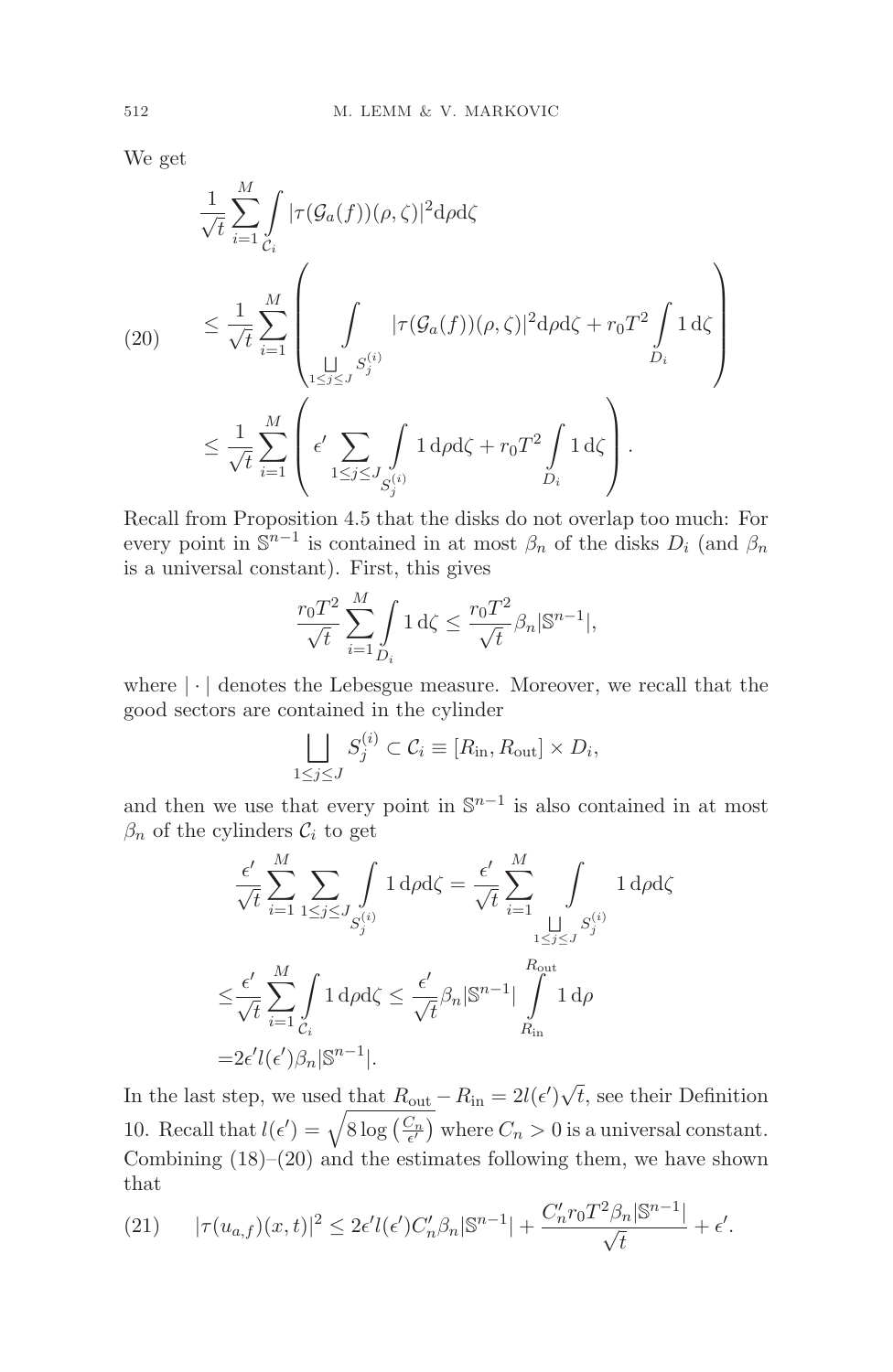We can now take the sup<sub>x∈Hn</sub> on both sides (the right hand side no longer depends on  $x$ ). The second term on the right hand side can be made less than  $\epsilon'$  for all  $t \geq t_0$  and  $t_0 = t_0(K, \epsilon')$  sufficiently large (recall that  $r_0 = r_0(K, \epsilon'), T = T(K)$  and  $C'_n, \beta_n$  are universal constants).

Finally, observe that because  $l(\epsilon') = \sqrt{8 \log\left(\frac{C_n}{\epsilon'}\right)}$  with  $C_n$  a universal constant, the first term on the right hand side in (21) vanishes as  $\epsilon' \to 0$ .<br>This proves Theorem 3.1. q.e.d. This proves Theorem 3.1.

# **5. The good extension of a quasiconformal map**

In this section, we discuss the good extension and its properties in some detail. First, we define the good extension  $\mathcal{G}_{\infty}(f)$  as in [24] for quasiconformal boundary maps  $f : \mathbb{R}^{n-1} \to \mathbb{R}^{n-1}$  which fix  $\infty$  (in the upper half-space model of hyperbolic space). We observe some of its important properties, in particular, that  $\mathcal{G}_{\infty}$  is partially conformally natural with respect to isometries which fix  $\infty$ , see Proposition 5.2 (i). Then we extend the definition of the good extension to quasiconformal boundary maps  $f : \mathbb{S}^{n-1} \to \mathbb{S}^{n-1}$  which fix an arbitrary point  $a \in \mathbb{S}^{n-1}$ . Importantly, the resulting family of good extensions  $\{\mathcal{G}_a\}_a$ satisfies partial conformal naturality (see Definition 5.5) and it is admissible in the sense of Definition 5.7 (in particular, it is continuous in  $a$ ).

**5.1. Preliminaries.** First we work in the upper half space model of hyperbolic space in Euclidean coordinates

$$
\mathbf{H}^{n} = \{ (x, s) : x \in \mathbb{R}^{n-1}, s > 0 \}.
$$

We identify  $\partial \mathbf{H}^n \equiv \overline{\mathbb{R}^{n-1}}$  in the natural way. Recall that we write  $\mathbf{QC}_{\infty}(\overline{\mathbb{R}^{n-1}})$  for the set of quasiconformal maps  $\overline{\mathbb{R}^{n-1}} \to \overline{\mathbb{R}^{n-1}}$  which fix  $\infty$ . By the quasiconformal *Mostow rigidity*, every such f is differentiable almost everywhere (with the derivative of maximal rank). The energy density of  $f \in \mathbf{QC}_{\infty}(\overline{\mathbb{R}^{n-1}})$  with respect to the Euclidean metric is then defined almost everywhere and reads

$$
\mathbf{e}(f)(x) = \sum_{i,j=1}^{n-1} \sum_{\alpha,\beta=1}^{n-1} \frac{\partial f_i}{\partial x_j} \frac{\partial f_\alpha}{\partial x_\beta},
$$

where we wrote  $f = (f_1, \ldots, f_{n-1})$ . We now define the good extension of all maps  $f \in \mathbf{QC}_{\infty}(\overline{\mathbb{R}^{n-1}})$ . We use the higher-dimensional analogue of the definition in [**24**], compare also [**3**], [**15**].

**Definition 5.1.** For  $f \in \mathbf{QC}_{\infty}(\overline{\mathbb{R}^{n-1}})$ , define its good extension  $\mathcal{G}_{\infty}(f): \mathbf{H}^n \to \mathbf{H}^n$  by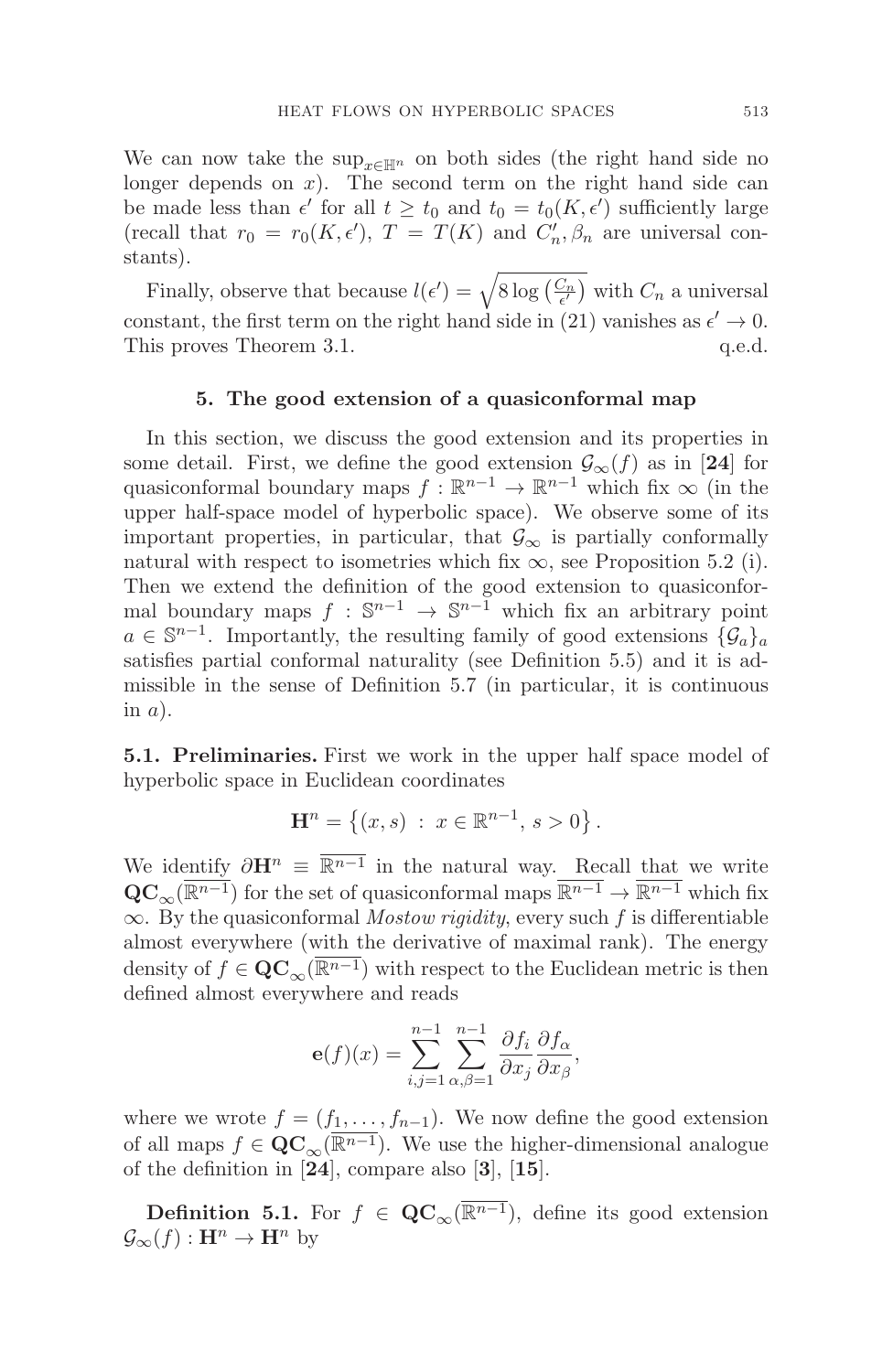(22)  

$$
\mathcal{G}_{\infty}(f)(x,s) := \left(\int_{\mathbb{R}^{n-1}} f(x+sy)\phi(y)dy,
$$

$$
\frac{s}{\sqrt{n-1}}\sqrt{\int_{\mathbb{R}^{n-1}} \mathbf{e}(f)(x+sy)\phi(y)dy}\right),
$$

where  $\phi$  is the standard Gaussian

(23) 
$$
\phi(y) := (2\pi)^{\frac{1-n}{2}} e^{-\frac{|y|^2}{2}}.
$$

We write Isom<sub>∞</sub>( $\mathbf{H}^n$ ) for the subset of isometries which fix  $\infty \in \overline{\mathbb{R}^{n-1}}$ . Note that

(24) 
$$
\text{Isom}_{\infty}(\mathbf{H}^{n}) = \{ (x, s) \mapsto (aO(x) + b, as) : a > 0, b \in \mathbb{R}^{n-1}, O \in SO(n-1) \}.
$$

As in [24], the good extension  $\mathcal{G}_{\infty}$  has the following properties. Unlike in [**24**], the partial conformal naturality from (ii) will be very important for us.

**Proposition 5.2.** For all  $f \in \mathbf{QC}_{\infty}(\overline{\mathbb{R}^{n-1}})$ , the integrals in (22) are well-defined and  $\mathcal{G}_{\infty}(f) \in C^{\infty}(\mathbf{H}^n)$ .

(i)  $\mathcal{G}_{\infty}$  is partially conformally natural under isometries fixing infinity, i.e.,

$$
\mathcal{G}_{\infty}(I \circ f \circ J) = I \circ \mathcal{G}_{\infty}(f) \circ J,
$$

for any  $I, J \in \text{Isom}_{\infty}(\mathbf{H}^n)$ .

(ii) Let  $\mathcal{L}(\mathbb{R}^{n-1})$  denote the set of invertible, orientation preserving linear maps from  $\mathbb{R}^{n-1}$  to itself. For every  $L \in \mathcal{L}(\mathbb{R}^{n-1}), \mathcal{G}_{\infty}(L)$ :  $\mathbf{H}^n \to \mathbf{H}^n$  is harmonic and satisfies

(25) 
$$
\mathbf{e}(\mathcal{G}_{\infty}(L))(x,s) > 1, \quad \mathbf{K}(\mathcal{G}_{\infty}(L))(x,s) = \mathbf{K}(L)(x),
$$
  
for all  $(x,s) \in \mathbf{H}^n$ .

Proof. The fact that the good extension is well defined and smooth follows by analogous arguments as in [**24**].

Statement (i) can be checked explicitly from (22) and (24) as well as normalization and rotational invariance of the Gaussian.

For statement (ii), we use a result of [**19**] (see also [**33**]), namely that every  $L \in \mathcal{L}(\mathbb{R}^{n-1})$  has a harmonic quasi-isometric extension which is given by

$$
\left(L(x), \sqrt{\frac{\mathbf{e}(L)}{n-1}}s\right).
$$

It is elementary to check that  $\mathcal{G}_{\infty}(L)(x, s)$  defined by (22) takes precisely this form when  $f \equiv L$  is linear. Therefore,  $\mathcal{G}_{\infty}(L)$  is harmonic. The properties (25) follow as in [24]. q.e.d. properties  $(25)$  follow as in  $[24]$ .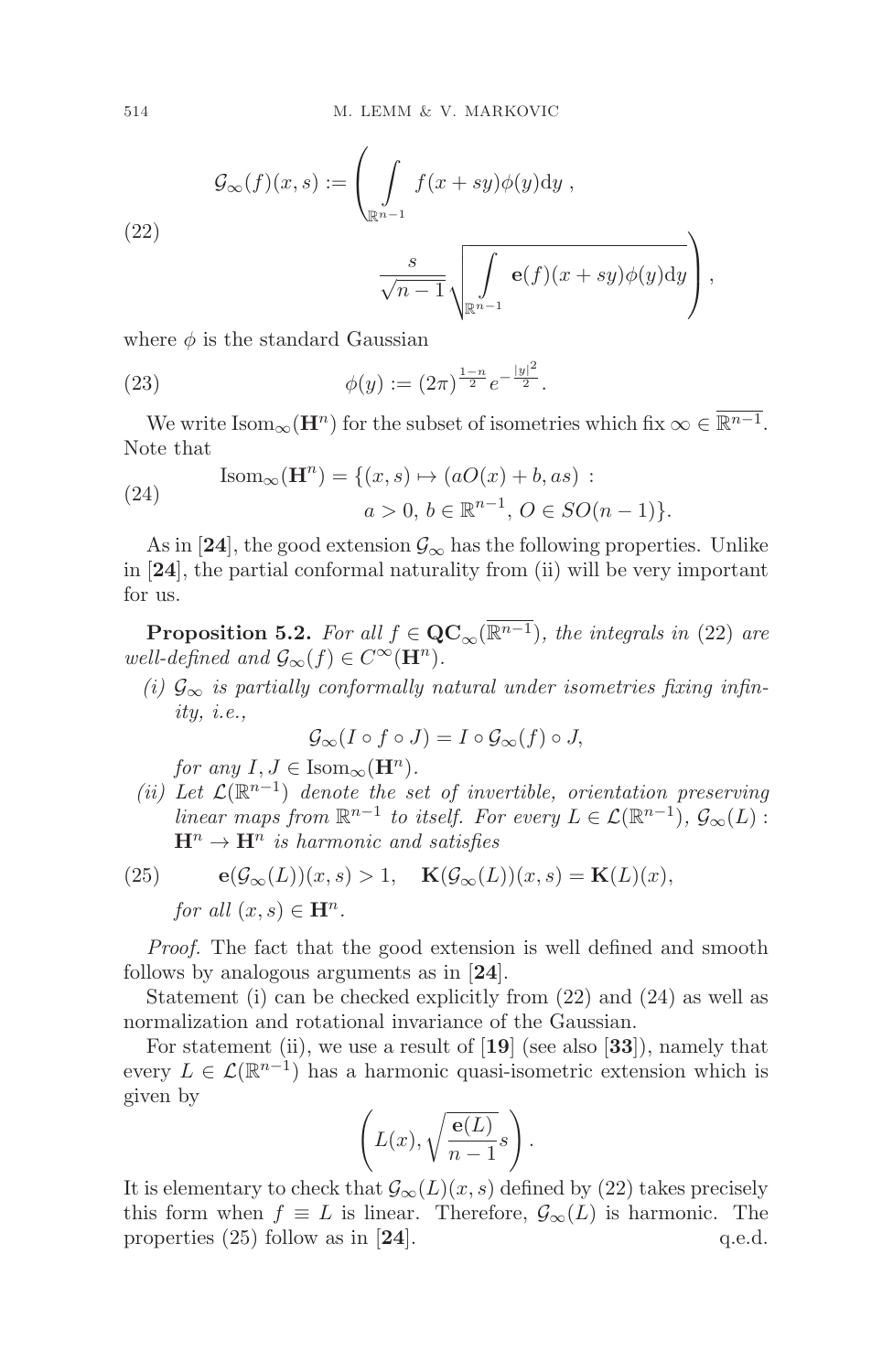The next statement is a slight (and straightforward) strengthening of Theorem 3.1 in [24] to cones (extending into  $\mathbf{H}^n$  starting from a tip in  $\overline{\mathbb{R}^{n-1}}$ ). In particular, it shows that eventually (as one moves towards the boundary of hyperbolic space)  $\mathcal{G}_{\infty}(f)$  is almost harmonic for any  $f \in \mathbf{QC}_{\infty}(\mathbb{R}^{n-1}).$ 

**Proposition 5.3.** For  $\epsilon > 0$  and a K-qc map  $f \in \mathbf{QC}_{\infty}(\mathbb{S}^{n-1}),$ define the "good set" by

$$
X_f(\epsilon) := \{ (x, s) \in \mathbf{H}^n : \mathbf{e}(\mathcal{G}_{\infty}(f))(x, s) > 1, \ \mathbf{K}(\mathcal{G}_{\infty}(f))(x, s) < 2K, |\tau(\mathcal{G}_{\infty}(f))(x, s)| < \epsilon \}.
$$

Then, for almost every  $x \in \mathbb{R}^{n-1}$ ,

$$
\lim_{s \to 0} \left( \min_{x': |x - x'| \le s} \mathbb{1}_{X_f(\epsilon)}(x', s) \right) = 1,
$$

where  $\mathbbm{1}$  denotes the characteristic function of a set.

This proposition says that for almost every  $x \in \mathbb{R}^{n-1}$ , the geodesic (together with the cone around it) starting at  $\infty$  and ending at x will eventually be contained in the good set  $X_f$ . More precisely, for almost every x there exists a vertical (in the Euclidean sense) geodesic ray ending at  $x$  that together with the equidistant cone around it is contained in the good set  $X_f$ .

We will use this proposition on two occasions: (a) At the end of the proof of the Sector Lemma 4.3, we use that the tension field becomes small on the whole cone. (b) When following the arguments in [**24**] to prove Theorem 3.2 (there we do not need the cone version but we do need the estimates on the energy and on the distortion).

Proof. The argument is essentially the same as in the proof of Lemma 5.1. in [**24**]. q.e.d.

**5.2. Partial conformal naturality and families of good extensions.** We can now define the family of good extensions that we use to get the initial map in Theorem 3.1. Recall that  $\mathbf{QC}_a(\mathbb{S}^{n-1})$  denotes the set of quasiconformal maps  $\mathbb{S}^{n-1} \to \mathbb{S}^{n-1}$  that fix the point  $a \in \mathbb{S}^{n-1}$ .

**Definition 5.4.** Let  $a \in \mathbb{S}^{n-1}$  and  $f \in \mathbf{QC}_a(\mathbb{S}^{n-1})$ . We identify  $\mathbb{H}^n \equiv \mathbf{H}^n$  and  $\mathbb{S}^{n-1} \equiv \overline{\mathbb{R}^{n-1}}$  such that  $a \equiv \infty$ . The extension  $\mathcal{G}_a(f)$ :  $\mathbb{H}^n \to \mathbb{H}^n$  is then defined as  $\mathcal{G}_{\infty}(f)$  with  $\mathcal{G}_{\infty}$  given by (22).

There is more than one way of identifying  $\mathbb{H}^n \equiv \mathbf{H}^n$  and  $\mathbb{S}^{n-1} \equiv \overline{\mathbb{R}^{n-1}}$ such that  $a \equiv \infty$ . An obvious question is whether the definition of  $\mathcal{G}_a(f)$ depends on the choice of identification. But we have seen in Proposition 5.2 (i) that  $\mathcal{G}_{\infty}$  is partially conformally natural under isometries fixing infinity, and this yields that  $\mathcal{G}_a(f)$  is well defined.

The following notion of partial conformal naturality generalizes the classical notion of conformal naturality.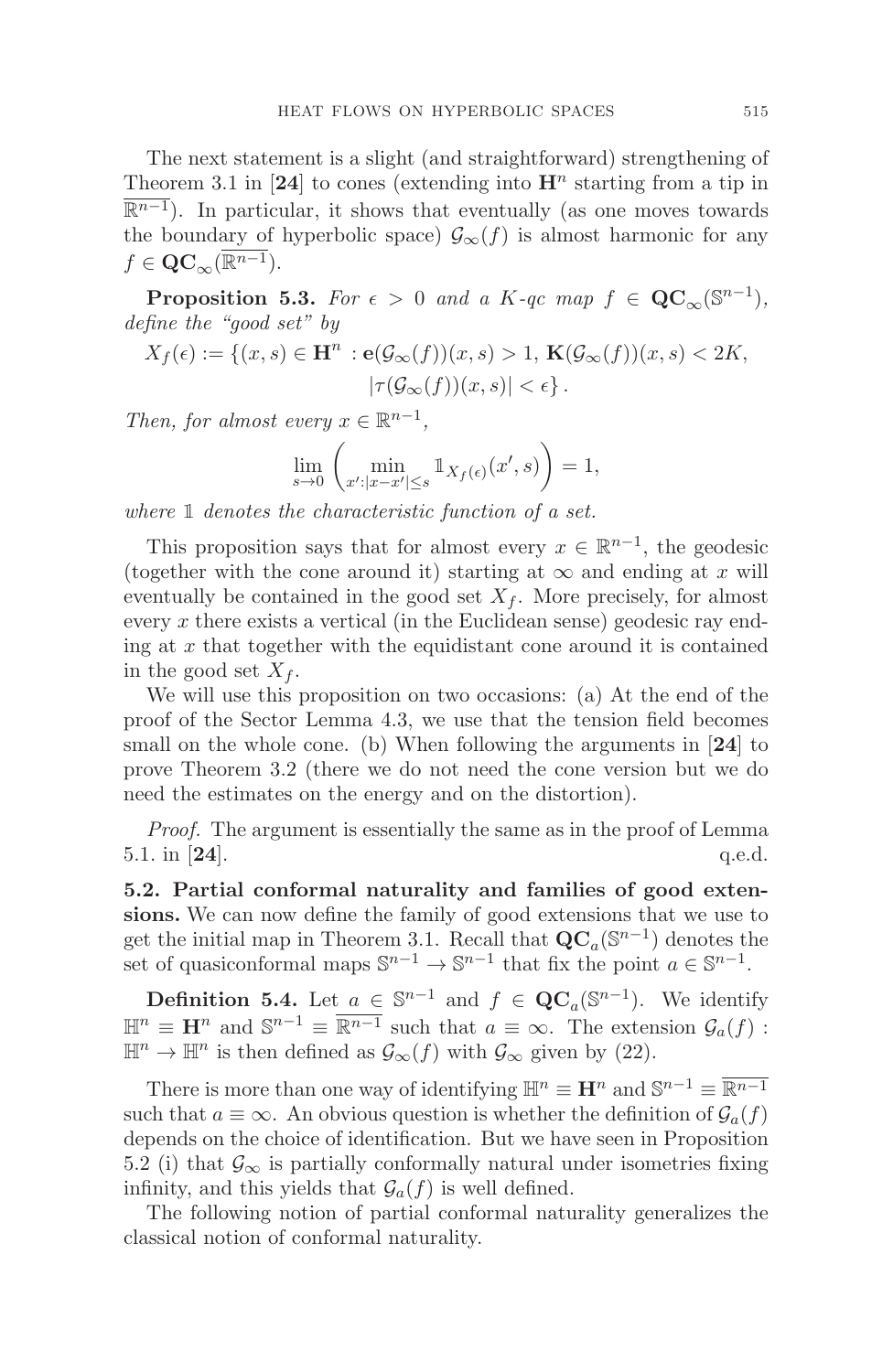**Definition 5.5.** Let  $\{\mathcal{E}_a\}_{a \in \mathbb{S}^{n-1}}$  be a family of extensions  $\mathbf{QC}_a(\mathbb{S}^{n-1}) \to C^2(\mathbb{H}^n)$ . The family satisfies the **partial conformal naturality**, if for any two points  $a, b \in \mathbb{S}^{n-1}$  and any two isometries  $I, J \in \text{Isom}(\mathbb{H}^n)$  with  $I(b) = J(b) = a$ ,

(26) 
$$
I \circ \mathcal{E}_b(f) \circ J^{-1} = \mathcal{E}_a(I \circ f \circ J^{-1})
$$

holds for all  $f \in \mathbf{QC}_b(\mathbb{S}^{n-1})$ .

**Proposition 5.6.** The family  $\{\mathcal{G}_a\}_{a \in \mathbb{S}^{n-1}}$  from Definition 5.4 satisfies partial conformal naturality.

Proof. This follows directly from the partial conformal naturality of  $\mathcal{G}_{\infty}$  under Isom<sub> $\infty$ </sub>( $\mathbf{H}^{n}$ ) that was noted in Proposition 5.2 (i). q.e.d.

**5.3. Admissibility.** Next, we formulate what it means for a family of extensions (indexed by boundary points) to be admissible, compare Definition 3.1 in [**24**].

**Definition 5.7** (Admissible family)**.** We say a family of extensions  ${\{\mathcal{E}_a\}}_{a \in \mathbb{S}^{n-1}}$  with  $\mathcal{E}_a : \mathbf{QC}_a(\mathbb{S}^{n-1}) \to C^2(\mathbb{H}^n)$  is *admissible* if it satisfies the following properties.

- (i) **Uniform quasi-isometry:** There exist constants  $L = L(K)$  and  $A = A(K)$  such that for every  $a \in \mathbb{S}^{n-1}$  and every  $K$ -qc  $f \in$  ${\bf QC}_a(\mathbb{S}^{n-1}), \mathcal{E}_a(f)$  is an  $(L, A)$ -quasi-isometry.
- (ii) **Uniformly bounded tension:** There exists a constant  $T =$  $T(K) > 0$  such that for every  $a \in \mathbb{S}^{n-1}$  and every  $K$ -qc  $f \in$  $\mathbf{QC}_a(\mathbb{S}^{n-1}),$

$$
\|\tau(\mathcal{E}_a(f))\| \leq T.
$$

(iii) **Continuity in** f **and** a: Assume the sequence of K-qc maps  $f_k \in$  $\mathbf{QC}_{a_k}(\mathbb{S}^{n-1})$  converges pointwise to some K-qc map  $f : \mathbb{S}^{n-1} \to$  $\mathbb{S}^{n-1}$  and  $a_k \to a$ . Then,  $f(a) = a$  and  $\mathcal{G}_{a_k}(f_k) \to \mathcal{G}_{a}(f)$  in  $C^2$ sense (i.e., first and second derivatives converge to those of  $\mathcal{G}_a(f)$ , uniformly on compacts).

We have

**Proposition 5.8.** The family  $\{\mathcal{G}_a\}_{a \in \mathbb{S}^{n-1}}$  from Definition 5.4 is admissible in the sense of Definition 5.7.

**Remark 5.9.** Definition 5.7 is the analogue of Definition 3.1 in [**24**] of an admissible extension. Notice, however, that the continuity of the entire family in  $f$  and  $a$  as stated in (iii) above is a stronger statement than the continuity of each individual  $\mathcal{G}_a$  in f. We will use this stronger version in the proof of the Sector Lemma 4.3.

*Proof.* The proofs of (i) and (ii) are essentially the same as for  $\mathcal{G}_{\infty}$ [24]. We emphasize that the constants  $L, A, T$  do not depend on  $a \in$  $\mathbb{S}^{n-1}$  because all the  $\mathcal{G}_a$  satisfy partial conformal naturality (in particular, they are related by isometries). Moreover, note that we can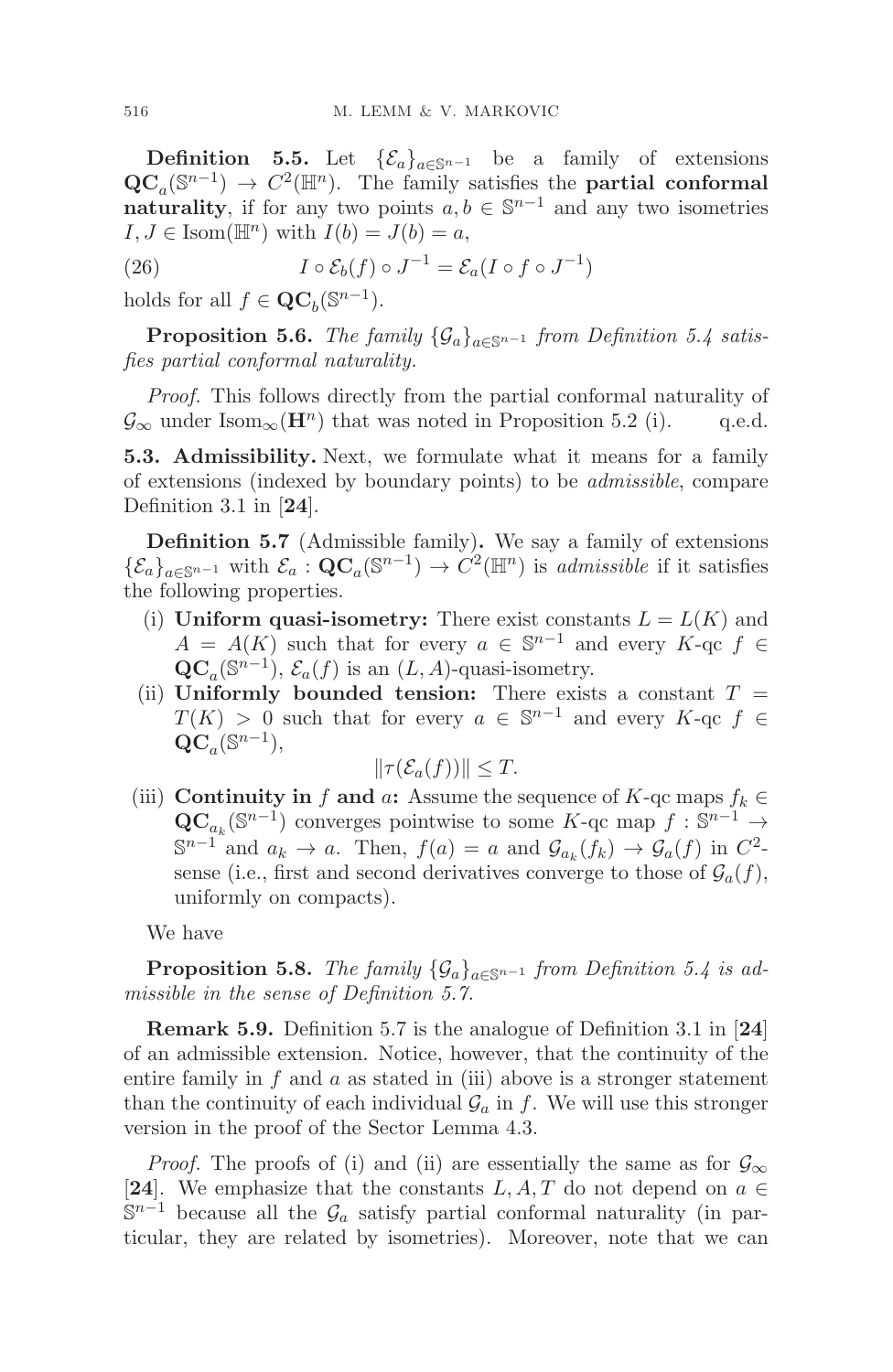normalize any sequence of  $K$ -qc maps (to get compactness) by composing with appropriate isometries and again using partial conformal naturality.

We come to the proof of (iii). The first part,  $f(a) = a$ , follows easily from the uniform Hölder continuity of K-qc maps. Indeed,  $|a - f(a)| \leq$  $|a - a_k| + |f_k(a_k) - f_k(a)| + |f_k(a) - f(a)| \rightarrow 0$ , where the middle term vanishes by uniform Hölder continuity and the convergence  $a_k \to a$ . For the second part, take  $I_k \in \text{Isom}(\mathbb{H}^n)$  with  $I_k(a_k) = a$  and such that  $I_k \to \text{Id}$  in  $C^2$  sense, uniformly on compacts, as  $k \to \infty$  (such  $I_k$  because  $a_k \rightarrow a$ ). By partial conformal naturality, we have

(27) 
$$
\mathcal{G}_{a_k}(f_k) - \mathcal{G}_a(f) = J_k^{-1} \circ \mathcal{G}_a(J_k \circ f_k \circ J_k^{-1}) \circ J_k - \mathcal{G}_a(f).
$$

Since each  $\mathcal{G}_a$  is continuous in f uniformly on compacts (see Definition 3.1 in [24] and recall that  $\mathcal{G}_a$  is related to  $\mathcal{G}_{\infty}$  via isometries), we conclude that

$$
\mathcal{G}_a(J_k \circ f_k \circ J_k^{-1}) \to \mathcal{G}_a(f)
$$

holds in  $C^2$ -sense, uniformly on compacts, as  $k \to \infty$ . This convergence is preserved under composition and so we find that (27) and its derivatives converge to zero, uniformly on compacts. This finishes the proof of admissibility.  $q.e.d.$ 

# **6. Proof of the Sector Lemma**

The proof will be by contradiction. Assuming that there exists a "bad" admissible sector for large enough  $\rho_{\min}$ , one can bring it into a nice shape by using appropriate isometries (this is possible because of the scaling factor  $e^{-\rho_{\min}}$  in Definition 4.1 of admissible sectors). From compactness of the set of uniform quasi-isometries fixing a point (a version of the Arzela–Ascoli theorem), partial conformal naturality of the good extension (see Definition 5.5) and the fact that the tension field of the good extension is small at a "random" point (see Proposition 5.3), one then gets a contradiction.

**6.1. The contradiction assumption.** Suppose the claim is false. That is, suppose there exist  $\alpha_0 > 1$ ,  $\delta_0 > 0$  and sequences of points  $a_k \in \mathbb{S}^{n-1}$ , of K-qc maps  $f_k \in \mathbf{QC}_{a_k}(\mathbb{S}^{n-1})$ , of numbers  $\rho_k \geq k$  of  $(\alpha_0, \rho_k)$ -admissible sets  $\Omega_k \subset \mathbb{S}^{n-1}$  (in the sense of Definition 4.1) and of points  $x_k \in \mathbb{H}^n$  such that

(28) 
$$
\frac{\int_{\rho_k + r_1}^{\rho_k + r_1} \int_{\rho_k} |\tau(\mathcal{G}_{a_k}(f_k))(\rho, \zeta)|^2 d\zeta d\rho}{\int_{\rho_k + r_1}^{\rho_k + r_1} \int_{\Omega_k} 1 d\zeta d\rho} \ge \delta_0
$$

holds for all  $1 \leq r_1 \leq k$ . Here  $(\rho, \zeta)$  denotes the geodesic polar coordinates centered at  $x_k$ . We will eventually get a contradiction to (28) by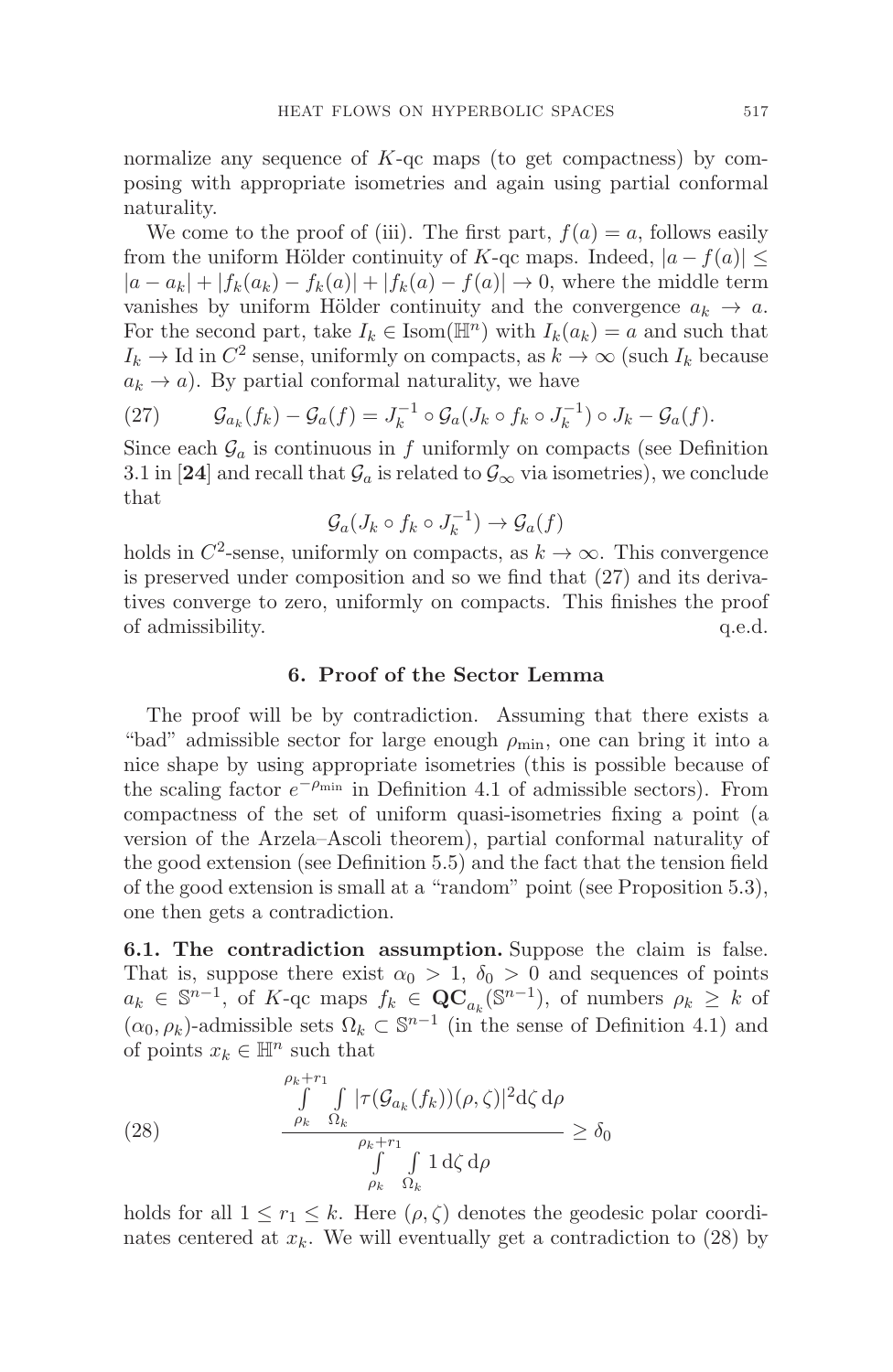proving that the left hand side can be made arbitrarily small as  $k \to \infty$ and  $r_1 \rightarrow \infty$ . To take the limit in k we need two things: convergence of the tension field (via compactness) and convergence of the geodesic polar coordinates (to the horocyclic coordinates).

**6.2. The upper half space model of hyperbolic space.** We work in the upper half space model of hyperbolic space  $\mathbf{H}^n$ . We call  $D_{\text{in},k}$ ,  $D_{\text{out},k}$ the disks which exist by Definition 4.1 since  $\Omega_k$  is  $(\alpha_0, \rho_k)$ -admissible. Without loss of generality, we may assume that the disks have the same center, call it  $c_k \in \mathbb{S}^{n-1}$  (otherwise this can be achieved by changing  $\alpha_0$ to  $2\alpha_0$ ). We identify  $\mathbb{H}^n \equiv \mathbf{H}^n$  such that

$$
x_k \equiv (0, ..., 0, s_k), \quad (\rho_k, c_k) \equiv z = (0, ..., 0, 1)
$$

(such an identification is not unique). See Figure 2 for a picture of the situation. Here  $s_k > 0$  is determined by the condition

 $d_{\mathbb{H}^n}((0,\ldots,0,s_k),(0,\ldots,0,1))=\rho_k.$ 

It is helpful in the following to keep in mind that  $s_k \sim 4e^{\rho_k} \to \infty$  as  $\rho_k \to \infty$  (the notation ~ means that  $\lim_{k \to \infty} \frac{s_k}{4e^{\rho_k}} = 1$ ).

We identify  $a_k, f_k$  with their realizations in the upper half space model,  $a_k \in \overline{\mathbb{R}^{n-1}}$  and  $f_k \in \mathbf{QC}_{a_k}(\overline{\mathbb{R}^{n-1}})$ . (The reader may be surprised that we do not require  $a_k = \infty$  in the upper half space model and instead choose an upper half space model that gives  $x_k,(\rho_k,c_k)$ the nice coordinates above. The reason is that this chart is well fitting to see the convergence of the geodesic polar coordinates to horocyclic coordinates as  $\rho_k \to \infty$ .)

We post-compose  $f_k$  by a sequence of isometries such that the resulting sequence fixes a point *inside*  $\mathbf{H}^n$ . That is, we find  $I_k \in \text{Isom}_{a_k}(\mathbf{H}^n)$ such that

$$
I_k(\mathcal{G}_{a_k}(f_k)(z))=z,
$$

and define

$$
g_k := I_k \circ f_k,
$$

which then satisfies  $g_k(z) = z$ . Note also that  $g_k \in \mathbf{QC}_{a_k}(\overline{\mathbb{R}^{n-1}})$  and so by the partial conformal naturality of the good extension (in the sense of Definition 5.5)

$$
\mathcal{G}_{a_k}(g_k) = I_k \circ \mathcal{G}_{a_k}(f_k),
$$

and, in particular,

(29)  $|\tau(\mathcal{G}_{a_k}(f_k))| = |\tau(\mathcal{G}_{a_k}(g_k))|$ .

**6.3.** Convergence of the tension from compactness. Since  $\overline{\mathbb{R}^{n-1}}$ is compact, up to passing to a subsequence, there exists  $a \in \overline{\mathbb{R}^{n-1}}$  such that  $a_k \to a$ .

Moreover, by using standard arguments about quasiconformal maps and quasi-isometries (in particular, an extension of the Arzela–Ascoli theorem for uniform quasi-isometries which all fix the same point) one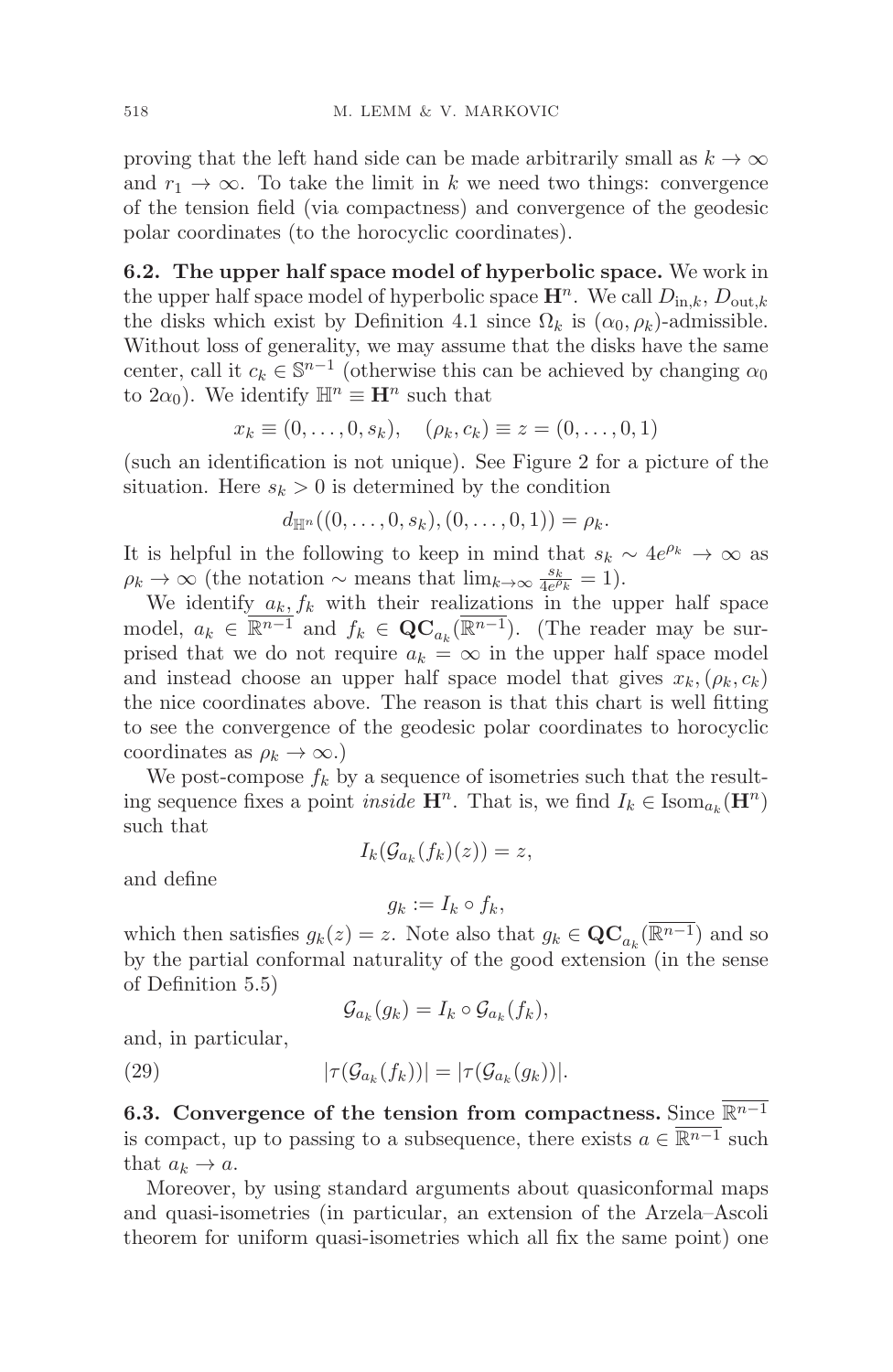

**Figure 2.** This picture shows how the geodesic polar coordinates centered at  $x_k = (0, s_k)$  converge to horocyclic coordinates as  $k \to \infty$ . We see a cross cut of the upper half space model, all Euclidean coordinates  $(b, s)$ should be read as  $(0,\ldots,0,b,s) \in \mathbb{H}^n$ . It is intuitively clear that, as  $s_k \to \infty$ , the cross cut of the sector  $S_k(r_1)$ will "flatten out" and converge to the shaded region (our proof only uses the containments expressed as (34)). Notice that the geodesic which makes an initial "angle" with the  $(0, 1)$  axis of order  $e^{-\rho_k}$  ends at a boundary point which is of order one as  $k \to \infty$ .

proves that, up to passing to a subsequence, there exists a quasiconformal map  $g : \overline{\mathbb{R}^{n-1}} \to \overline{\mathbb{R}^{n-1}}$  such that  $g_k \to g$  pointwise.

Together, these facts enable us to apply the continuity of the good extension in the sense of Definition 5.7 (iii). First, this implies  $g(a) = a$ and so  $g \in \mathbf{QC}_a(\mathbb{R}^{n-1})$ . Second, it implies that  $\mathcal{G}_{a_k}(g_k) \to \mathcal{G}_a(g)$  in  $C<sup>2</sup>$ -sense, uniformly on compacts. The upshot of this first part of the proof is that we have

(30) 
$$
|\tau(\mathcal{G}_{a_k}(g_k))| \to |\tau(\mathcal{G}_{a}(g))|,
$$

pointwise, uniformly on compacts.

**6.4. Convergence of geodesic polar coordinates to horocyclic coordinates.** For this part, it is helpful to consider Figure 2. Let  $(b, h) \in \mathbb{R}^{n-1} \times \mathbb{R}$  denote horocyclic coordinates on the upper half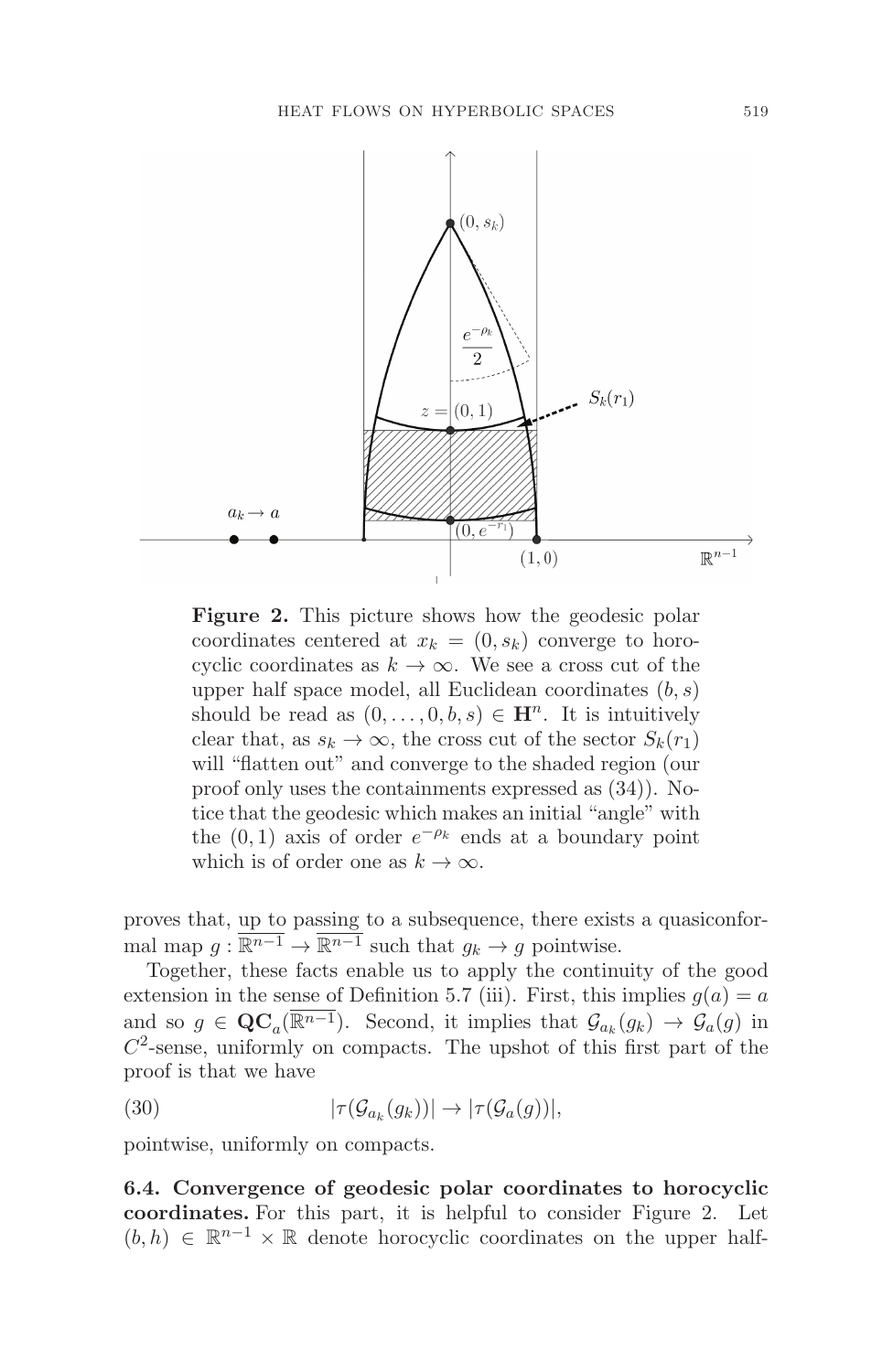space  $\mathbf{H}^n$ . Recall that a point in  $\mathbf{H}^n$  with coordinates  $(b, h)$  lies above  $b \in \mathbb{R}^{n-1}$  and the horosphere through this point has the signed hyperbolic height  $h$  (with the normalization that the horosphere through the point  $z = (0, \ldots, 1)$  has the height 0). Note that the point in  $\mathbf{H}^n$  with horocyclic coordinates  $(b, h)$  has the Euclidean coordinates  $(b, e^{-h})$ .

Given a point in geodesic polar coordinates  $(\rho, \zeta)$ , we identify  $\zeta \in$  $\mathbb{S}^{n-1}$  with the "endpoint" of the corresponding geodesic in  $\mathbb{R}^{n-1}$ . (More precisely, we recall that  $\zeta$  is identified with an element of the unit tangent space at the point where the geodesic polar coordinates are centered, here  $x_k$ . Then, we find the endpoint of the geodesic with this unit tangent vector as the initial direction and call this endpoint  $\zeta$ .) With this identification, we have  $\zeta \to b$  and  $(\rho - \rho_k) \to h$ , when  $k \to \infty$ .

Recall that the integration in (28) takes place over the sector

$$
S_k(r_1) \equiv S_k(x_k, \rho_k, r_1, \Omega_k) = \{(\rho, \zeta) : \rho_k \leq \rho \leq \rho_k + r_1, \zeta \in \Omega_k\}.
$$

Using  $(29)$ , we may rewrite  $(28)$  as

(31) 
$$
\delta_0 \leq \frac{\int_{S_k(r_1)} |\tau(\mathcal{G}_{a_k}(g_k))(\rho,\zeta)|^2 d\rho d\zeta}{\int_{S_k(r_1)} 1 d\rho d\zeta},
$$

where  $d\zeta$  is the measure on  $\overline{\mathbb{R}^{n-1}}$  induced by the spherical measure. We now discuss the limiting properties, as  $k \to \infty$ , of  $S_k(r_1)$  where  $\Omega_k$ is identified with an appropriate subset of  $\mathbb{R}^{n-1}$  in the way discussed above. To this end, we define the cylinders (in horocyclic coordinates)

(32) 
$$
\text{Cyl}_{\text{in}}(r_1) := \left\{ (b, h) \in \mathbb{R}^{n-1} \times \mathbb{R} : |b| \le 2\alpha_0^{-1}, 0 \le h \le r_1 \right\},
$$

$$
\text{Cyl}_{\text{out}}(r_1) := \left\{ (b, h) \in \mathbb{R}^{n-1} \times \mathbb{R} : |b| \le 2\alpha_0, 0 \le h \le r_1 \right\}.
$$

We recall that  $\Omega_k$  viewed as a subset of  $\mathbb{S}^{n-1}$  is  $(\alpha_0, \rho_k)$ -admissible in the sense of Definition 4.1. That is, there exist disks  $D_{\text{in},k}, D_{\text{out},k} \subset \mathbb{S}^{n-1}$ such that

(33) 
$$
D_{\text{in},k} \subset \Omega_k \subset D_{\text{out},k},
$$

and the radius of  $D_{\text{in},k}$  is at least  $\alpha_0^{-1}e^{-\rho_k}$ , while the radius of  $D_{\text{out},k}$ is at most  $\alpha_0 e^{-\rho_k}$ . We also recall that we assumed that  $D_{\text{in},k}, D_{\text{out},k}$ are centered at the same point  $c_k \in \mathbb{S}^{n-1}$  which is identified with the downward pointing normal in our upper half space model of hyperbolic space.

When we identify  $\Omega_k$  with a subset of  $\overline{\mathbb{R}^{n-1}}$  as discussed above, (33) yields

(34) 
$$
\limsup_{k \to \infty} \mathbb{1}_{S_k(r_1)} \leq \mathbb{1}_{\mathrm{Cyl}_{\mathrm{out}}(r_1)}, \quad \liminf_{k \to \infty} \mathbb{1}_{S_k(r_1)} \geq \mathbb{1}_{\mathrm{Cyl}_{\mathrm{in}}(r_1)},
$$

for all  $1 \leq r < \infty$ . Here 1 denotes the characteristic function of a subset of hyperbolic space. The reader may find it helpful to consider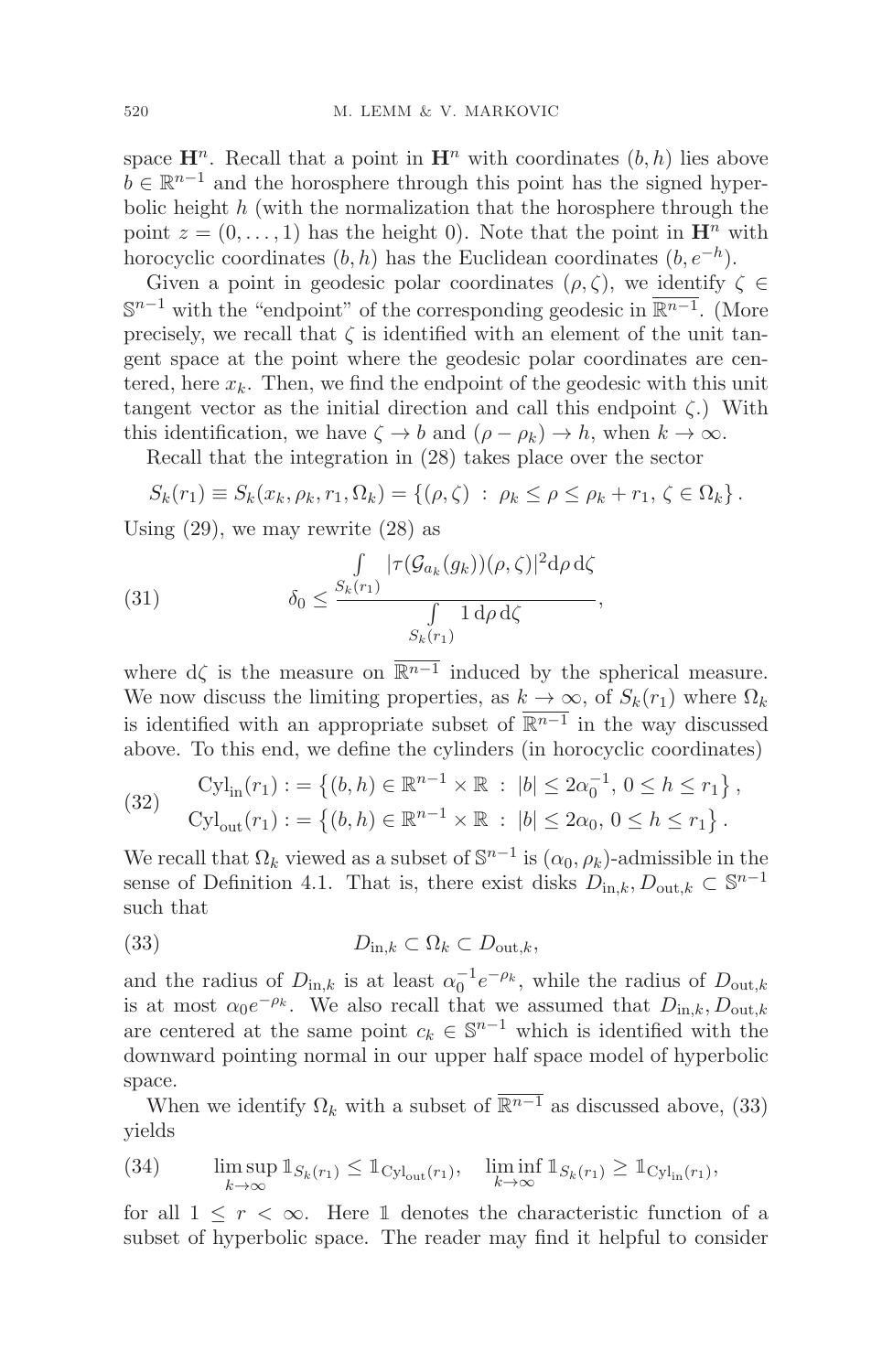Figure 2. (The relations (34) together with the fact that the bounds on the b variable in  $(32)$  are independent of k are the manifestations of admissible sectors having "bounded geometry" near the boundary. Note that the factor  $e^{-\rho_k}$  in Definition 4.1 of an  $(\alpha_0, \rho_k)$ -admissible  $\Omega_k$ is important for this.)

For a fixed  $r_1 \geq 1$ , we take  $k \to \infty$  in (31), more precisely we take the lim sup<sub>k→∞</sub> of the numerator and the lim inf<sub>k→∞</sub> of the denominator in (31). It is elementary to check that  $d\rho \to dh$ , when  $k \to \infty$ , and

(35) 
$$
\lim_{\rho_k \to \infty} 2e^{\rho_k} d\zeta = db,
$$

where db is the standard Lebesgue measure on  $\mathbb{R}^{n-1}$ . Recall also (30) which says that  $|\tau(\mathcal{G}_{a_k}(g_k))| \to |\tau(\mathcal{G}_{a}(g))|$  pointwise as  $k \to \infty$ . We can then use dominated convergence together with the relations (34) to conclude from (31) that

(36)  
\n
$$
\begin{aligned}\n\int_{\delta_0} &\leq \frac{C_{\mathcal{Y}_{\text{out}}(r_1)}}{\int_{\mathcal{Y}_{\text{in}}(r_1)}} |\tau(\mathcal{G}_a(g))(b,h)|^2 \, db \, d\zeta \\
&= \frac{C(\alpha_0)}{r_1} \int_{\mathcal{Y}_{\text{out}}(r_1)} |\tau(\mathcal{G}_a(g))(b,h)|^2 \, db \, dh \\
&= \frac{C(\alpha_0)}{r_1} \int_{0}^{r_1} \int_{|b| \leq 2\alpha_0} |\tau(\mathcal{G}_a(g))(b,h)|^2 \, db \, dh\n\end{aligned}
$$

holds for all  $1 \leq r_1 < \infty$ . Here  $C(\alpha_0) > 0$  is an appropriate constant.

#### **6.5. Getting a contradiction.**

**Lemma 6.1.** For almost every  $b \in \mathbb{R}^{n-1}$ , we have

(37) 
$$
\lim_{r_1 \to \infty} \frac{1}{r_1} \int_{0}^{r_1} |\tau(\mathcal{G}_a(g))(b, h)|^2 dh = 0.
$$

By dominated convergence, Lemma 6.1 gives a contradiction to (36). To prove the Sector Lemma, it, therefore, remains to give the

*Proof of Lemma 6.1.* Let  $\delta' > 0$ . The lemma will follow easily once we prove the following *claim*: For almost every  $b \in \mathbb{R}^{n-1}$ , there exists  $r_2 = r_2(f, b, \delta')$  such that for all  $h \ge r_2$ ,

(38) 
$$
|\tau(\mathcal{G}_a(g))(b,h)|^2 < \delta'.
$$

Indeed, by Proposition 5.3, we know that  $|\tau(\mathcal{G}_a(g))(w)|^2 < \delta'$ , when  $w \rightarrow b$  and w belongs to the cone around the geodesic connecting a and b (the cone contains all the points that are within some fixed distance from the geodesic connecting  $a$  and  $b$ ). But any geodesic converging to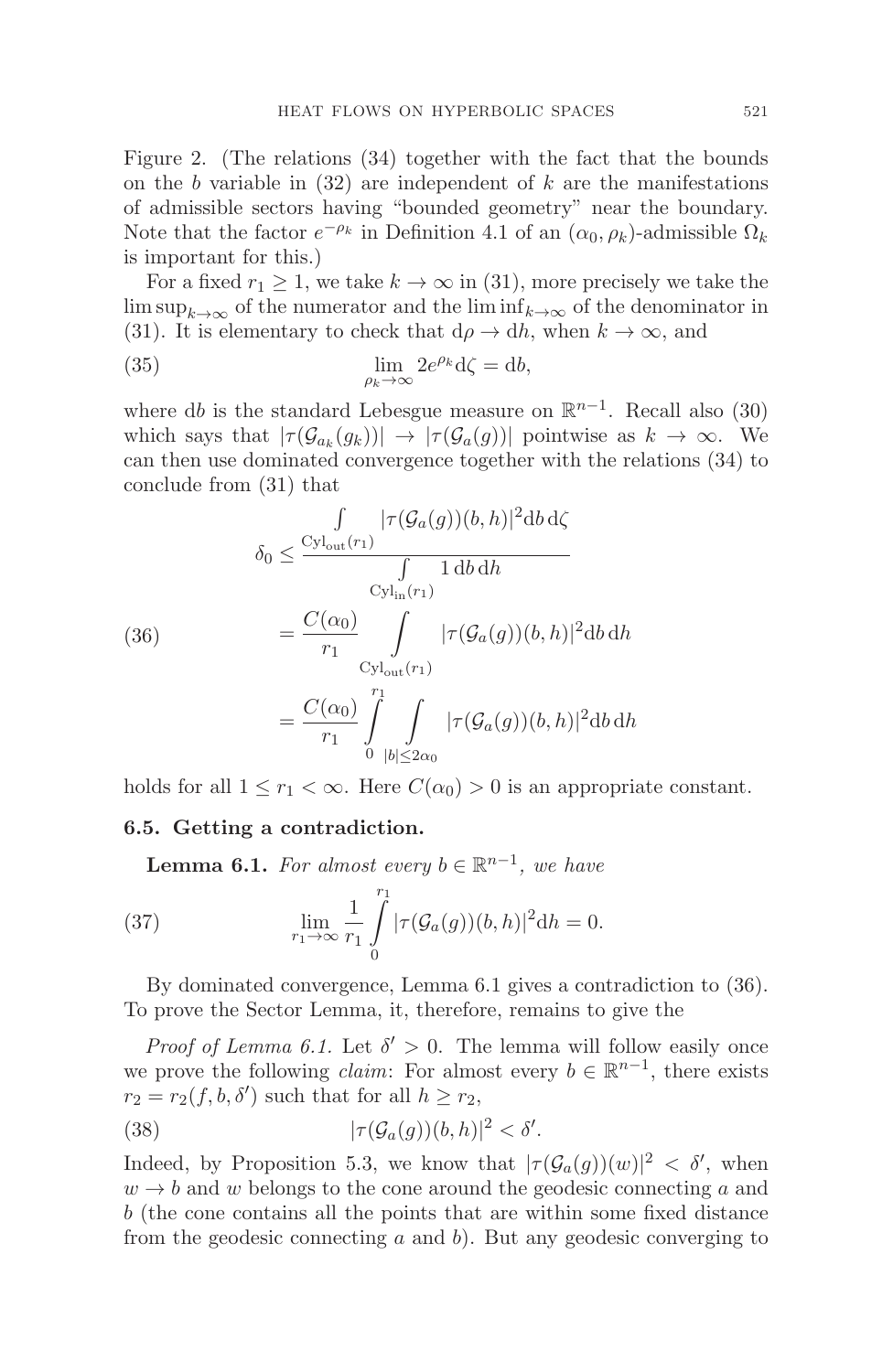b will eventually enter this cone, and so will the geodesic starting at  $\infty$ and ending at b. This proves the claim.

We let  $r_1 > r_2$ . We can now cut the integral from (37) into a bad part (where we use that  $\|\tau(\mathcal{G}_a(g))\| \leq T$ ) and a good part (where (38) holds):

$$
\frac{1}{r_1} \int_{0}^{r_1} |\tau(\mathcal{G}_a(g))(b, h)|^2 dh
$$
\n
$$
= \frac{1}{r_1} \int_{0}^{r_2} |\tau(\mathcal{G}_a(g))(b, h)|^2 dh + \frac{1}{r_1} \int_{r_2}^{r_1} |\tau(\mathcal{G}_a(g))(b, h)|^2 dh
$$
\n
$$
\leq T^2 \frac{r_2}{r_1} + \delta'.
$$

The first term vanishes as  $r_1 \to \infty$ . Since  $\delta' > 0$  was arbitrary, this proves (37). q.e.d. proves  $(37)$ .

# **7. Proof of Theorem 3.2**

As mentioned before, the proof is a straightforward generalization of the arguments in [**24**] to higher dimensions and the observation that the estimates have enough "wiggle room" to allow for a sufficiently small  $\epsilon_0$ . Consequently, we only give a sketch of the argument here and refer the reader to [**24**] for a more thorough discussion.

We work in the unit ball model of hyperbolic space which we denote by  $\mathbb{B}^n$ . Let  $f \in \mathbf{QC}_a(\mathbb{S}^{n-1})$  be a K-qc map and let  $\psi : \mathbb{B}^n \to \mathbb{B}^n$  be a  $C<sup>2</sup>$  quasi-isometry with the boundary map f. Then

$$
||d_{\mathbb{H}^n}(\mathcal{G}_a(f),\psi)|| < \infty,
$$

since both maps are quasi-isometries which extend  $f$ . As in [24], we may assume without loss of generality that

(39) **d**(f)(0)  $\geq ||{\bf d}(f)|| - D - 1$ ,

where  $D = D(K)$  and

$$
\mathbf{d}(f)(x) \equiv d_{\mathbb{H}^n} \left( \mathcal{G}_a(f)(x), \psi(x) \right).
$$

As in [24], combining (39) and Green's identity for  $\mathbf{d}^2(f)$  we obtain the crucial estimate

(40) 
$$
\int_{\mathbb{B}^n} \mathbf{g}_r(x) \Delta \mathbf{d}^2(f)(x) d\lambda \le D' \|\mathbf{d}(f)\| + D''.
$$

Here  $D' = 2(D - 1)$  and  $D'' = (D + 1)^2$  depend only on K and d $\lambda$  is the hyperbolic volume measure in the unit ball model. In this section only,  $x = (\rho, \zeta)$  stands for Euclidean polar coordinates, i.e.,  $\rho \in [0, 1)$ ,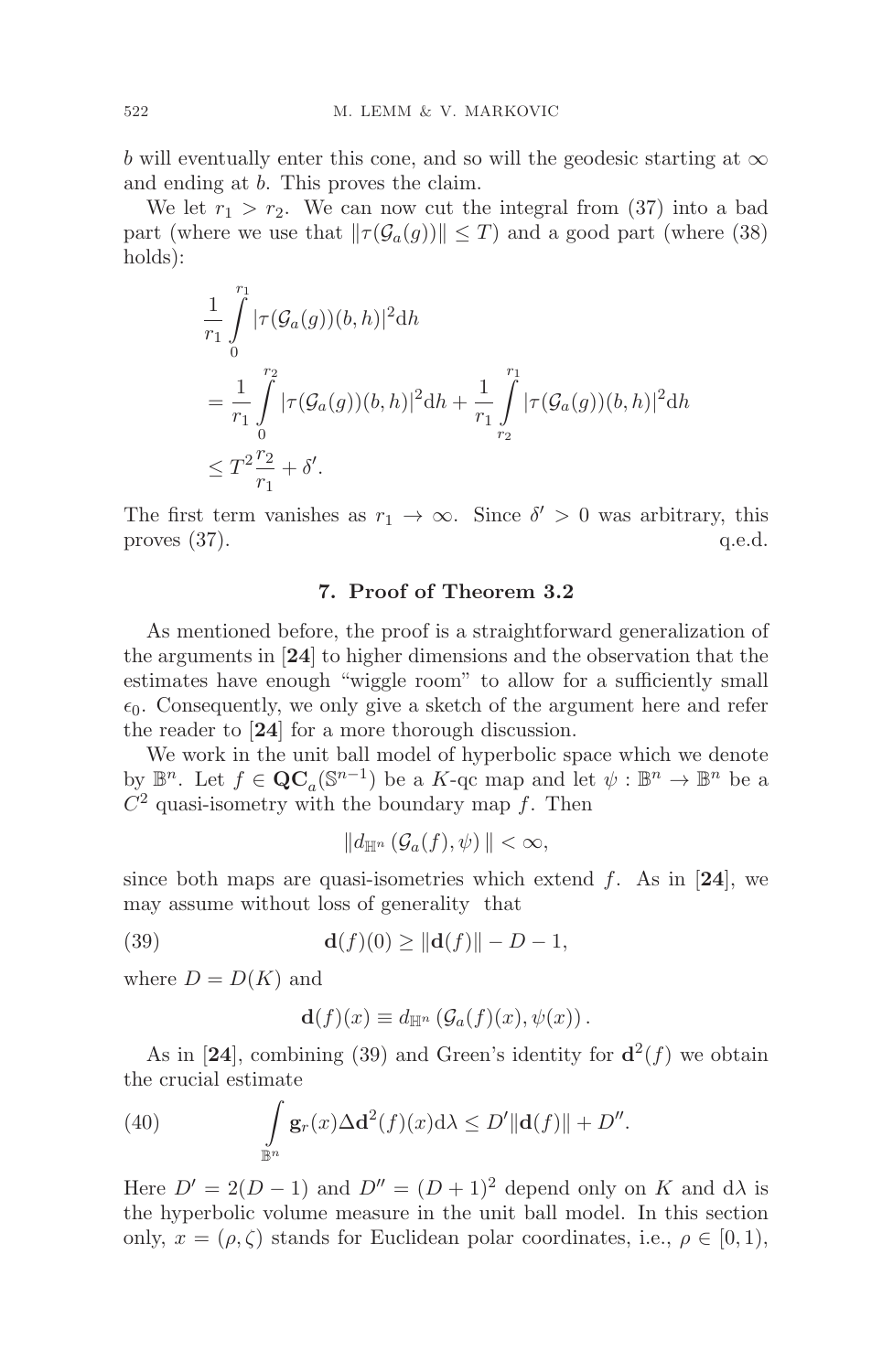and *not* for the geodesic polar coordinates (we do this for the sake of comparability with [**24**]).

(41) 
$$
d\lambda(x) = \frac{n\rho^{n-1}}{(1-\rho^2)^n} d\rho d\sigma(\zeta),
$$

where d $\sigma$  is the Lebesgue measure on  $\mathbb{S}^{n-1}$ , normalized to  $\sigma(\mathbb{S}^{n-1}) = 1$ . Finally,  $\mathbf{g}_r$  is the Green's function of  $-\Delta$  on  $r\mathbb{B}^n$ ,  $0 \leq r < 1$ . Explicitly [**1**],

$$
\mathbf{g}_r(x) = \frac{1}{n} \int_{|x|}^r \frac{(1-s^2)^{n-2}}{s^{n-1}} \mathrm{d}s, \quad |x| \le r,
$$

and  $\mathbf{g}_r(x)=0, r<|x|<1$ . Note that  $\mathbf{g}_r$  is a radial function. We often abuse notation and write  $\mathbf{g}_r(\rho)$  for  $\rho > 0$ . We have the lower bound

(42) 
$$
\mathbf{g}_r(\rho) \ge C_{\mathbf{g}} \frac{(1-\rho^2)^{n-1}}{\rho^{n-2}},
$$

where  $C_{\mathbf{g}}$  is a universal constant. Moreover,  $\mathbf{g}_r \to \mathbf{g}_1$  uniformly on compacts as  $r \to 1$ .

Consider (40). Note that the claim that  $\|\mathbf{d}\|$  is bounded by a constant would follow if we had a lower bound on the left hand side of the form  $(D'+1)\|\mathbf{d}(f)\|$ . This is what is done in [24], and the same proof can be repeated word by word modulo two minor modifications (one in Lemma 3.2 and one in Lemma 4.2 from [**24**]) which we describe below.

The next step in [24] is to estimate the set where  $d^2(f)$  is small, see Lemma 4.1, and the proof generalizes directly to higher dimensions. An important tool in the proof of the main Lemma 4.2 in [**24**] are the following estimates from [**33**], originally from [**30**, **13**]. They say that for any  $F, G \in C^2(\mathbb{H}^n)$ 

(43) 
$$
\Delta \mathbf{d}^2 \ge -2\mathbf{d} \left( \|\tau(F)\| + \|\tau(G)\| \right), \text{ on } \mathbb{H}^n,
$$

where  $\mathbf{d} \equiv d_{\mathbb{H}^n}(F, G)$ . Moreover, for all  $K_1 \geq 1$  there exists  $q = q(K_1) >$ 0 such that

(44) 
$$
\Delta \mathbf{d}^2 \ge -2\mathbf{d} \left(\tau(F) + \tau(G)\right) + 2q \mathbf{d} \mathbf{e}(F) \tanh\left(\frac{\mathbf{d}}{2}\right)
$$

holds for all  $x \in \mathbb{H}^n$  with  $\mathbf{K}(F)(x) \leq K_1$ . One follows the proof of Lemma 4.2 in [**24**] and applies these estimates. The only difference is that one takes

(45) 
$$
\epsilon_0(K) := \frac{q(2K)}{8} \tanh(1/4),
$$

which has a relative factor of  $1/2$  compared to the definition of  $\epsilon_0(K)$ on page 19 of [**24**]. This is exactly the place where we use that we have some "wiggle room".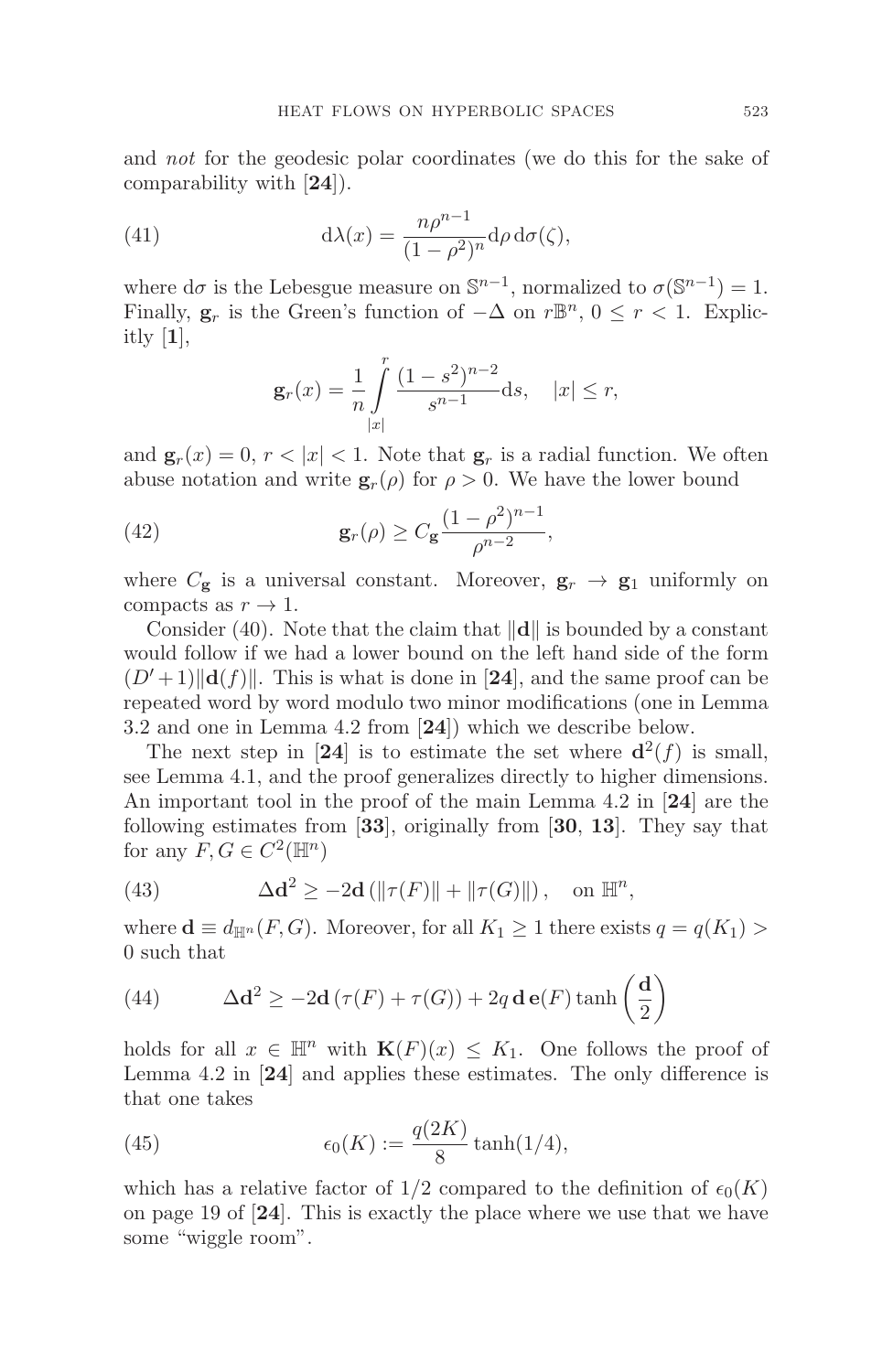The second place where justification is required is to show that Lemma 3.2 from [**24**] holds in n dimensions. The argument from [**24**] applies provided that

(46) 
$$
\lim_{r \to 1} \int_{\mathbb{B}^n} \mathbf{g}_r(x) d\lambda(x) = \infty.
$$

To see this, we express the previous integral in the Euclidean polar coordinates and use (41) and (42) to get

$$
\int_{0}^{r} \frac{n\rho^{n-1}\mathbf{g}_r(\rho)}{(1-\rho^2)^{n-1}}\mathrm{d}\rho \ge \frac{nC_{\mathbf{g}}}{2}\log\left(\frac{1}{1-r^2}\right) \to \infty, \quad r \to 1.
$$

The analogue of Lemma 3.2 then follows by the usual compactness argument (we can pre- and postcompose by appropriate isometries to normalize the K-qc maps thanks to the partial conformal naturality of the good extension).

### **Appendix A. Heat travels ballistically in hyperbolic space**

In this appendix, we discuss the diffusion of heat in hyperbolic space. It is known that heat travels approximately ballistically in the hyperbolic space. By this we mean that, for large  $t$ , the measure whose density is given by the heat kernel  $H(x, y, t)$  times the hyperbolic volume measure  $d\lambda(y)$  is effectively supported on a certain "main annulus" (in geodesic polar coordinates), which is centered at  $x$  and has inner and outer radii of order t (see, e.g., Corollary 5.7.3. in [**6**]). (In Euclidean space, such an annulus would have radii of order  $\sqrt{t}$ .)

Here we prove a more precise version. It says that the main annulus has  $\rho$ -values of the form  $(n-1)t \pm r \sqrt{t}$  with  $r = O(1)$  distributed according to the standard Gaussian measure  $e^{-r^2/4}dr$  on the main annulus, see Figure 3 for a picture.

While these facts are presumably known to experts, we could not find a reference. Therefore, we discuss this topic here in some detail. The proof only uses the heat kernel bounds in [**7**].

**Proposition A.1.** (i) There exists a universal (dimension dependent) constant  $C_n > 0$ , such that for all  $\epsilon > 0$  and all  $t \geq 1$ ,

(47) 
$$
\int_{|\rho - (n-1)t| > l(\epsilon)\sqrt{t}} H(\rho, t) \sinh^{n-1}(\rho) d\rho < \epsilon,
$$

where  $l(\epsilon) := \sqrt{8 \log\left(\frac{C_n}{\epsilon}\right)}$ .

(ii) Let  $\Phi : \mathbb{R}_+ \to \mathbb{R}_+$  be a bounded measurable function. Let  $l \geq 1$ . Then, for all  $t \geq 2l^2$ ,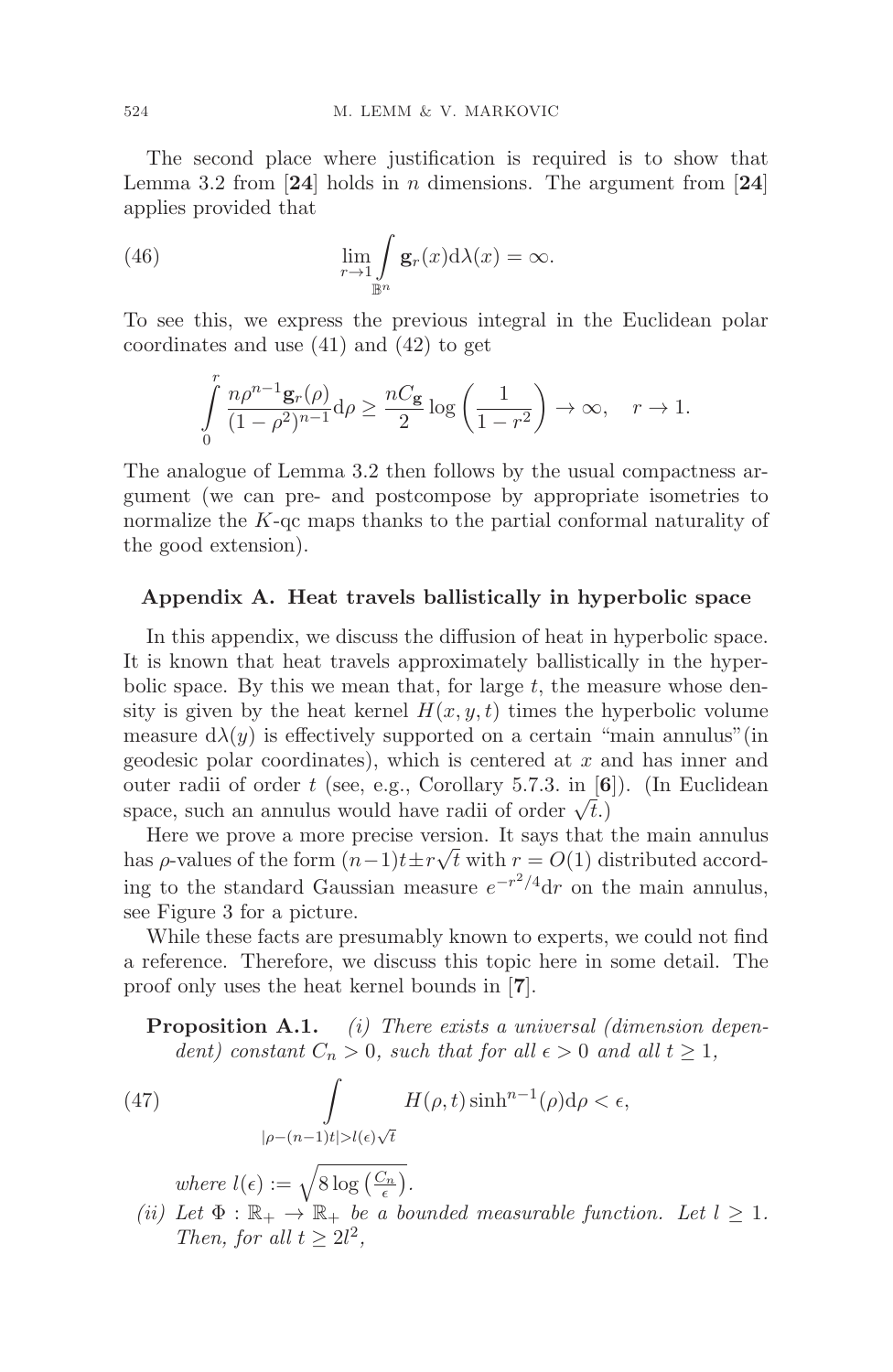

**Figure 3.** This plot of the heat kernel times hyperbolic volume measure as a function of the radial coordinate  $\rho$ shows how heat is transported in hyperbolic space (for large t). The function is centered at  $(n-1)t$  and decays around that center on scale  $\sqrt{t}$  like the standard Gaussian. The choice  $l = l(\epsilon)$  from Proposition A.1 (i) is such that the shaded region has area  $\epsilon$ . Thus, the function  $H(\rho, t) \sinh^{n-1}(\rho)$  is mainly supported on the region in between and this defines the "main annulus".

(48)  

$$
\int_{|\rho-(n-1)t|\leq l\sqrt{t}} \Phi(\rho)H(\rho,t)\sinh^{n-1}(\rho)d\rho
$$

$$
\begin{cases}\n\geq \frac{1}{C'_n} \int_{-l}^{l} \Phi((n-1)t + r\sqrt{t}) e^{-\frac{r^2}{4}} dr, \\
\leq C'_n \int_{-l}^{l} \Phi((n-1)t + r\sqrt{t}) e^{-\frac{r^2}{4}} dr,\n\end{cases}
$$

where  $C'_n > 1$  is a universal (dimension dependent) constant.

(iii) Let  $\Phi : \mathbb{R}_+ \to \mathbb{R}_+$  be a bounded measurable function. Let  $l(\epsilon)$  be as in (i) and let  $C'_n$  be the universal constant from (ii). Then, for all  $\epsilon > 0$  and all  $t \geq 2l(\epsilon)^2$ ,

(49) 
$$
\int_{0}^{\infty} \Phi(\rho) H(\rho, t) \sinh^{n-1}(\rho) d\rho \leq \frac{C'_n}{\sqrt{t}} \int_{(n-1)t - l(\epsilon)\sqrt{t}}^{(n-1)t + l(\epsilon)\sqrt{t}} \Phi(\rho) d\rho + \epsilon.
$$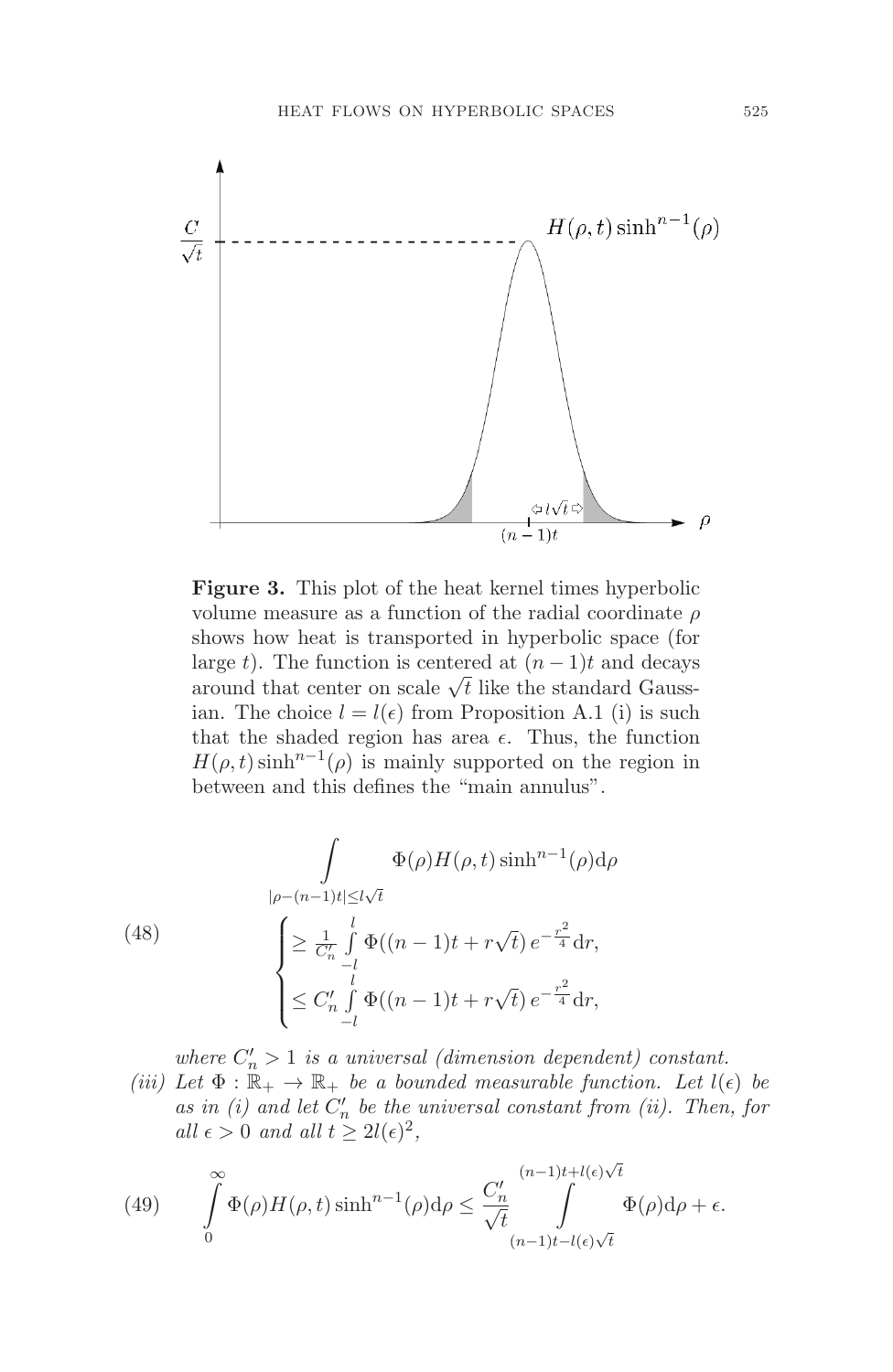**Remark A.2.** This proposition is used to prove Theorem 3.1. That proof would hold under weaker assumptions on the form of heat diffusion (for instance, it would be enough to know that the effective support of  $H(x, y, t) d\lambda(y)$  is an annulus centered at x which has inner radius going to infinity and diverging width as  $t \to \infty$ ). Nonetheless, we give a precise description of the heat diffusion because this may be of independent interest and because the proof is straightforward.

Statement (iii) follows directly from (i) and the upper bound in (ii). In the main text, we apply statement (iii) to  $\Phi$  being the spherical average of  $|\tau(\mathcal{G}_a(f))|^2$ , see (7). We will not use the lower bound in (ii), it is only stated here for the sake of completeness.

*Proof.* Throughout the proof, we write  $C > 0$  for a universal (dimension dependent) constant; the numerical value of  $C$  may change even in the same line. We first prove statement (i). By Theorem 3.1 in [**7**],

$$
H(\rho, t) \leq Ct^{-n/2} (1+\rho+t)^{\frac{n-3}{2}} (1+\rho) \exp\left(-\frac{\rho^2}{4t} - \frac{(n-1)^2}{4}t - \frac{n-1}{2}\rho\right).
$$

Since  $\sinh(\rho) < \frac{\exp(\rho)}{2}$  for  $\rho > 0$ , we get  $\sinh^{n-1}(\rho)H(\rho,t)<$ 

(50) 
$$
C t^{-n/2} (1 + \rho + t)^{\frac{n-3}{2}} (1 + \rho) \exp \left( -\frac{1}{4} \left( \frac{\rho}{\sqrt{t}} - (n-1) \sqrt{t} \right)^2 \right).
$$

We change variables to  $r = \frac{\rho}{\sqrt{t}} - (n-1)\sqrt{t}$  and find, for all  $t \ge 1$  and  $l > 0$  to be determined,

$$
\int \sinh^{n-1}(\rho)H(\rho, t)d\rho \le
$$
  

$$
|\rho - (n-1)t| > l\sqrt{t}
$$
  

$$
C \int_{|r| \ge l} \left(n + 1 + \frac{r}{\sqrt{t}}\right)^{\frac{n-1}{2}} e^{-\frac{r^2}{4}} dr.
$$

Notice that for all  $t \geq 1$ 

$$
C \int_{|r| \ge l} \left( n + 1 + \frac{r}{\sqrt{t}} \right)^{\frac{n-1}{2}} e^{-\frac{r^2}{4}} dr \le C e^{-\frac{l^2}{8}} \int_{\mathbb{R}} \left( n + 1 + r \right)^{\frac{n-1}{2}} e^{-\frac{r^2}{8}} dr
$$

$$
\equiv C_n e^{-\frac{l^2}{8}},
$$

where  $C_n$  is defined by the last equality. Let  $\epsilon > 0$ . Setting  $l = l(\epsilon) =$  $\sqrt{8 \log\left(\frac{C_n}{\epsilon}\right)}$ , yields

$$
\int\limits_{|\rho-(n-1)t|>l(\epsilon)\sqrt{t}}\sinh^{n-1}(\rho)H(\rho,t)\mathrm{d}\rho
$$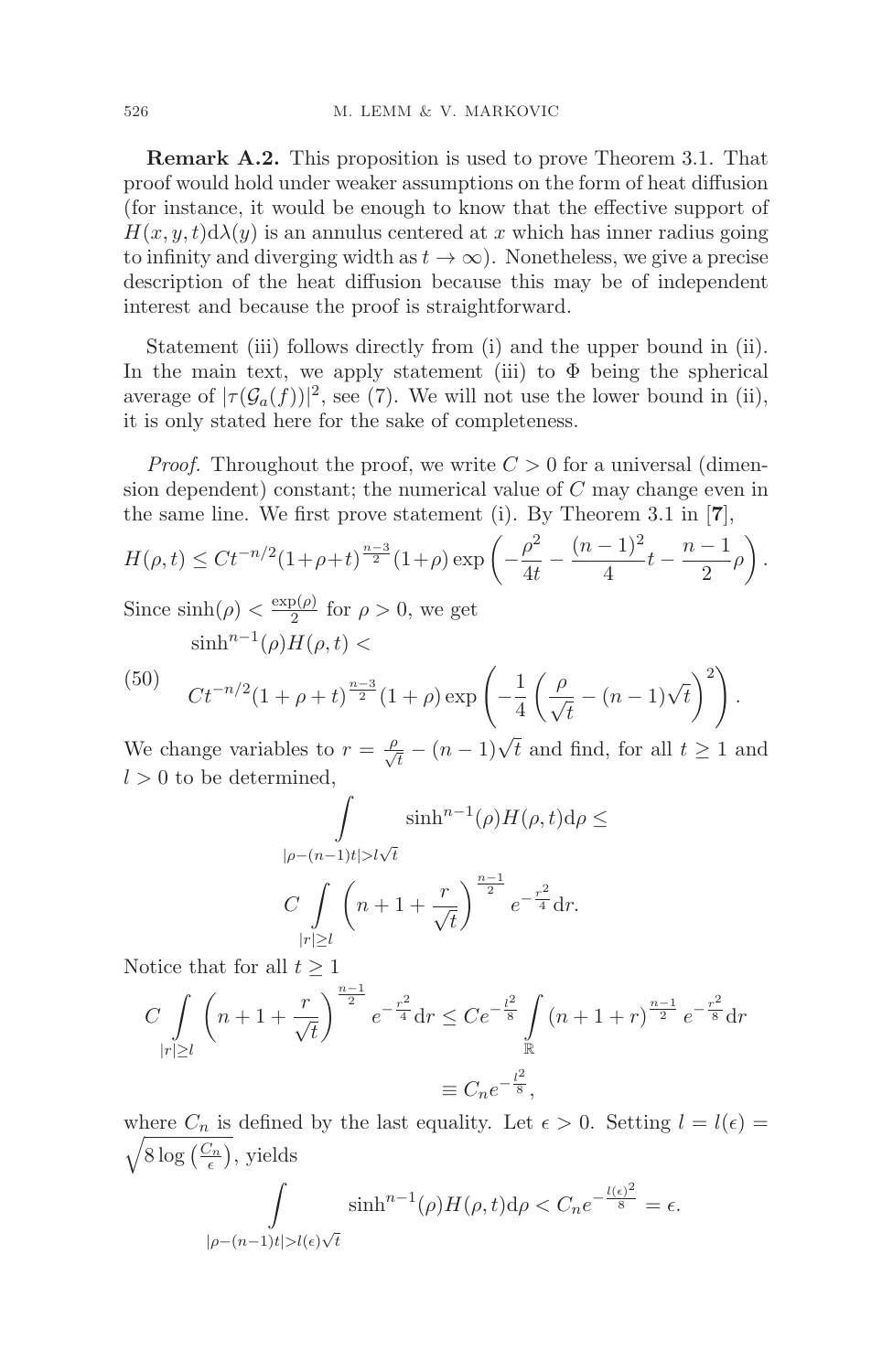This proves (i).

We come to statement (ii). Fix  $l \geq 1$ . Recall (50) and integrate it over the interior of the main annulus now. Changing variables again to  $r = \frac{\rho}{\sqrt{t}} - (n-1)\sqrt{t}$  gives

(51) 
$$
\int_{|\rho-(n-1)t|\le l\sqrt{t}} \Phi(\rho)H(\rho,t)\sinh^{n-1}(\rho)d\rho \le
$$

$$
C \int_{-l}^{l} \Phi((n-1)t + r\sqrt{t})\left(n+1+\frac{r}{\sqrt{t}}\right)^{\frac{n-1}{2}} e^{-\frac{r^2}{4}} dr.
$$

When  $t \geq 2l^2$ , we can bound  $n+1+\frac{r}{\sqrt{t}} \leq n+2$ . This implies the upper bound in (48) for an appropriate universal constant  $C'_n$ .

For the lower bound in (48), we use that Theorem 3.1 in [**7**] also gives

$$
H(\rho, t) \ge Ct^{-n/2} (1 + \rho + t)^{\frac{n-3}{2}} (1 + \rho) \exp\left(-\frac{\rho^2}{4t} - \frac{(n-1)^2}{4}t - \frac{n-1}{2}\rho\right).
$$

One can check that  $\sinh(\rho) > \frac{1}{4}e^{\rho}$  holds for all  $\rho$  with  $|\rho - (n-1)t| \ge l\sqrt{t}$ and all  $t \geq 2l^2, l \geq 1$ . After integration and the change of variables  $r = \frac{\rho}{\sqrt{t}} - (n-1)\sqrt{t}$ , this yields the following analogue to (51)

(52) 
$$
\int_{|\rho-(n-1)t|\le l\sqrt{t}} \Phi(\rho)H(\rho,t)\sinh^{n-1}(\rho)d\rho \ge
$$

$$
C\int_{-l}^{l} \Phi((n-1)t+r\sqrt{t})\left(n-1+\frac{r}{\sqrt{t}}\right)^{\frac{n-1}{2}}e^{-\frac{r^2}{4}}dr.
$$

Again,  $n-1+\frac{r}{\sqrt{t}}$  can be bounded below by a uniform constant. This implies the lower bound in (48) for an appropriate  $C'_n$ .

Finally, (iii) follows directly from (i) and (ii) by dropping the Gaussian and undoing the change of variables in (48).  $q.e.d.$ 

#### **References**

- [1] L. Ahlfors, Möbius transformations in several dimensions, Ordway Professorship Lectures in Mathematics, Univ. of Minnesota, School of Mathematics, Minneapolis (1981).
- [2] Y. Benoist, D. Hulin, Quasiisometric harmonic maps between rank one symmetric spaces, Ann. of Math. **185** (2017), no. 3, 895–917, arXiv:1508.06425.
- [3] A. Beurling and L. Ahlfors, The boundary correspondence under quasiconformal mappings, Acta Math. **96**, (1956), no. 3, 125–142.
- [4] F. Bonsante and J.-M. Schlenker, Maximal surfaces and the universal Teichmüller space, Invent. Math. **182**, (2010), no. 2, 279–333.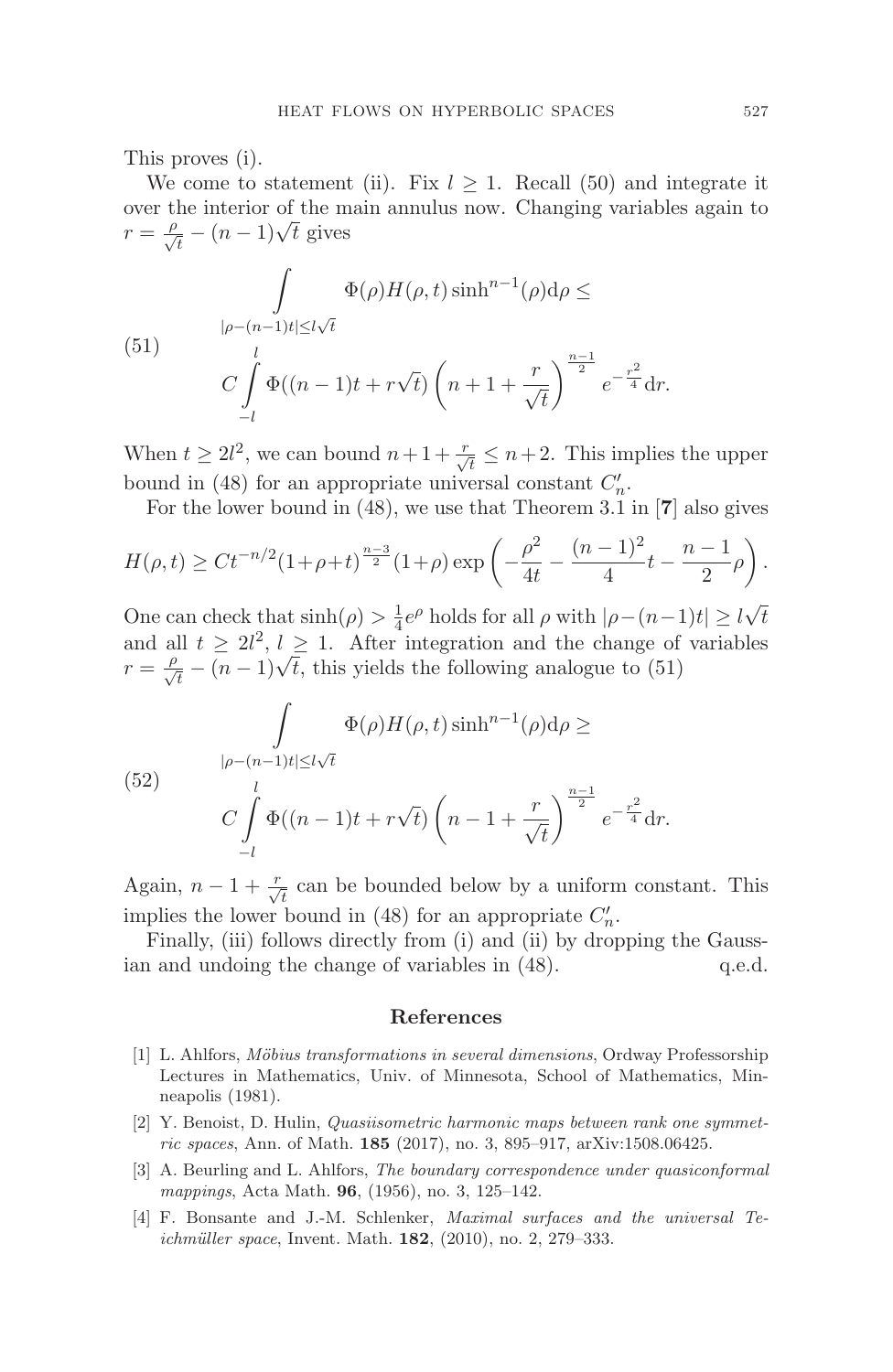- [5] S. Cheng, Liouville theorem for harmonic maps, Geometry of the Laplace operator, Proc. Sympos. Pure Math., XXXXVI, Amer. Math. Soc., Providen, R.I. (1980), 147–151.
- [6] E.B. Davies, Heat Kernels and Spectral Theory, Cambridge Tracts in Mathematics, Cambridge Univ. Press (1980).
- [7] E.B. Davies and N. Mandouvalos, Heat kernel bounds on hyperbolic space and Kleinian groups, Proc. London Math. Soc. **57**, (1987), no. 3, 182–208.
- [8] J. Eells and J.H. Sampson, Harmonic mappings of Riemannian manifolds, Amer. J. Math. **86**, (1964), 109–160.
- [9] A. Grigor'yan and M. Noguchi, The Heat Kernel on Hyperbolic Space, Bull. London Math. Soc. **30**, (1998), no. 6, 643–650.
- [10] R. Hamilton, Harmonic Maps of Manifolds with Boundary, Lecture Notes in Math. **471**, (1975), Springer.
- [11] R. Hardt and M. Wolf, Harmonic extensions of quasiconformal maps to hyperbolic space, Indiana Univ. Math J. **46**, (1997), no. 1, 155–163.
- [12] J. Heinonen, Lectures on Analysis on Metric Spaces, Universitext, (2001), Springer.
- [13] W. Jager and H. Kaul, Uniqueness of harmonic mappings and of solutions of elliptic equations on Riemannian manifolds, Math. Ann. **240**, (1979), no. 3, 231–250.
- [14] M. Kapovich, Lectures on quasi-isometric rigidity, https://www.math.ucdavis. edu/~kapovich/EPR/pc\_lectures3.pdf.
- [15] L. Kovalev and J. Onninen, An N-dimensional version of the Beurling–Ahlfors extension, Ann. Acad. Sci. Fenn. Math. **36**, (2011), no. 1, 321–329.
- [16] G. Liao and L. Tam, On the heat equation for harmonic maps from non-compact manifolds, Pacific J. Math. **153**, (1992), no. 1, 129–145.
- [17] J. Li, The heat flows and harmonic maps of complete noncompact Riemannian manifolds, Math. Z. **212**, (1993), 161–173.
- [18] P. Li and L. Tam, The heat equation and harmonic maps of complete manifolds, Invent. Math. **105**, (1991), 1–46.
- [19] P. Li and L. Tam, Uniqueness and regularity of proper harmonic maps, Annals of Math. **137**, (1993), no. 2, 167–201.
- [20] P. Li and L. Tam, Uniqueness and regularity of proper harmonic maps II, Indian Univ. Math. J. **42**, (1993), no. 2, 591–635.
- [21] P. Li and J. Wang, Harmonic rough isometries into Hadamard space, Asian J. Math. **2**, (1998), no. 3, 419–442.
- [22] F. Lin and C. Wang, The Analysis of Harmonic Maps and Their Heat Flows, World Scientific, (2008), ISBN: 978-981-277-952-6.
- [23] C. McMullen, Riemann surfaces, dynamics and geometry, lecture notes, June 13 2014 version, http://math.harvard.edu/~ctm/math275/base/rs/rs.pdf.
- [24] V. Markovic, Harmonic maps between 3-dimensional hyperbolic spaces, Invent. Math. **199**, (2014), no. 3, 921–951.
- [25] V. Markovic, Harmonic maps and the Schoen conjecture, J. Amer. Math. Soc. **30**, (2017), 799–817.
- [26] P. Pansu, Quasiconformal mappings and manifolds of negative curvature, Lecture notes in Mathematics **1201**, (1985), 212–229.